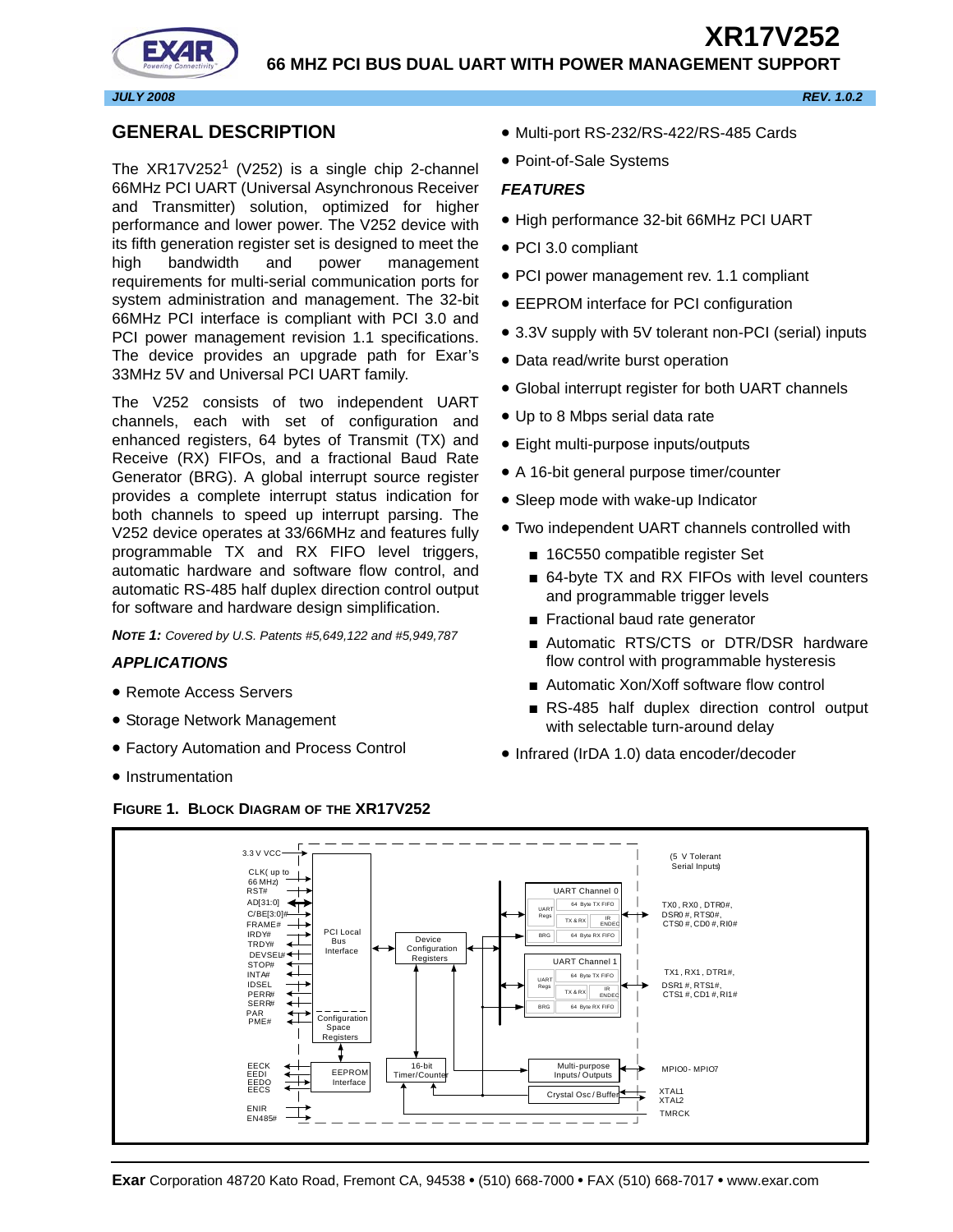## **66 MHZ PCI BUS DUAL UART WITH POWER MANAGEMENT SUPPORT** *REV. 1.0.2*



#### <span id="page-1-0"></span>**FIGURE 2. PIN OUT OF THE XR17V252**



#### <span id="page-1-1"></span>*ORDERING INFORMATION*

| <b>PART NUMBER</b> | <b>PACKAGE</b> | <b>OPERATING TEMPERATURE RANGE</b> | <b>DEVICE STATUS</b> |
|--------------------|----------------|------------------------------------|----------------------|
| XR17V252IM         | 100-Lead TQFP  | $-40^{\circ}$ C to $+85^{\circ}$ C | Active               |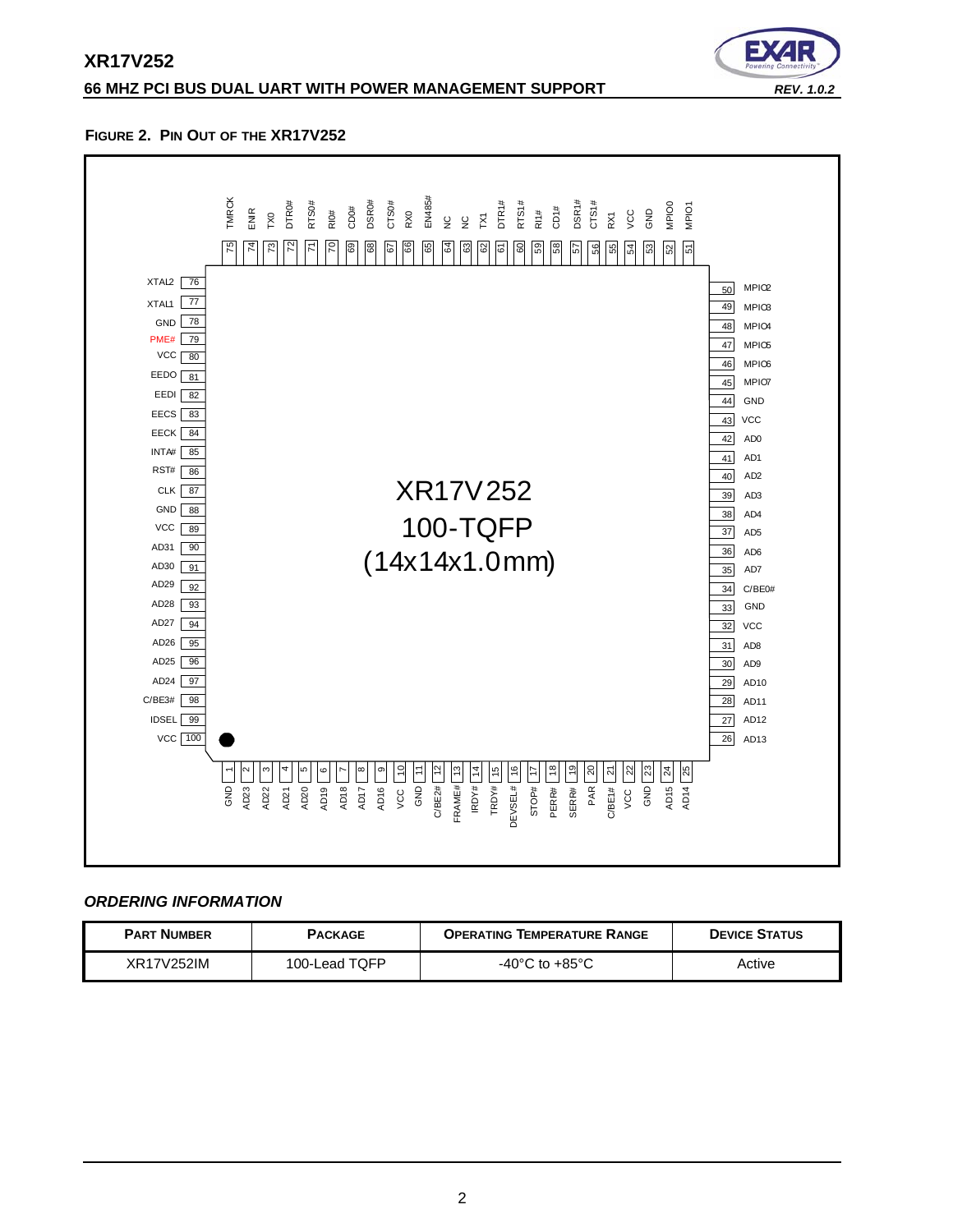

# <span id="page-2-0"></span>*PIN DESCRIPTIONS*

<span id="page-2-2"></span><span id="page-2-1"></span>

| <b>NAME</b>                                      | PIN#                                 | <b>TYPE</b>  | <b>DESCRIPTION</b>                                                                                                                                                                                                                                                                                                                                                                 |
|--------------------------------------------------|--------------------------------------|--------------|------------------------------------------------------------------------------------------------------------------------------------------------------------------------------------------------------------------------------------------------------------------------------------------------------------------------------------------------------------------------------------|
| <b>PCI LOCAL BUS INTERFACE</b>                   |                                      |              |                                                                                                                                                                                                                                                                                                                                                                                    |
| RST#                                             | 86                                   | $\mathbf{I}$ | PCI Bus reset input (active low). It resets the PCI local bus configuration<br>space registers, device configuration registers and UART channel registers<br>to the default condition, see Table 21.                                                                                                                                                                               |
| <b>CLK</b>                                       | 87                                   | $\mathsf{I}$ | PCI Bus clock input of up to 66.67MHz.                                                                                                                                                                                                                                                                                                                                             |
| AD31-AD24,<br>AD23-AD16,<br>AD15-AD8,<br>AD7-AD0 | 90-97,<br>$2-9,$<br>24-31,<br>35-42  | I/O          | Address data lines [31:0] (bidirectional).                                                                                                                                                                                                                                                                                                                                         |
| FRAME#                                           | 13                                   | L            | Bus transaction cycle frame (active low). It indicates the beginning and dura-<br>tion of an access.                                                                                                                                                                                                                                                                               |
| C/BE3#-<br>C/BE0#                                | 98, 12,<br>21, 34                    | $\mathsf{I}$ | Bus Command/Byte Enable [3:0] (active low). This line is multiplexed for bus<br>Command during the address phase and Byte Enables during the data<br>phase.                                                                                                                                                                                                                        |
| IRDY#                                            | 14                                   | $\mathbf{I}$ | Initiator Ready (active low). During a write, it indicates that valid data is<br>present on data bus. During a read, it indicates the master is ready to accept<br>data.                                                                                                                                                                                                           |
| TRDY#                                            | 15                                   | O            | Target Ready (active low).                                                                                                                                                                                                                                                                                                                                                         |
| STOP#                                            | 17                                   | $\circ$      | Target request to stop current transaction (active low).                                                                                                                                                                                                                                                                                                                           |
| <b>IDSEL</b>                                     | 99                                   | $\mathbf{I}$ | Initialization device select (active high).                                                                                                                                                                                                                                                                                                                                        |
| DEVSEL#                                          | 16                                   | $\circ$      | Device select to the XR17V252 (active low).                                                                                                                                                                                                                                                                                                                                        |
| INTA#                                            | 85                                   | <b>OD</b>    | Device interrupt from XR17V252 (open drain, active low).                                                                                                                                                                                                                                                                                                                           |
| <b>PAR</b>                                       | 20                                   | I/O          | Parity is even across AD[31:0] and C/BE[3:0]#. (bidirectional, active high).                                                                                                                                                                                                                                                                                                       |
| PERR#                                            | 18                                   | O            | Data Parity error indicator, except for Special Cycle transactions (active low).<br>Optional in bus target application.                                                                                                                                                                                                                                                            |
| SERR#                                            | 19                                   | OD           | System error indicator, Address parity or Data parity during Special Cycle<br>transactions (open drain, active low). Optional in bus target application.                                                                                                                                                                                                                           |
|                                                  | <b>MODEM OR SERIAL I/O INTERFACE</b> |              |                                                                                                                                                                                                                                                                                                                                                                                    |
| TX <sub>0</sub>                                  | 73                                   | O            | UART channel 0 Transmit Data or infrared transmit data. Normal TXD output<br>idles HIGH while infrared TXD output idles LOW.                                                                                                                                                                                                                                                       |
| RX <sub>0</sub>                                  | 66                                   | L            | UART channel 0 Receive Data or infrared receive data. Normal RXD input<br>idles HIGH while infrared RXD input idles LOW. In the infrared mode, the<br>polarity of the incoming RXD signal can be selected via FCTR bit-4. If this bit<br>is a logic 0, a LOW on the RXD input is considered a mark and if this bit is a<br>logic 1, a HIGH on the RXD input is considered a space. |
| RTS0#                                            | 71                                   | $\circ$      | UART channel 0 Request to Send or general purpose output (active low). If<br>this output is not used, leave it unconnected.                                                                                                                                                                                                                                                        |
| CTS <sub>0#</sub>                                | 67                                   | L            | UART channel 0 Clear to Send or general purpose input (active low). This<br>input should be connected to VCC when not used.                                                                                                                                                                                                                                                        |
| DTR0#                                            | 72                                   | $\circ$      | UART channel 0 Data Terminal Ready or general purpose output (active<br>low). If this output is not used, leave it unconnected.                                                                                                                                                                                                                                                    |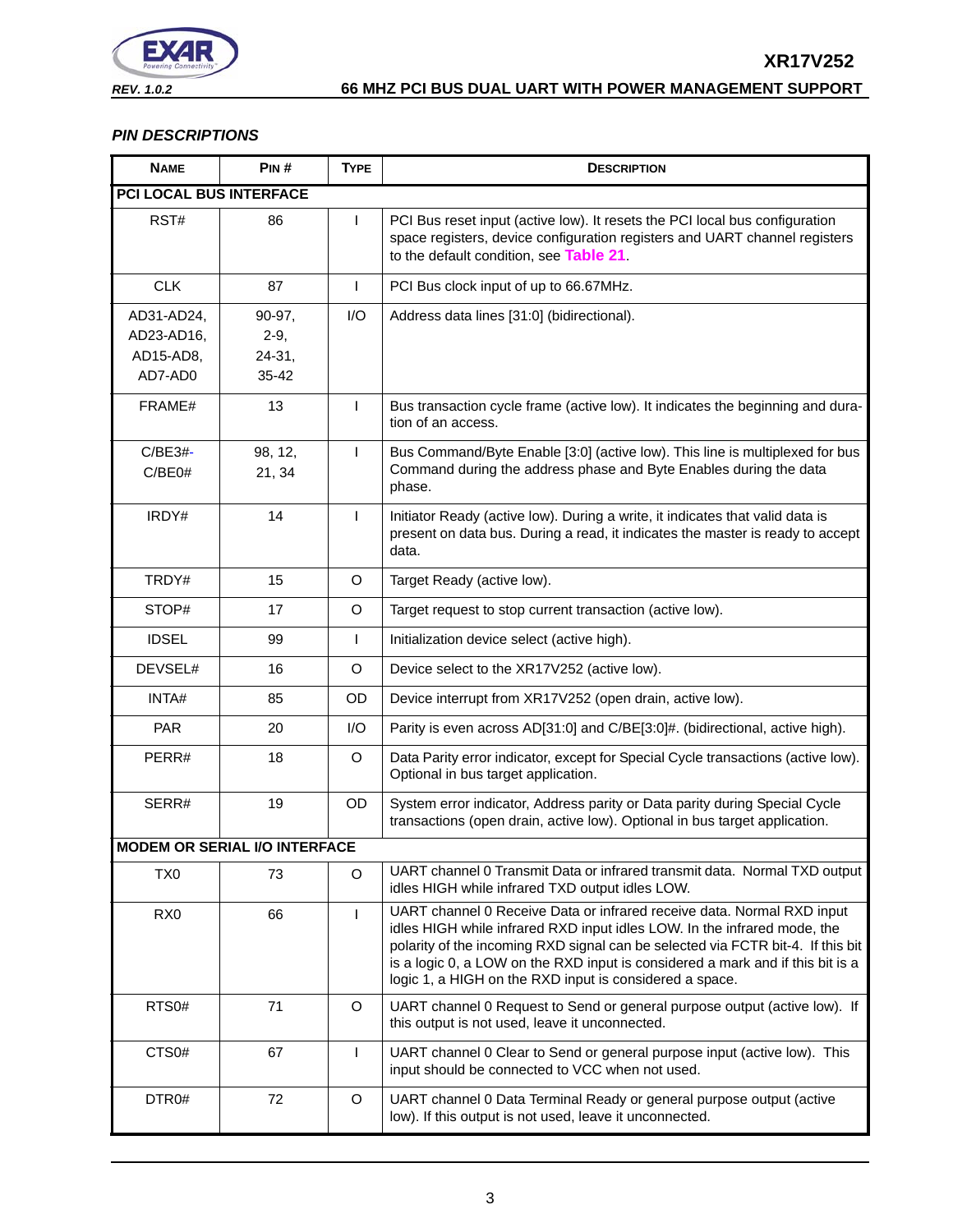# **66 MHZ PCI BUS DUAL UART WITH POWER MANAGEMENT SUPPORT** *REV. 1.0.2*



#### *PIN DESCRIPTIONS*

<span id="page-3-0"></span>

| <b>NAME</b>              | PIN#      | <b>TYPE</b>  | <b>DESCRIPTION</b>                                                                                                                                                                                                                                                                                                                                                                 |  |
|--------------------------|-----------|--------------|------------------------------------------------------------------------------------------------------------------------------------------------------------------------------------------------------------------------------------------------------------------------------------------------------------------------------------------------------------------------------------|--|
| DSR0#                    | 68        | $\mathsf{I}$ | UART channel 0 Data Set Ready or general purpose input (active low). This<br>input should be connected to VCC when not used.                                                                                                                                                                                                                                                       |  |
| CD <sub>0#</sub>         | 69        | $\mathsf{I}$ | UART channel 0 Carrier Detect or general purpose input (active low). This<br>input should be connected to VCC when not used.                                                                                                                                                                                                                                                       |  |
| <b>RI0#</b>              | 70        | $\mathsf{I}$ | UART channel 0 Ring Indicator or general purpose input (active low). This<br>input should be connected to VCC when not used.                                                                                                                                                                                                                                                       |  |
| TX1                      | 62        | O            | UART channel 1 Transmit Data or infrared transmit data. Normal TXD output<br>idles HIGH while infrared TXD output idles LOW.                                                                                                                                                                                                                                                       |  |
| RX1                      | 55        | $\mathsf{I}$ | UART channel 1 Receive Data or infrared receive data. Normal RXD input<br>idles HIGH while infrared RXD input idles LOW. In the infrared mode, the<br>polarity of the incoming RXD signal can be selected via FCTR bit-4. If this bit<br>is a logic 0, a LOW on the RXD input is considered a mark and if this bit is a<br>logic 1, a HIGH on the RXD input is considered a space. |  |
| RTS1#                    | 60        | O            | UART channel 1 Request to Send or general purpose output (active low). If<br>this output is not used, leave it unconnected.                                                                                                                                                                                                                                                        |  |
| CTS1#                    | 56        | $\mathsf{L}$ | UART channel 1 Clear to Send or general purpose input (active low). This<br>input should be connected to VCC when not used.                                                                                                                                                                                                                                                        |  |
| DTR1#                    | 61        | O            | UART channel 1 Data Terminal Ready or general purpose output (active<br>low). If this output is not used, leave it unconnected.                                                                                                                                                                                                                                                    |  |
| DSR1#                    | 57        | $\mathsf{L}$ | UART channel 1 Data Set Ready or general purpose input (active low). This<br>input should be connected to VCC when not used.                                                                                                                                                                                                                                                       |  |
| CD1#                     | 58        | $\mathbf{I}$ | UART channel 1 Carrier Detect or general purpose input (active low). This<br>input should be connected to VCC when not used.                                                                                                                                                                                                                                                       |  |
| <b>RI1#</b>              | 59        | $\mathsf{I}$ | UART channel 1 Ring Indicator or general purpose input (active low). This<br>input should be connected to VCC when not used.                                                                                                                                                                                                                                                       |  |
| <b>ANCILLARY SIGNALS</b> |           |              |                                                                                                                                                                                                                                                                                                                                                                                    |  |
| MPIO0-MPIO7              | $52 - 45$ | I/O          | Multi-purpose inputs/outputs 0-7. The function of these pin are defined thru<br>the Configuration Register MPIOSEL, MPIOLVL, MPIOINV, MPIO3T and<br><b>MPIOINT</b>                                                                                                                                                                                                                 |  |
| <b>EECK</b>              | 84        | O            | Serial clock to EEPROM. An internal clock of CLK divide by 256 is used for<br>reading the vendor and sub-vendor ID during power up or reset. However, it<br>can be manually clocked thru the Configuration Register REGB.                                                                                                                                                          |  |
| <b>EECS</b>              | 83        | O            | Chip select to a EEPROM device like 93C46. It is manually selectable thru<br>the Configuration Register REGB. Requires a pull-up 4.7K ohm resister for<br>external sensing of EEPROM during power up. See DAN112 for further<br>details.                                                                                                                                           |  |
| EEDI                     | 82        | O            | Write data to EEPROM device. It is manually accessible thru the Configura-<br>tion Register REGB. The V252 auto-configuration register interface logic<br>uses the 16-bit format.                                                                                                                                                                                                  |  |
| EEDO                     | 81        | $\mathbf{I}$ | Read data from EEPROM device. It is manually accessible thru the Configu-<br>ration Register REGB.                                                                                                                                                                                                                                                                                 |  |
| XTAL1                    | 77        | $\mathbf{I}$ | Crystal or external clock input.                                                                                                                                                                                                                                                                                                                                                   |  |
| XTAL <sub>2</sub>        | 76        | O            | Crystal or buffered clock output.                                                                                                                                                                                                                                                                                                                                                  |  |
| <b>TMRCK</b>             | 75        | $\mathbf{I}$ | 16-bit timer/counter external clock input.                                                                                                                                                                                                                                                                                                                                         |  |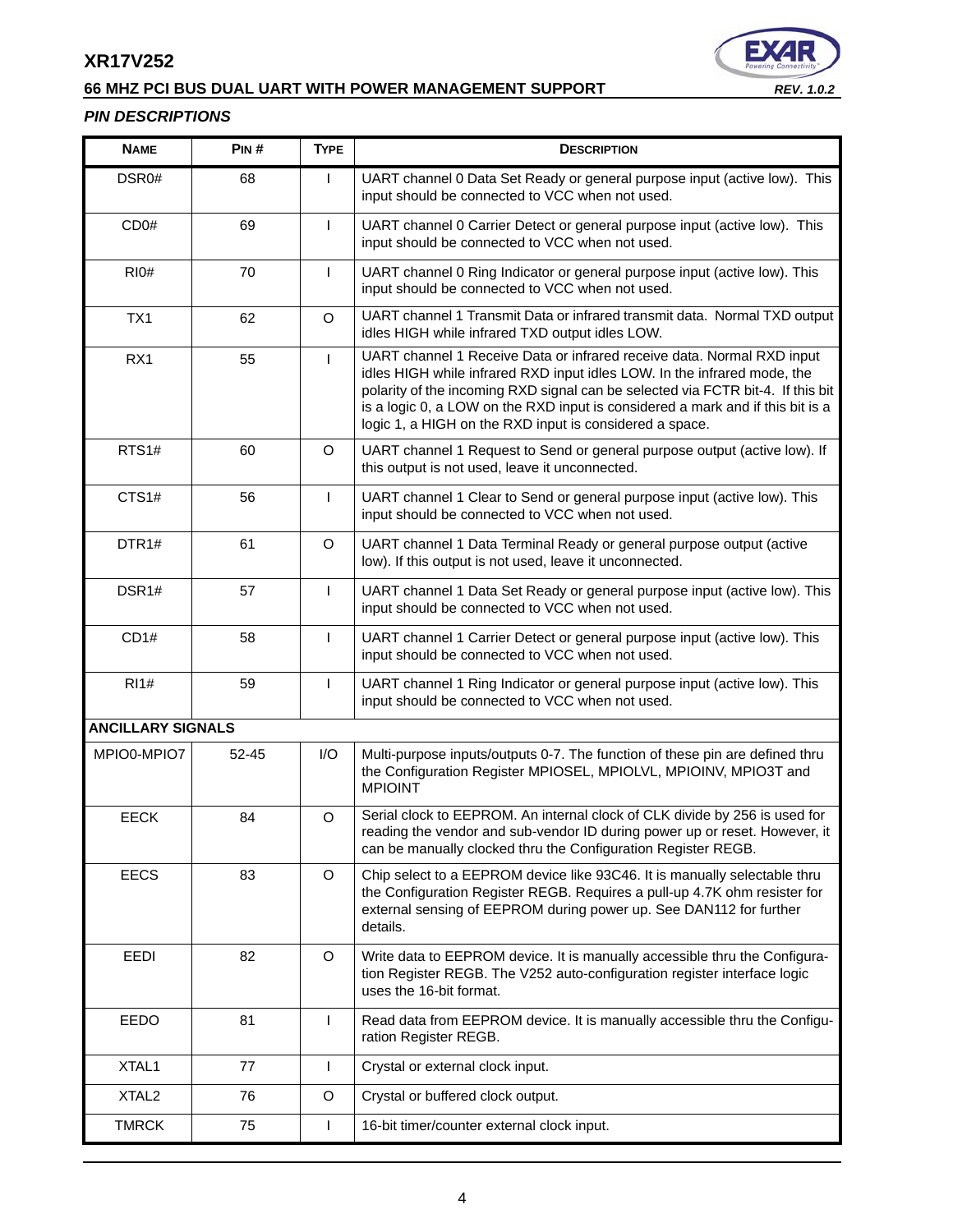

**XR17V252**

#### *PIN DESCRIPTIONS*

| <b>NAME</b> | PIN#                               | <b>TYPE</b> | <b>DESCRIPTION</b>                                                                                                                                                                                                                                                                                                                                               |
|-------------|------------------------------------|-------------|------------------------------------------------------------------------------------------------------------------------------------------------------------------------------------------------------------------------------------------------------------------------------------------------------------------------------------------------------------------|
| <b>ENIR</b> | 74                                 |             | Global Infrared mode enable (active high). This pin is sampled during power<br>up, following a hardware reset (RST#) or soft-reset (register RESET). It can<br>be used to start up both UARTs in the infrared mode. The sampled logic state<br>is transferred to MCR bit-6 in the UART. Software can override this pin there-<br>after and enable or disable it. |
| EN485#      | 65                                 |             | Global AutoRS485 half-duplex direction control enable (active low). During<br>power up or reset, this pin is sampled and if it is a logic high, both UARTs are<br>set for Auto RS485 Mode. Also, the Auto RS485 bit, FCTR[5], is set in both<br>channels. Software can override this pin thereafter and enable or disable it.                                    |
| PME#        | 79                                 | OD.         | Power Management Event signal. While in D3 <sub>hot</sub> state, if the PME_Enable bit<br>in the Power Management Control/Status Register is set, the V252 asserts<br>the PME# upon receiving a new character or upon change of state of modem<br>inputs on any channel.                                                                                         |
| <b>VCC</b>  | 54, 80, 10, 22,<br>32, 43, 89, 100 | <b>PWR</b>  | Power supply for the UART core logic and PCI bus I/O - 3.3V only. The V252<br>is PCI 3.0 signalling compliant at 3.3V operation. The non-PCI inputs (except<br>XTAL1) are 5V tolerant. This includes all the serial (modem) inputs.                                                                                                                              |
| <b>GND</b>  | 1, 11, 23, 33,<br>44, 53, 78, 88   | <b>PWR</b>  | Power supply common, ground.                                                                                                                                                                                                                                                                                                                                     |
| <b>NC</b>   | 63, 64                             |             | No Connection.                                                                                                                                                                                                                                                                                                                                                   |

*NOTE: Pin type: I=Input, O=Output, I/O= Input/output, OD=Output Open Drain.*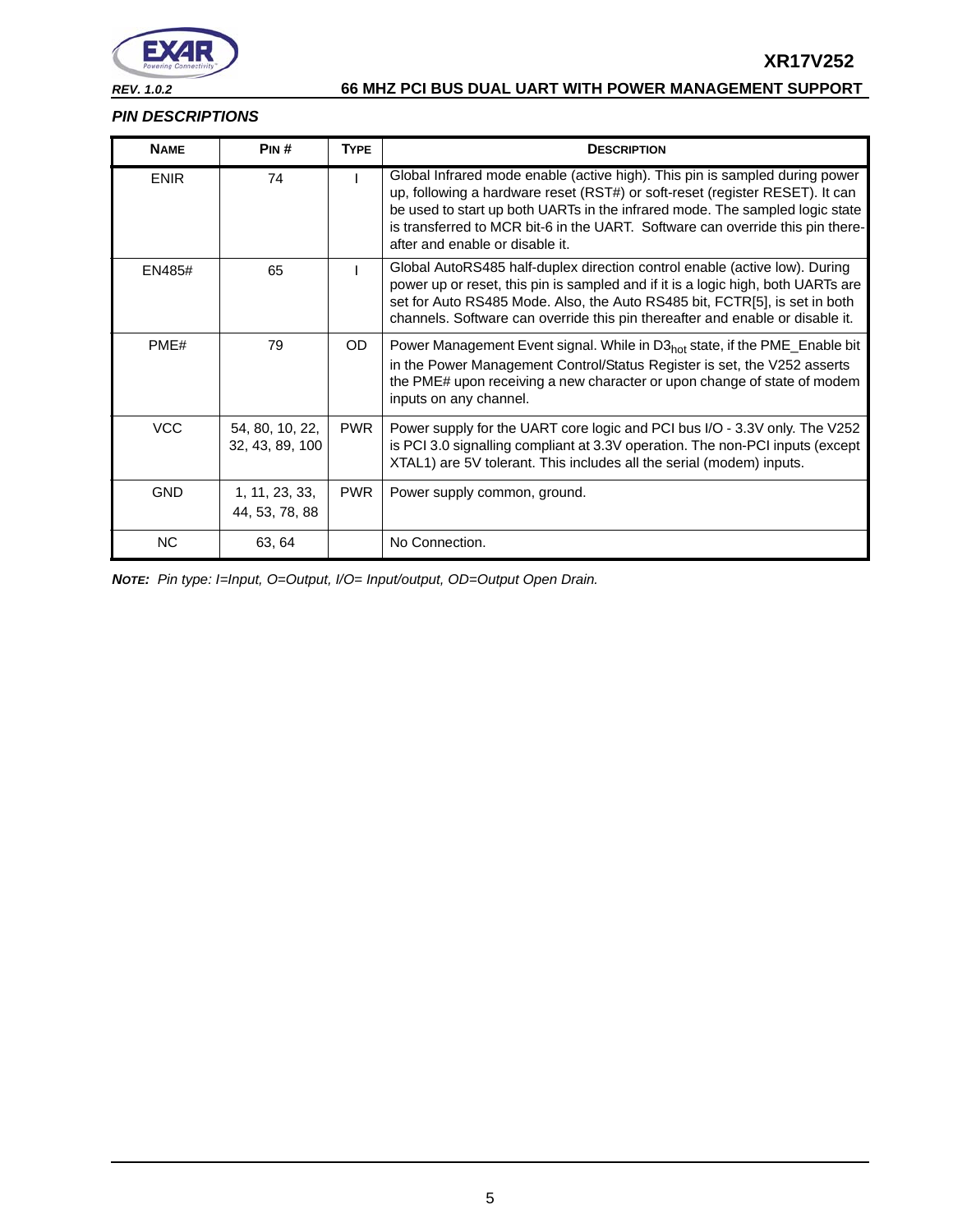#### **66 MHZ PCI BUS DUAL UART WITH POWER MANAGEMENT SUPPORT** *REV. 1.0.2*

# <span id="page-5-0"></span>**FUNCTIONAL DESCRIPTION**

The XR17V252 (V252) consists of two enhanced 16550 UARTs with a conventional PCI interface and a nonvolatile memory interface for PCI plug-and-play auto-configuration. The PCI local bus is a synchronous timing bus where all bus transactions are associated with the bus clock. The V252 supports 66MHz clock and 32-bit wide read and write data transfer operations including data burst mode through the PCI interface. Read and write data operations may be in byte, word or double-word (DWORD) format. The device consists of three sets of registers:

- PCI local bus configuration registers for PCI auto configuration
- 32-bit global device configuration registers for overall control and monitoring of the 2 UART channels.
- A combination set of the 16C550 compatible registers and enhanced registers in each of the individual UART channel, for control, status, and byte wide data transfer

Each UART channel has 64-byte FIFOs, automatic RTS/CTS or DTR/DSR hardware flow control with hysteresis control, automatic Xon/Xoff software flow control, programmable transmit and receive FIFO trigger level, FIFO level counters, infrared encoder and decoder (IrDA ver. 1.0), and a programmable fractional baud rate generator with a prescaler of 1X or 4X, and data rate up to 6.25 Mbps at 8X sampling clock.The XR17V252 is available in a 100-pin TQFP (14x14x1.0mm) industrial grade package.

#### <span id="page-5-1"></span>**PCI LOCAL BUS INTERFACE**

This is the host interface and it meets the PCI local bus specification revision 3.0. The PCI local bus operations are synchronous, where each transaction is associated to the bus clock. The V252 can operate with the bus clock of up to a 66.67MHz. Data transfers operation can be formatted in 8-bit, 16-bit, 24-bit or 32-bit wide. With 32-bit data operations, it pushes the data transfer rate on the bus up to 264 MByte/sec. This increases the overall system's communication performance up to 32 times better than the 8-bit ISA bus. See PCI local bus specification revision 3.0 for bus operation details.

#### <span id="page-5-2"></span>**PCI LOCAL BUS CONFIGURATION SPACE REGISTERS**

A set of PCI local bus configuration space register is provided. These registers provide the PCI local bus operating system with the card's vendor ID, device ID, sub-vendor ID, product model number, and resources and capabilities. The PCI local bus operating system collects this data from all the cards on the bus during the auto configuration phase that follows immediately after a power up or system reset/reboot. After it has sorted out all devices on the bus, it defines and download the operating conditions to the cards. One of the definitions is the base address loaded into the Base Address Register (BAR) where the card will be operating in the PCI local bus memory space. All this is described in more detail in **["Section 1.1, PCI LOCAL BUS](#page-6-0)  [CONFIGURATION SPACE REGISTERS" on page](#page-6-0) 7**.

#### <span id="page-5-3"></span>**POWER MANAGEMENT REGISTERS**

This set of registers is a continuation of the Configuration Space and provides status and control of Power Management functions of the V252. The Power Management Capabilities (PMC) register and the Power Management Control/Status Register (PMCSR) are implemented. **["Section 1.2, Power Management](#page-8-0) [Registers" on page](#page-8-0) 9** describes these registers and details how Power Management is implemented in the device.

#### <span id="page-5-4"></span>**EEPROM INTERFACE**

An external 93C46 EEPROM is used to store 8 words of information. Details of this information can be found in **["Section 1.4, EEPROM Interface" on page](#page-11-0) 12**. This information is only used with the plug-and-play auto configuration of the PCI local bus. These data provide automatic hardware installation onto the PCI bus. The EEPROM interface consists of 4 signals, EEDI, EEDO, EECS, and EECK. The EEPROM is not needed when auto configuration is not required in the application. However, if your design requires non-volatile memory for other purpose, it is possible to store and retrieve data on the EEPROM through a special PCI device configuration register. See application note DAN112 for its programming details.

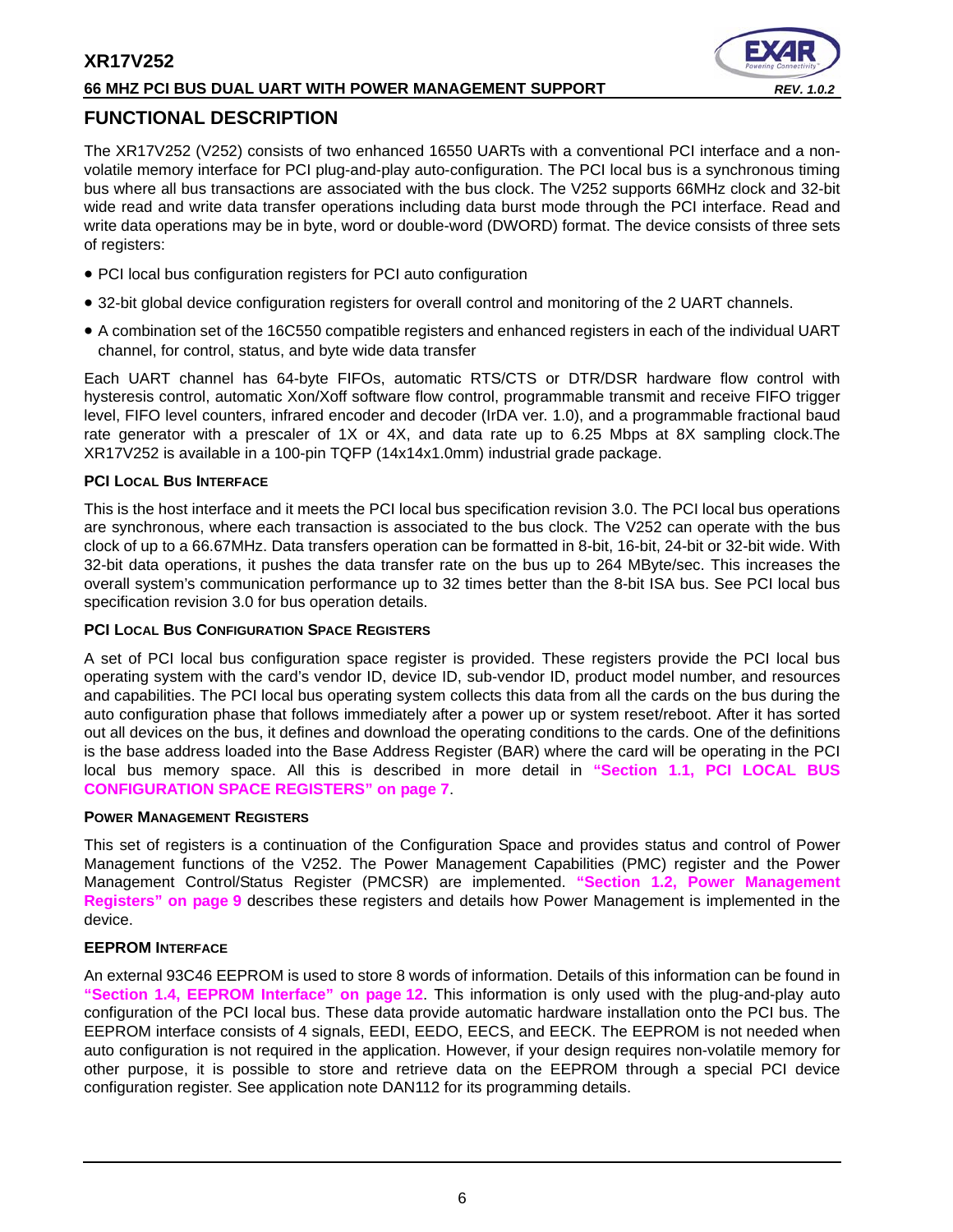

**XR17V252**

#### <span id="page-6-2"></span>**1.0 XR17V252 INTERNAL REGISTERS**

The XR17V252 UART has three different sets of registers as shown in **[Figure](#page-6-1) 3**. The *PCI Local Bus Configuration Space Registers* are for plug-and-play auto-configuration when connecting the device to a the PCI bus. This auto-configuration feature makes installation very easy into a PCI system and it is part of the PCI local bus specification. The second register set is the *Device Configuration Registers* that are also accessible directly from the PCI bus for programming general operating conditions of the device and monitoring the status of various functions common to both channels. These functions include both channel UARTs' interrupt control and status, 16-bit general purpose timer control and status, multipurpose inputs/ outputs control and status, sleep mode, soft-reset, and device identification and revision. And lastly, each UART channel has its own set of internal *UART Configuration Registers* for its own operation control and status reporting. All 4 sets of channel registers are embedded inside the device configuration registers space, which provides faster access. The second and third set of registers are mapped into 1K of the PCI bus memory address space. The following paragraphs describe all 3 sets of registers in detail.

<span id="page-6-1"></span>



#### <span id="page-6-0"></span>*1.1 PCI LOCAL BUS CONFIGURATION SPACE REGISTERS*

The PCI local bus configuration space registers are responsible for setting up the device's operating environment in the PCI local bus. The pre-defined operating parameters of the device is read by the PCI bus plug-and-play auto-configuration manager in the operating system. After the PCI bus has collected all data from every device/card on the bus, it defines and downloads the memory mapping information to each device/ card about their individual operation memory address location and conditions. The operating memory mapped address location is downloaded into the Base Address Register (BAR) register, located at an address offset of 0x10 in the configuration space. Custom modification of certain registers is possible by using an external 93C46 EEPROM. The EEPROM contains the device vendor and sub-vendor data, along with 6 other words of information (see **["Section 1.4, EEPROM Interface" on page](#page-11-0) 12**) required by the auto-configuration setup.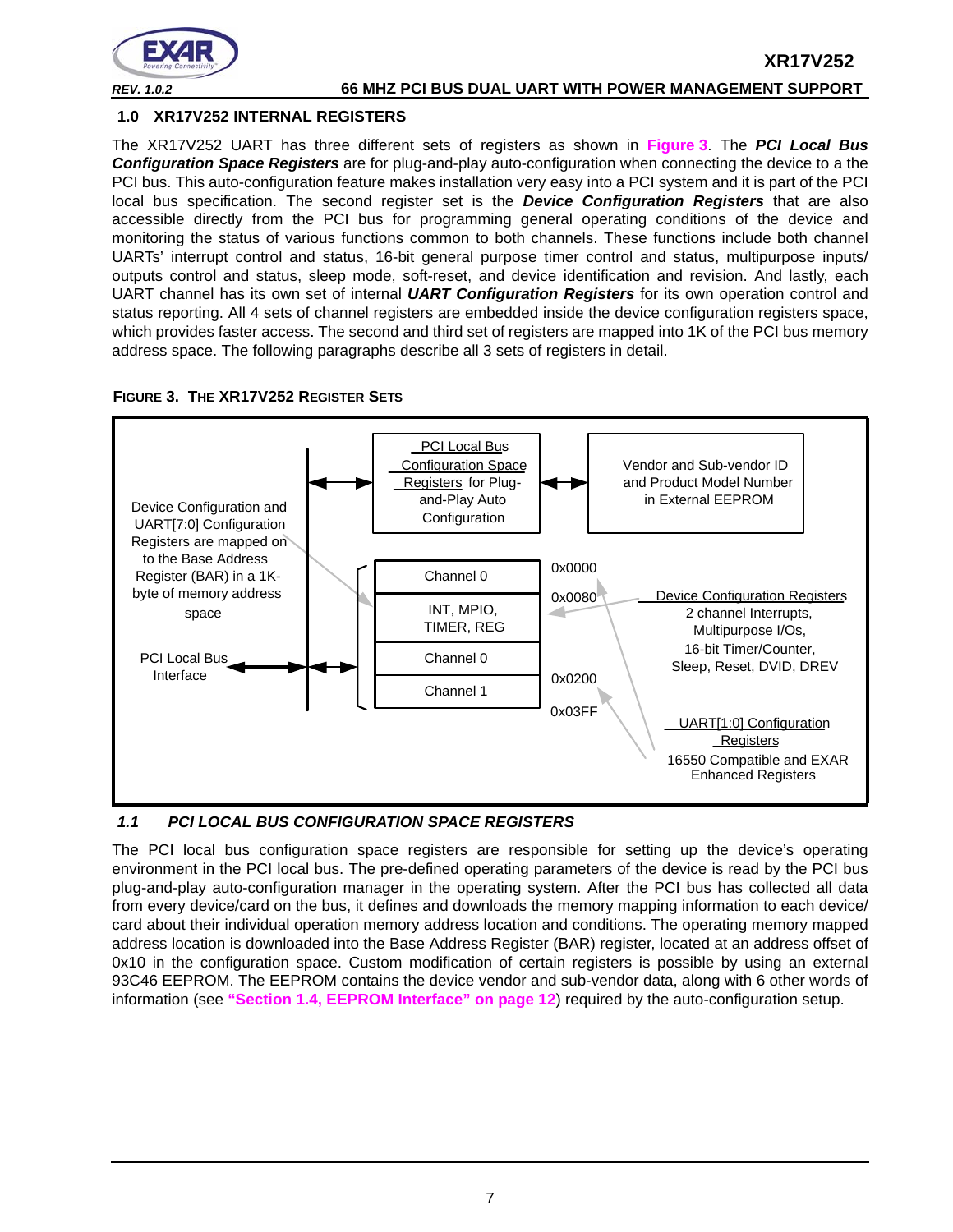# **66 MHZ PCI BUS DUAL UART WITH POWER MANAGEMENT SUPPORT** *REV. 1.0.2*



# **TABLE 1: PCI LOCAL BUS CONFIGURATION SPACE REGISTERS**

<span id="page-7-0"></span>

| <b>ADDRESS</b><br><b>OFFSET</b> | <b>BITS</b>        | <b>TYPE</b>                           | <b>DESCRIPTION</b>                                                                                                       | <b>RESET VALUE</b><br>(HEX OR BINARY)               |
|---------------------------------|--------------------|---------------------------------------|--------------------------------------------------------------------------------------------------------------------------|-----------------------------------------------------|
| 0x00                            | 31:16              | <b>EWR</b>                            | Device ID (Exar device ID number)                                                                                        | 0x0252                                              |
|                                 | 15:0               | <b>EWR</b>                            | Vendor ID (Exar) specified by PCISIG                                                                                     | 0x13A8                                              |
| 0x04                            | 31<br>30<br>29:28  | <b>RWC</b><br><b>RWC</b><br><b>RO</b> | Parity error detected. Cleared by writing a logic 1.<br>System error detected. Cleared by writing a logic 1.<br>Unused   | 0 <sub>b</sub><br>0 <sub>b</sub><br>00 <sub>b</sub> |
|                                 | 27                 | <b>RO</b>                             | Target Abort.                                                                                                            | 0 <sub>b</sub>                                      |
|                                 | 26:25              | <b>RO</b>                             | DEVSEL# timing.                                                                                                          | 00 <sub>b</sub>                                     |
|                                 | 24                 | <b>RO</b>                             | Unemployments bus master error reporting bit                                                                             | 0 <sub>b</sub>                                      |
|                                 | 23                 | <b>RO</b>                             | Fast back to back transactions are supported                                                                             | 1 <sub>b</sub>                                      |
|                                 | 22                 | <b>RO</b>                             | <b>Reserved Status bit</b>                                                                                               | 0b                                                  |
|                                 | 21                 | <b>RO</b>                             | 66MHz capable                                                                                                            | 1 <sub>b</sub>                                      |
|                                 | 20                 | <b>RO</b>                             | Capabilities List                                                                                                        | 1 <sub>b</sub>                                      |
|                                 | 19:16              | <b>RO</b>                             | <b>Reserved Status bits</b>                                                                                              | 0000b                                               |
|                                 | 15:9,7,<br>5,4,3,2 | <b>RO</b>                             | Command bits (reserved)                                                                                                  | 0x0000                                              |
|                                 | 8                  | <b>RWR</b>                            | SERR# driver enable. logic 1=enable driver and 0=disable driver                                                          | 0b                                                  |
|                                 | 6                  | <b>RWR</b>                            | Parity error enable. logic 1=respond to parity error and 0=ignore                                                        | 0b                                                  |
|                                 | 1                  | <b>RWR</b>                            | Command controls a device's response to mem space accesses:<br>0=disable mem space accesses, 1=enable mem space accesses | 0 <sub>b</sub>                                      |
|                                 | 0                  | <b>RO</b>                             | Device's response to I/O space accesses is disabled.<br>$(0 =$ disable I/O space accesses)                               | 0 <sub>b</sub>                                      |
| 0x08                            | 31:8               | <b>EWR</b>                            | Class Code (Default is 'Simple 550 Communication Controller')                                                            | 0x070002                                            |
|                                 | 7:0                | <b>RO</b>                             | Revision ID (Exar device revision number)                                                                                | Current Rev. value                                  |
| 0x0C                            | 31:24              | RO.                                   | <b>BIST (Built-in Self Test)</b>                                                                                         | 0x00                                                |
|                                 | 23:16              | <b>RO</b>                             | Header Type (a single function device with one BAR)                                                                      | 0x00                                                |
|                                 | 15:8               | <b>RO</b>                             | Unimplemented Latency Timer (needed only for bus master)                                                                 | 0x00                                                |
|                                 | 7:0                | <b>RO</b>                             | Unimplemented Cache Line Size                                                                                            | 0x00                                                |
| 0x10                            | 31:10              | <b>RWR</b>                            | Memory Base Address Register (BAR)                                                                                       | 0x00                                                |
|                                 | 9:0                | <b>RO</b>                             | Claims a 1K address space for the memory mapped UARTs                                                                    | 0x000                                               |
| 0x14                            | 31:0               | <b>RO</b>                             | Unimplemented Base Address Register (returns zeros)                                                                      | 0x00000000                                          |
| 0x18h                           | 31:0               | <b>RO</b>                             | Unimplemented Base Address Register (returns zeros)                                                                      | 0x00000000                                          |
| 0x1C                            | 31:0               | <b>RO</b>                             | Unimplemented Base Address Register (returns zeros)                                                                      | 0x00000000                                          |
| 0x20                            | 31:0               | <b>RO</b>                             | Unimplemented Base Address Register (returns zeros)                                                                      | 0x00000000                                          |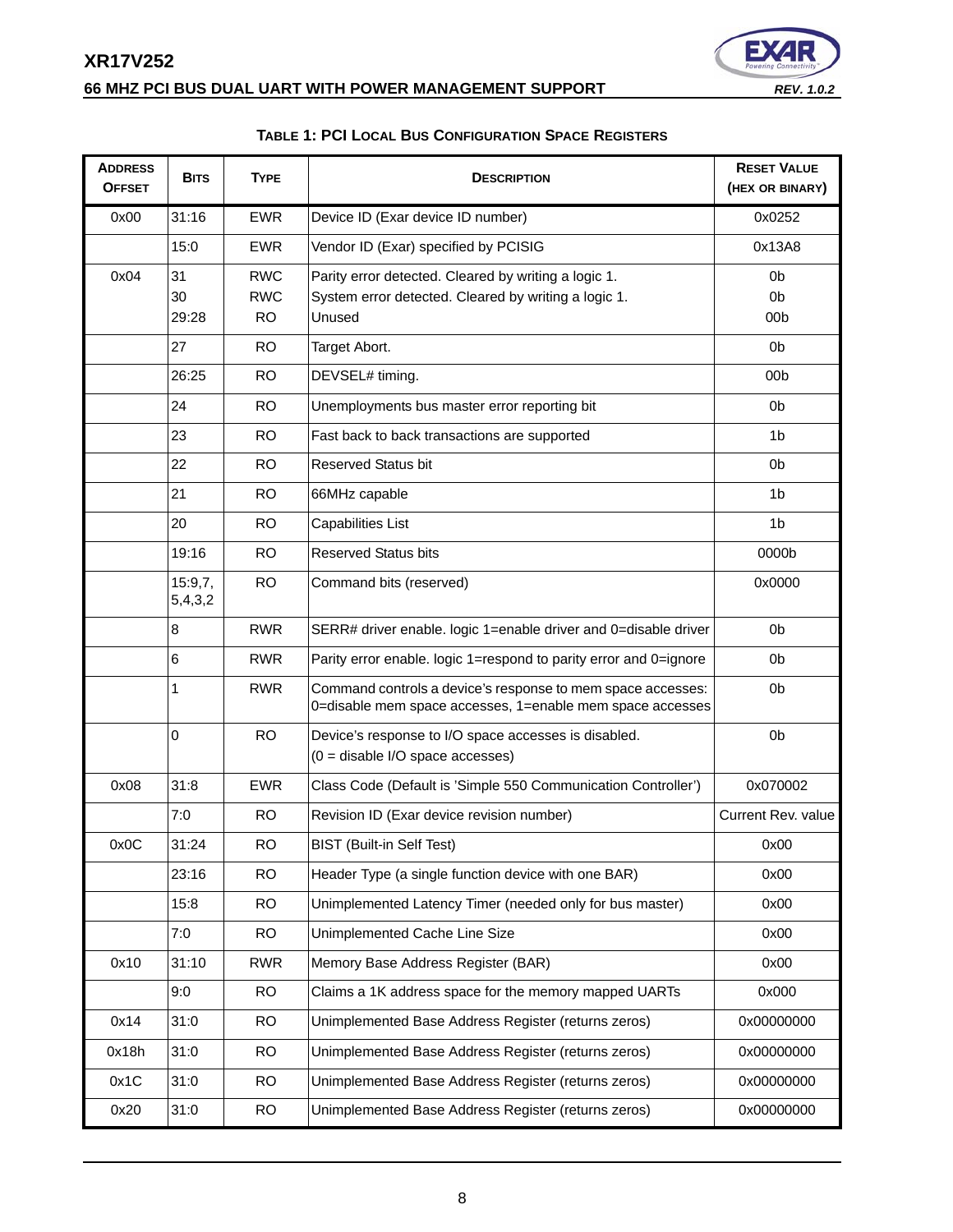

#### **TABLE 1: PCI LOCAL BUS CONFIGURATION SPACE REGISTERS**

| <b>ADDRESS</b><br><b>OFFSET</b> | <b>BITS</b> | <b>TYPE</b> | <b>DESCRIPTION</b>                                                | <b>RESET VALUE</b><br>(HEX OR BINARY) |
|---------------------------------|-------------|-------------|-------------------------------------------------------------------|---------------------------------------|
| 0x24                            | 31:0        | RO.         | Unimplemented Base Address Register (returns zeros)               | 0x00000000                            |
| 0x28                            | 31:0        | RO.         | Reserved                                                          | 0x00000000                            |
| 0x2C                            | 31:16       | <b>EWR</b>  | Subsystem ID (write from external EEPROM by customer)             | 0x0000                                |
|                                 | 15:0        | <b>EWR</b>  | Subsystem Vendor ID (write from external EEPROM by cus-<br>tomer) | 0x0000                                |
| 0x30                            | 31:0        | <b>RO</b>   | Expansion ROM Base Address (Unimplemented)                        | 0x00000000                            |
| 0x34                            | 31:8        | RO.         | Reserved (returns zeros)                                          | 0x000000                              |
|                                 | 7:0         | <b>RO</b>   | Capability Pointer (Implemented for Power Management)             | 0x40                                  |
| 0x38                            | 31:0        | <b>RO</b>   | Reserved (returns zeros)                                          | 0x00000000                            |
| 0x3C                            | 31:24       | <b>RO</b>   | Unimplemented MAXLAT                                              | 0x00                                  |
|                                 | 23:16       | RO.         | Unimplemented MINGNT                                              | 0x00                                  |
|                                 | 15:8        | RO.         | Interrupt Pin, use INTA#.                                         | 0x01                                  |
|                                 | 7:0         | <b>RWR</b>  | Interrupt Line.                                                   | 0xXX                                  |

*NOTE: EWR=Read/Write from external EEPROM. RWR=Read/Write from AD[31:0]. RO= Read Only. RWC=Read/Write-Clear.*

#### <span id="page-8-0"></span>*1.2 Power Management Registers*

The Power Management Registers are implemented in 2 DWORDs starting at address offset 0x40 of the PCI local bus configuration space. The bit definitions of these registers are shown in **[Table](#page-8-1) 2** below. The V252 complies with Revision 1.1 of the PCI Power Management Interface Specification.

<span id="page-8-1"></span>

| <b>ADDRESS</b><br><b>OFFSET</b> | <b>BITS</b> | <b>TYPE</b> | <b>DESCRIPTION</b>                                    | <b>RESET VALUE</b><br>(HEX OR BINARY) |
|---------------------------------|-------------|-------------|-------------------------------------------------------|---------------------------------------|
| 0x40                            | 31:16       | See Below   | Power Management Capabilities (PMC)                   | See Below                             |
|                                 | 31:27       | <b>RO</b>   | PME Support (PME# can be asserted from $D3hot$ only)  | 01000b                                |
|                                 | 26:20       | <b>RO</b>   | Reserved or Not Supported                             | 0000000b                              |
|                                 | 19          | <b>RO</b>   | PME Clock (PCI clock is required for PME# generation) | 1 <sub>b</sub>                        |
|                                 | 18:16       | <b>RO</b>   | Version                                               | 010 <sub>b</sub>                      |
|                                 | 15:8        | <b>RO</b>   | Next Item Pointer                                     | 0x00                                  |
|                                 | 7:0         | <b>RO</b>   | Capability ID                                         | 0x01                                  |
| 0x44                            | 31:24       | <b>RO</b>   | Unimplemented Data Register                           | 0x00                                  |
|                                 | 23:16       | <b>RO</b>   | Unimplemented Bridge Support Extensions               | 0x00                                  |
|                                 | 15:0        | See Below   | Power Management Control/Status Register (PMCSR)      | See Below                             |
|                                 | 15          | <b>RWC</b>  | PME_Status                                            | 0 <sub>b</sub>                        |

#### **TABLE 2: POWER MANAGEMENT REGISTERS**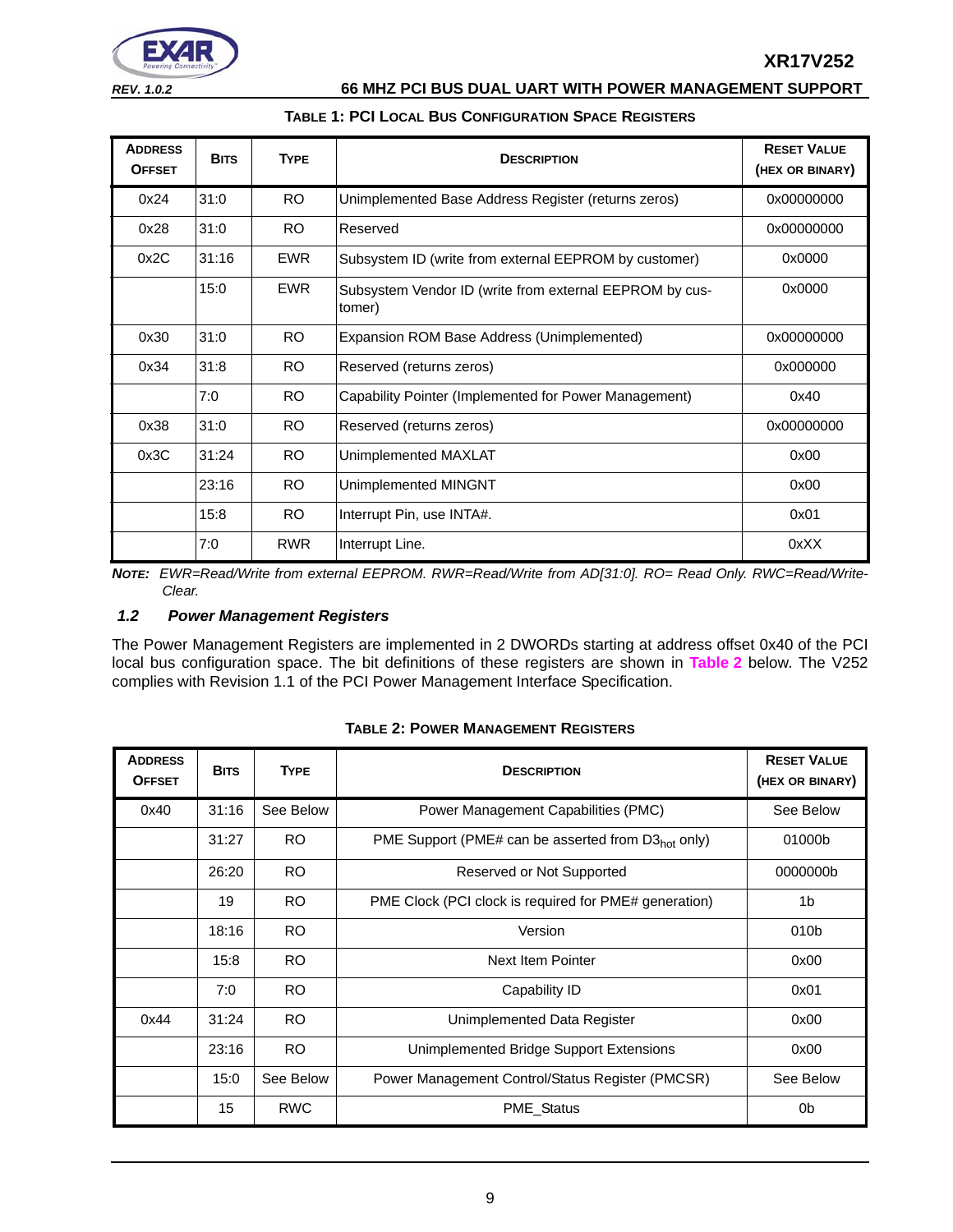#### **66 MHZ PCI BUS DUAL UART WITH POWER MANAGEMENT SUPPORT** *REV. 1.0.2*

#### **TABLE 2: POWER MANAGEMENT REGISTERS**

| <b>ADDRESS</b><br><b>OFFSET</b> | <b>BITS</b> | <b>TYPE</b> | <b>DESCRIPTION</b> | <b>RESET VALUE</b><br>(HEX OR BINARY) |
|---------------------------------|-------------|-------------|--------------------|---------------------------------------|
|                                 | 14:9        | <b>RO</b>   | Reserved           | 00000b                                |
|                                 | 8           | <b>RWR</b>  | PME_Enable         | 0b                                    |
|                                 | 7:2         | RO.         | Reserved           | 000000b                               |
|                                 | 1:0         | <b>RWR</b>  | PowerState         | 00 <sub>b</sub>                       |

*NOTE: RWR=Read/Write from AD[31:0]. RO= Read Only. RWC=Read/Write-Clear.*

#### <span id="page-9-0"></span>**1.2.1 Power States and Power State Transitions of the V252**

The XR17V252 supports *D0, D3hot* and *D3cold* power states and is capable of generating the PME# signal from the *D3hot* state. The following paragraphs describe these power states and **[Figure](#page-10-0) 4** shows the power state transitions of the V252.

#### <span id="page-9-1"></span>*D0* **STATE**

The XR17V252 must be placed in the *D0* state before being used in a system. The *D0* state represents two states - *D0* Uninitalized and *D0* Active. Upon entering *D0* from power up or transition from *D3hot*, the V252 will be in the *D0* Uninitialized state. Once initialized by the system software, the V252 will enter the *D0* Active state. In the *D0* Active state, the V252 is fully functional and will respond to all PCI bus transactions as well as issue interrupts (INTA#). The system software can program the V252 to enter the *D3<sub>hot</sub>* state from the *D0* state.

#### <span id="page-9-2"></span>*D3HOT* **STATE**

The V252 enters the *D3hot* state when the system software programs the V252 from *D0* to *D3hot*. In this state, the V252 will not be fully functional. The V252 will respond only to PCI configuration space accesses, if a PCI clock is provided and will not respond to PCI memory accesses nor will it issue interrupts. However, the V252 will continue to receive data and the automatic software and hardware flow control, if enabled, will continue to function normally. While in the D3<sub>hot</sub> state, the V252 asserts the PME# (Power Management Event) signal, if enabled by setting PME\_Enable bit, upon one of the following events:

- RX pin of any of the channels goes LOW (START bit detected), or
- Any of the delta bits of modem inputs (MSR register bits [3:0]) is set in any of the 2 channels (see **[page](#page-47-0) 48**)

The V252 also sets the PME\_Status bit when such an event occurs, regardless of whether the PME\_Enable bit is set or not. The system software can reset the PME Status bit by writing a '1' to it. When the system software programs the V252 from *D3hot* to *D0*, typically in response to the PME# signal, the V252 enters the *D0* Active state and will retain all the values of its internal registers. The V252 will keep its PCI signal drivers disabled for the duration of the *D3hot* to *D0* Uninitialized state transition. The V252 saves the PME context (configuration registers and functional state information) in the *D3hot* state.

Note: The V252 has a sleep mode which keeps the power consumption to a minimum (see Sleep Mode description on **[page](#page-19-0) 20**). This is independent of the power state the V252 is in. The user can optionally place the V252 in sleep mode (via the software driver) in the Active *D0* state anytime or specifically when the system software commands the V252 to enter the *D3<sub>hot</sub>* state. The crystal oscillator shuts down when the conditions given in Sleep Mode section on **[page](#page-19-0) 20** are satisfied, and re-starts when one of the events as described in the same section occurs. Upon re-starting, the oscillator may take a long time to settle. This time may be more than 20ms which is the maximum wait time guaranteed by the system software before resuming normal PCI bus transactions in the Active *D0* state. Therefore, there may be data errors if the V252 is commanded to transmit data before the oscillator is ready. *It is recommended not to use sleep mode while in the D3hot state for this reason.*

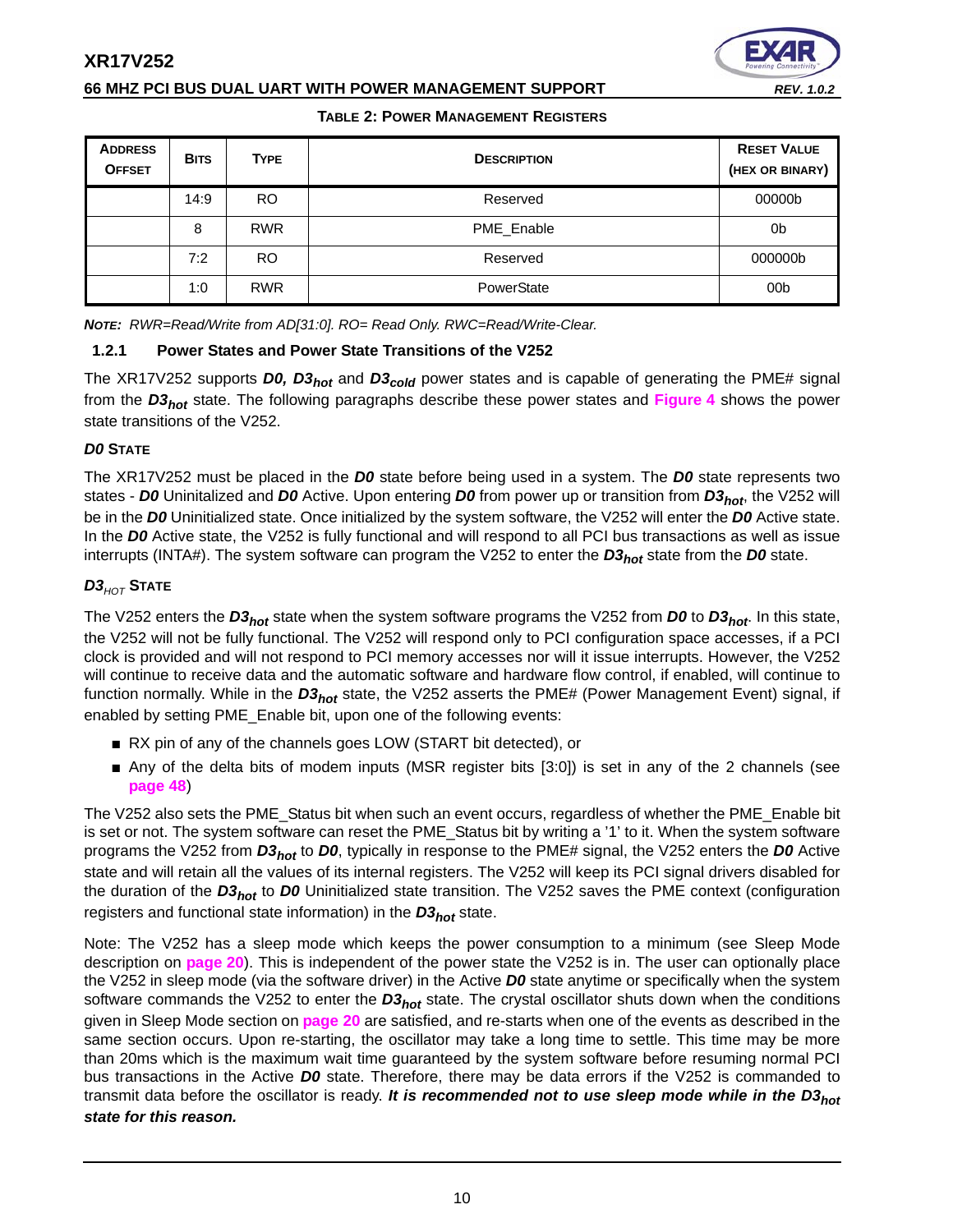

# <span id="page-10-1"></span>*D3COLD* **STATE**

The V252 enters the state when power is removed from the device. All context is lost in this state and the V252 does not support PME# in this state. When power is restored, PCI **RST#** must be asserted and the V252 will return to the *D0* Uninitialized state with a full PCI 3.0 compliant power-on reset sequence. The V252 will set all its registers and outputs to the power-on defaults just as at initial power up. The system software must then fully initialize and re-configure the V252 to place it in the *D0* Active state.



<span id="page-10-0"></span>

#### <span id="page-10-2"></span>*1.3 Special Read/Write Register to store User Information*

This 32-bit register can be used to store user information and is writable only via the EEPROM. This is implemented at an offset of 0x48 in the PCI Configuration Space immediately following the Power Management Registers. This register can be used to store application-specific information which may be used by the device driver to initialize the device appropriately.

<span id="page-10-3"></span>

| <b>ADDRESS</b><br><b>OFFSET</b> | <b>BITS</b> | <b>TYPE</b> | <b>DESCRIPTION</b>                            | <b>RESET VALUE</b><br>(HEX) |
|---------------------------------|-------------|-------------|-----------------------------------------------|-----------------------------|
| 0x48                            | 31:0        | <b>EWR</b>  | User Information Writable only through EEPROM | 0x00000000                  |

| <b>TABLE 3: SPECIAL READ/WRITE REGISTER</b> |  |  |  |  |
|---------------------------------------------|--|--|--|--|
|---------------------------------------------|--|--|--|--|

*NOTE: EWR=Read/Write from external EEPROM.*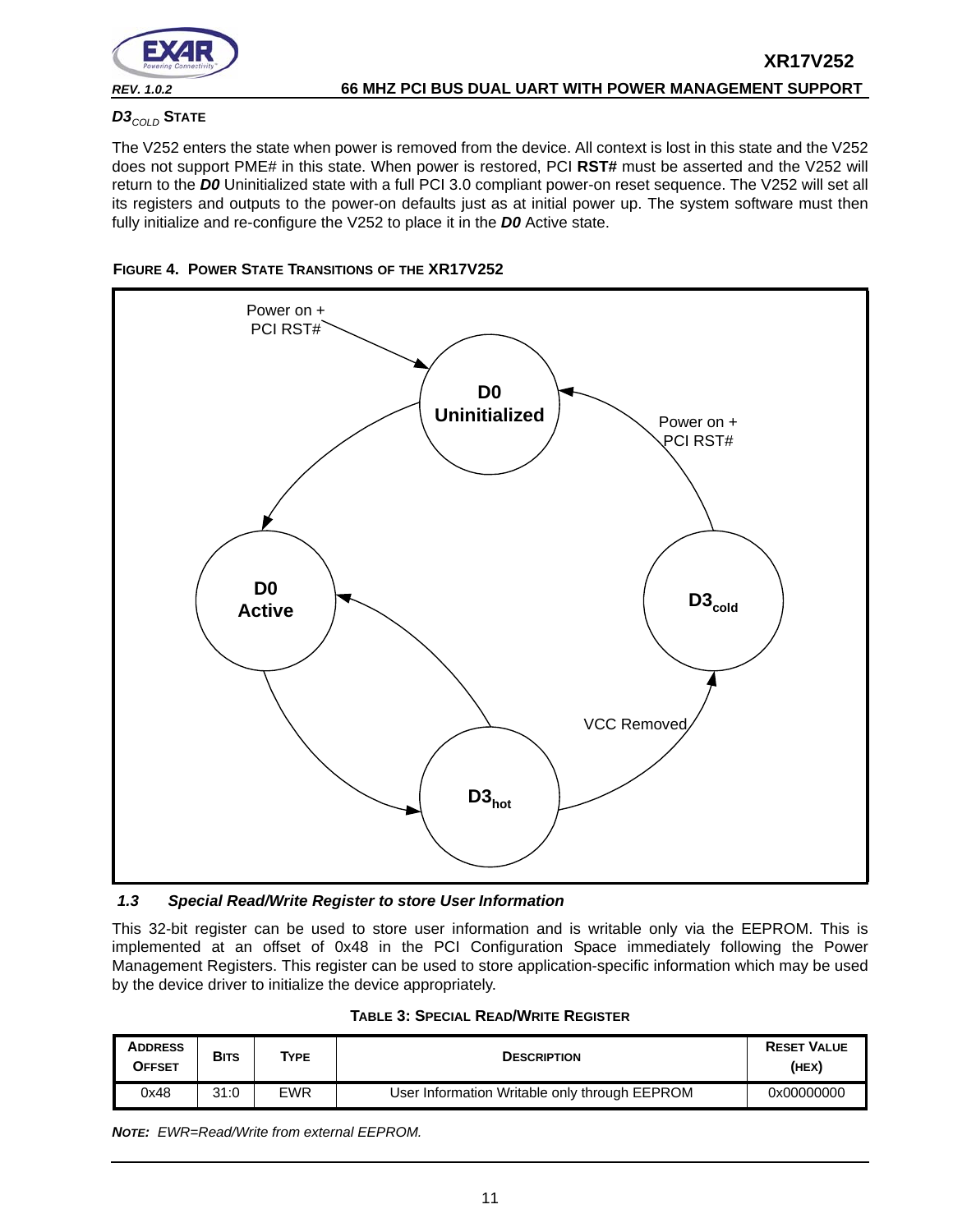

#### <span id="page-11-0"></span>*1.4 EEPROM Interface*

The V252 provides an interface to an Electrically Erasable Programmable Read Only Memory (EEPROM). The EEPROM must be a 93C46-like device, with its memory configured as 16-bit words. This interface is provided in order to program the registers in the PCI Configuration Space of the PCI UART during power-up. The following table gives the mapping of the EEPROM memory to the registers in the V252's PCI Configuration Space. When the PCI RST# is negated, the V252 will download the data from the EEPROM, if it detects a HIGH on the EECS pin. The V252 takes a maximum of  $2^{16}$  PCI clocks from the rising edge of the PCI RST# signal to read the EEPROM data. For more details on the EEPROM interface, please refer to the application note DAN112 on Exar's website.

<span id="page-11-1"></span>

| <b>EEPROM MEMORY</b><br><b>ADDRESS</b> | <b>EEPROM DATA [D15:D0]</b>   | <b>V252's PCI CONFIGURATION</b><br><b>SPACE ADDRESS</b><br>(WORD OFFSET) | <b>DEFAULT VALUES</b> |
|----------------------------------------|-------------------------------|--------------------------------------------------------------------------|-----------------------|
| 0x00                                   | Vendor ID                     | 0x00                                                                     | 0x13A8                |
| 0x01                                   | Device ID                     | 0x02                                                                     | 0x0252                |
| 0x02                                   | Class Code <sup>*</sup>       | 0x08                                                                     | 0x0200                |
| 0x03                                   | Class Code (Continued)        | 0x0A                                                                     | 0x0700                |
| 0x04                                   | Subsystem Vendor ID           | 0x2C                                                                     | 0x0000                |
| 0x05                                   | Subsystem ID                  | 0x2E                                                                     | 0x0000                |
| 0x06                                   | Special Register (Lower Word) | 0x48                                                                     | 0x0000                |
| 0x07                                   | Special Register (Upper Word) | 0x4A                                                                     | 0x0000                |

#### **TABLE 4: EEPROM ADDRESS DEFINITIONS**

*NOTE: \* Only the upper 8 bits in this word in EEPROM location are used and the lower 8 bits are ignored. The lower byte at PCI Config space 0x08 is Device Revision and is read-only.*

#### <span id="page-11-2"></span>*1.5 Device Internal Register Sets*

The *Device Configuration Registers* and the two individual *UART Configuration Registers* of the V252 occupy 2K of PCI bus memory address space. These addresses are offset onto the basic memory address, a value loaded into the Memory Base Address Register (BAR) in the PCI local bus configuration register set. The UART Configuration Registers are mapped into 4 address blocks where each UART channel occupies 512 bytes memory space for its own registers that include the 16550 compatible registers. The Device Configuration Registers are embedded inside the UART channel zero's address space between 0x0080 to 0x0093. All these registers can be accessed in 8, 16, 24 or 32 bits width depending on the starting address given by the host at beginning of the bus cycle. Transmit and receive data may be loaded or unloaded in 8, 16, 24 or 32 bits format in special locations given in the **[Table](#page-12-0) 5** below. Every time a read or write operation is made to the transmit or receive register, its FIFO data pointer is automatically bumped to the next sequential data location either in byte, word or dword. One special case applies to the receive data unloading when reading the receive data together with its LSR register content. The host must read them in 16 or 32 bits format in order to maintain integrity of the data byte with its associated error flags. These special registers are further discussed in **["Section 3.1, FIFO DATA LOADING AND UNLOADING IN 32-BIT FORMAT" on page](#page-24-0) 25**.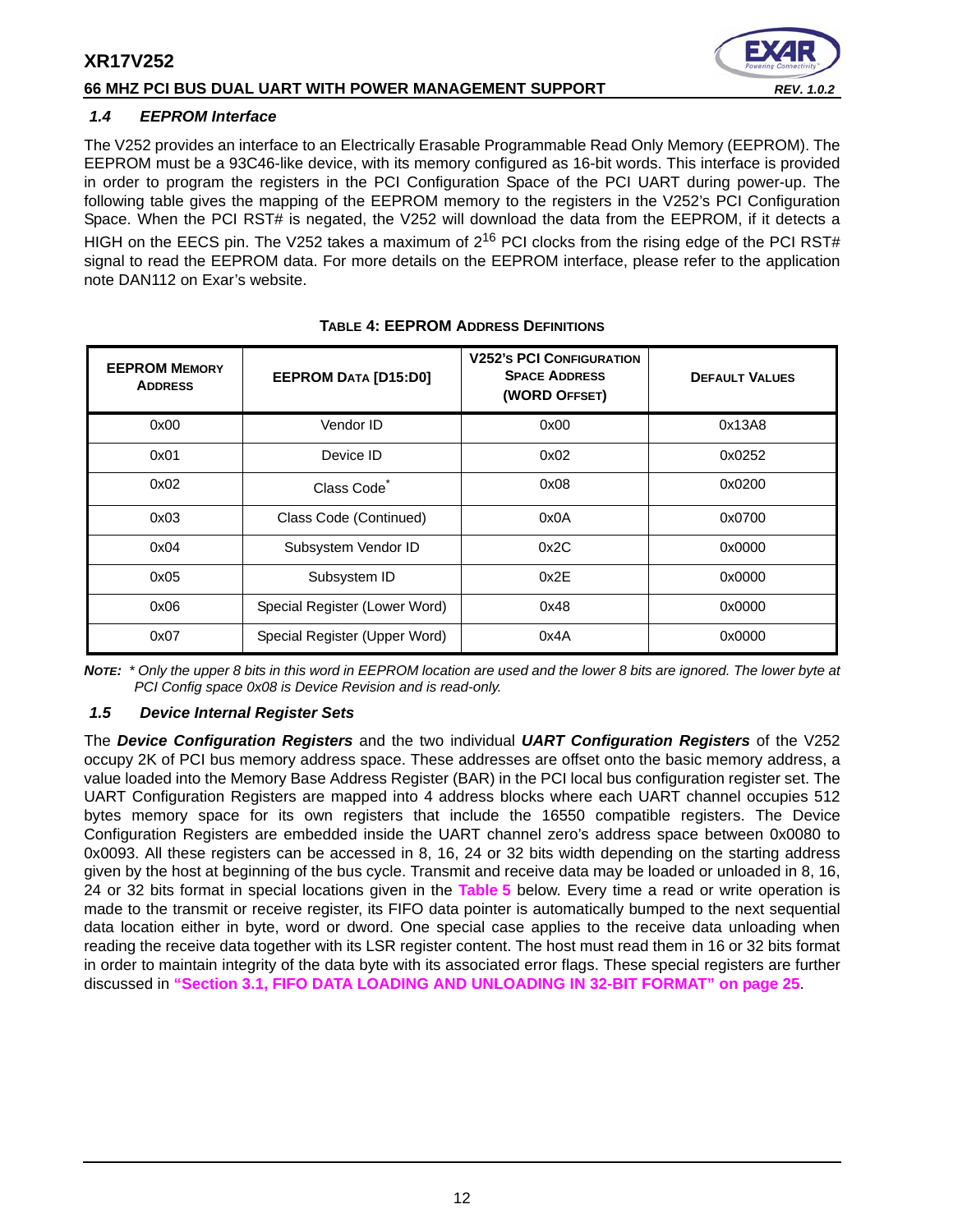

**XR17V252**

<span id="page-12-0"></span>

| <b>OFFSET ADDRESS</b> | <b>MEMORY SPACE</b>                               | <b>READ/WRITE</b>                  | <b>DATA WIDTH</b> | <b>COMMENT</b>                    |
|-----------------------|---------------------------------------------------|------------------------------------|-------------------|-----------------------------------|
| 0x000 - 0x00F         | UART channel 0 Regs                               | <b>Table 13 &amp;</b><br>Table 14) | 8/16/24/32        | First 8 regs are 16550 compatible |
| 0x010 - 0x07F         | Reserved                                          |                                    |                   |                                   |
| 0x080 - 0x093         | <b>DEVICE CONFIGURA-</b><br><b>TION REGISTERS</b> | (Table 6)                          | 8/16/24/32        |                                   |
| 0x094 - 0x0FF         | Reserved                                          |                                    |                   |                                   |
| 0x100                 | UART 0 - Read FIFO                                | Read-Only                          | 8/16/24/32        | 64 bytes of RX FIFO data          |
| 0x100                 | UART 0 - Write FIFO                               | Write-Only                         | 8/16/24/32        | 64 bytes of TX FIFO data          |
| 0x140 - 0x17F         | Reserved                                          |                                    |                   |                                   |
| 0x180 - 0x1FF         | UART 0 - Read FIFO<br>with errors                 | Read-Only                          | 16/32             | 64 bytes of RX FIFO data + LSR    |
|                       |                                                   |                                    |                   |                                   |
| 0x200 - 0x20F         | <b>UART</b> channel 1 Regs                        | <b>Table 13 &amp;</b><br>Table 14) | 8/16//24/32       | First 8 regs are 16550 compatible |
| 0x210 - 0x2FF         | Reserved                                          |                                    |                   | $\mathsf{d}$                      |
| 0x300                 | UART 1 - Read FIFO                                | Read-Only                          | 8/16/24/32        | 64 bytes of RX FIFO data          |
| 0x300                 | UART 1 - Write FIFO                               | Write-Only                         | 8/16/24/32        | 64 bytes of TX FIFO data          |
| 0x340 - 0x37F         | Reserved                                          |                                    |                   |                                   |
| 0x380 - 0x3FF         | UART 1 - Read FIFO<br>with errors                 | Read-Only                          | 16/32             | 64 bytes of RX FIFO data + LSR    |

#### **TABLE 5: XR17V252 UART AND DEVICE CONFIGURATION REGISTERS**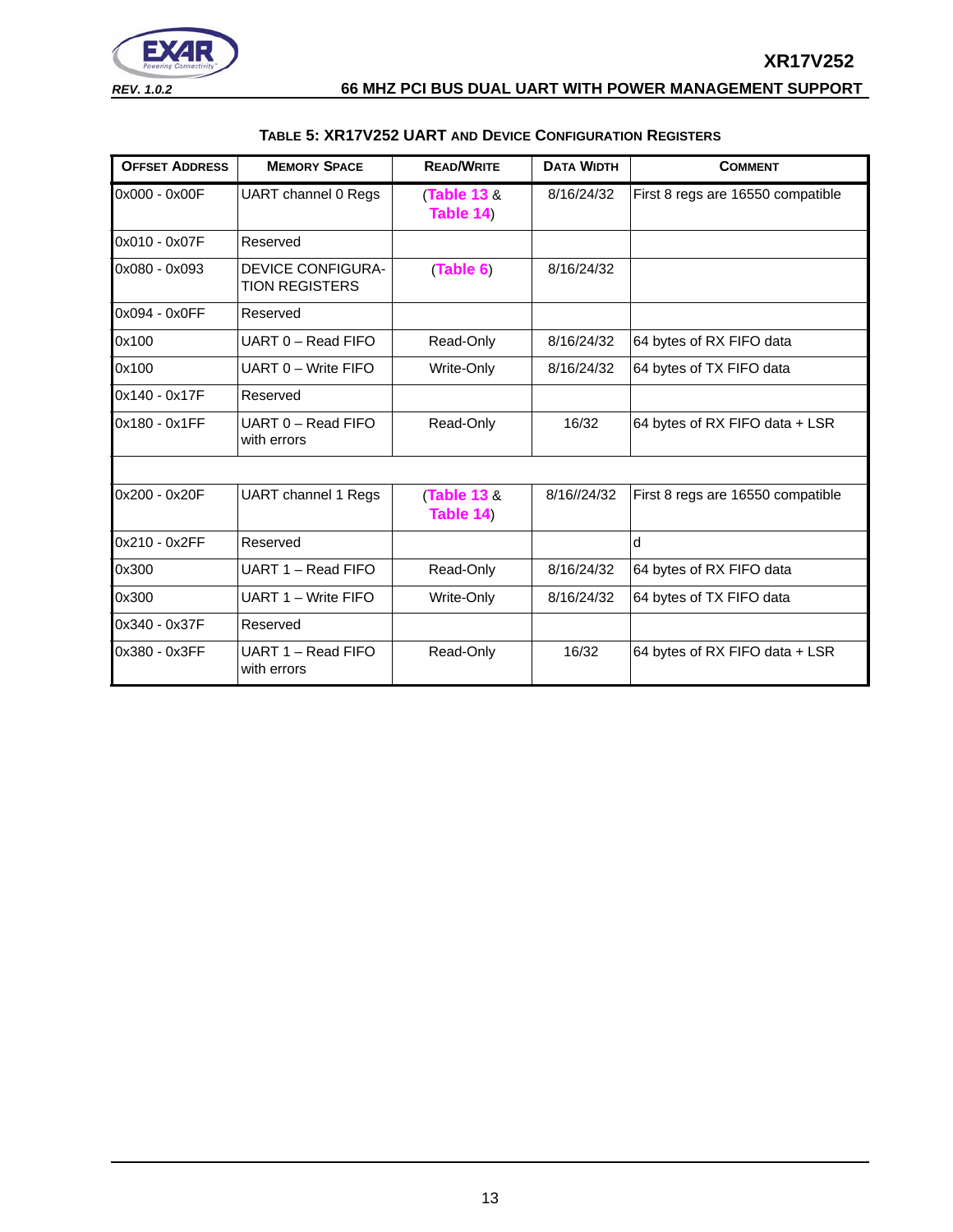#### **66 MHZ PCI BUS DUAL UART WITH POWER MANAGEMENT SUPPORT** *REV. 1.0.2*

#### <span id="page-13-1"></span>*1.6 Device Configuration Registers*

The Device Configuration Registers provide easy programming of general operating parameters to the V252 and for monitoring the status of various functions. These registers control or report on all 4 channel UARTs functions that include interrupt control and status, 16-bit general purpose timer control and status, multipurpose inputs/outputs control and status, sleep mode control, soft-reset control, and device identification and revision, and others. Tables **[6](#page-13-0)** and **[7](#page-14-0)** below show these registers in BYTE and DWORD alignment. Each of these registers is described in detail in the following paragraphs.

<span id="page-13-0"></span>

| ADDRESS [A7:A0] | <b>REGISTER</b>  | <b>READ/WRITE COMMENT</b>                        | <b>RESET STATE</b>          |
|-----------------|------------------|--------------------------------------------------|-----------------------------|
| Ox080           | INTO [7:0]       | Read-only Interrupt [7:0]                        | Bits $[7:0] = 0 \times 00$  |
| Ox081           | INT1 [15:8]      | Read-only                                        | Bits $[7:0] = 0 \times 00$  |
| Ox082           | INT2 [23:16]     | Read-only                                        | Bits $[7:0] = 0 \times 00$  |
| Ox083           | INT3 [31:24]     | Read-only                                        | Bits $[7:0] = 0x00$         |
|                 |                  |                                                  |                             |
| Ox084           | <b>TIMERCNTL</b> | Read/Write Timer Control                         | Bits $[7:0] = 0x00$         |
| Ox085           | <b>TIMER</b>     | Reserved                                         | Bits $[7:0] = 0 \times 00$  |
| Ox086           | <b>TIMERLSB</b>  | Read/Write Timer LSB                             | Bits [7:0]= 0x00            |
| Ox087           | <b>TIMERMSB</b>  | Read/Write Timer MSB                             | Bits [7:0]= 0x00            |
|                 |                  |                                                  |                             |
| Ox088           | 8XMODE           | Read/Write                                       | Bits $[7:0] = 0x00$         |
| Ox089           | <b>REGA</b>      | Reserved                                         | Bits $[7:0] = 0 \times 00$  |
| Ox08A           | <b>RESET</b>     | Write-only Self clear bits after executing Reset | Bits $[7:0] = 0x00$         |
| Ox08B           | <b>SLEEP</b>     | Read/Write Sleep mode                            | Bits [7:0]= 0x00            |
|                 |                  |                                                  |                             |
| Ox08C           | <b>DREV</b>      | Read-only Device revision                        | Bits $[7:0]$ = Current Rev. |
| Ox08D           | <b>DVID</b>      | Read-only Device identification                  | Bits $[7:0] = 0x38$         |
| Ox08E           | <b>REGB</b>      | Write-only                                       | Bits $[7:0] = 0x00$         |
| Ox08F           | <b>MPIOINT</b>   | Read/Write MPIO interrupt mask                   | Bits $[7:0] = 0 \times 00$  |
|                 |                  |                                                  |                             |
| Ox090           | <b>MPIOLVL</b>   | Read/Write MPIO level control                    | Bits $[7:0] = 0x00$         |
| Ox091           | MPIO3T           | Read/Write MPIO output control                   | Bits $[7:0] = 0x00$         |
| Ox092           | <b>MPIOINV</b>   | Read/Write MPIO input polarity select            | Bits $[7:0] = 0x00$         |
| Ox093           | <b>MPIOSEL</b>   | Read/Write MPIO select                           | Bits $[7:0] = 0xFF$         |

#### **TABLE 6: DEVICE CONFIGURATION REGISTERS SHOWN IN BYTE ALIGNMENT**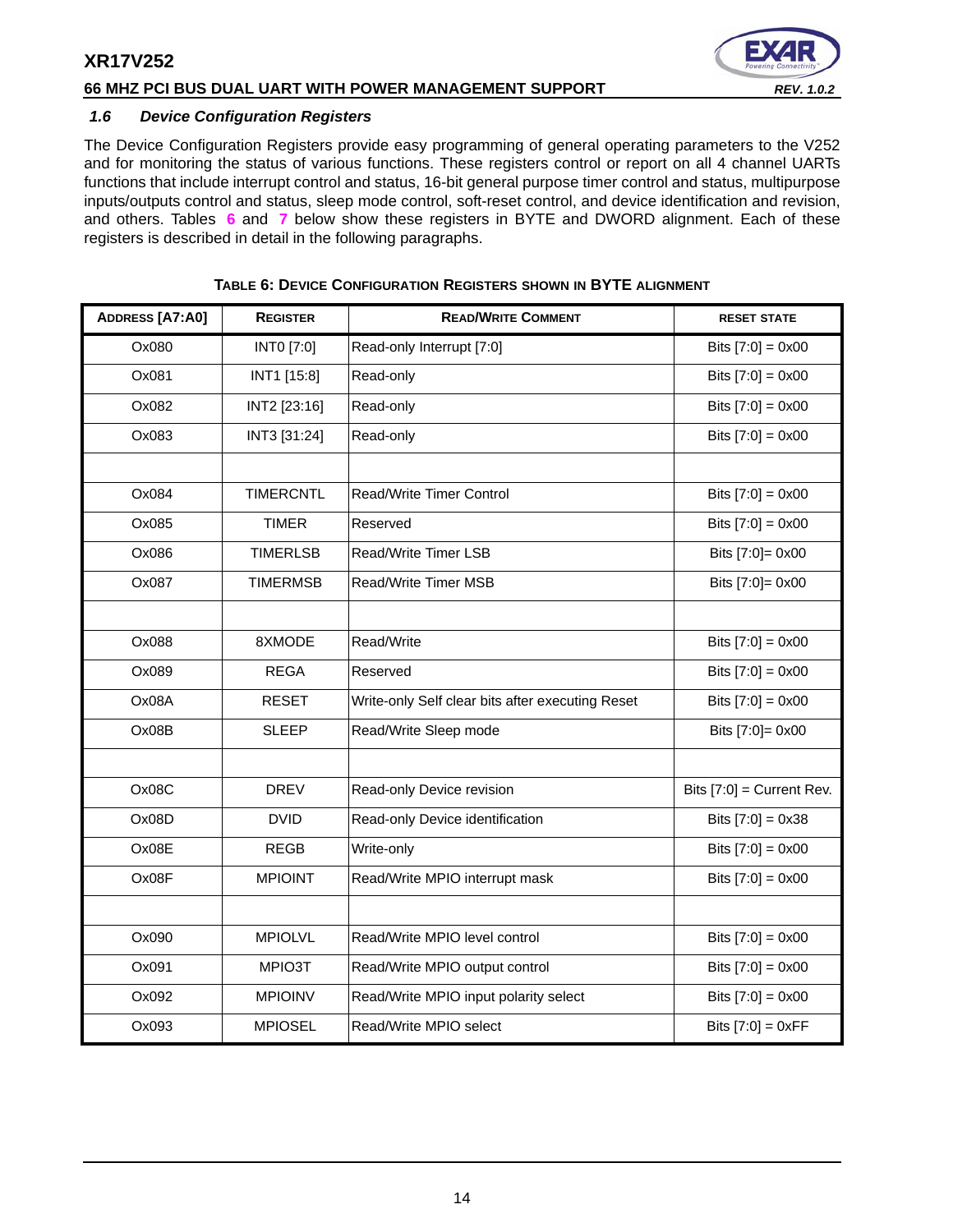

<span id="page-14-0"></span>

| <b>ADDRESS</b> | <b>REGISTER</b>         | BYTE 3 [31:24]   | BYTE 2 [23:16]   | <b>BYTE 1 [15:8]</b> | <b>BYTE 0 [7:0]</b> |
|----------------|-------------------------|------------------|------------------|----------------------|---------------------|
| 0x080-083      | INTERRUPT (read-only)   | INT <sub>3</sub> | INT <sub>2</sub> | INT <sub>1</sub>     | <b>INTO</b>         |
| 0x084-087      | TIMER (read/write)      | <b>TIMERMSB</b>  | <b>TIMERLSB</b>  | TIMER (reserved)     | TIMERCNTL           |
| 0x088-08B      | ANCILLARY1 (read/write) | <b>SLEEP</b>     | <b>RESET</b>     | REGA                 | 8XMODE              |
| 0x08C-08F      | ANCILLARY2 (read-only)  | <b>MPIOINT</b>   | <b>REGB</b>      | <b>DVID</b>          | <b>DREV</b>         |
| 0x090-093      | MPIO (read/write)       | <b>MPIOSEL</b>   | <b>MPIOINV</b>   | MPIO3T               | <b>MPIOLVL</b>      |

#### **TABLE 7: DEVICE CONFIGURATION REGISTERS SHOWN IN DWORD ALIGNMENT**

#### <span id="page-14-1"></span>**1.6.1 The Global Interrupt Register**

The XR17V252 has a 32-bit wide register [INT0, INT1, INT2 and INT3] to provide interrupt information and supports two interrupt schemes. The first scheme uses bits 0 to 1 of an 8-bit indicator (INT0) representing channels 0 to 1 of the XR17V252, respectively. This permits the interrupt routine to quickly vector and serve that UART channel and determine the source(s) in each individual routines. INT0 bit-0 represents the interrupt status for UART channel 0 when its transmitter, receiver, line status, or modem port status requires service. INT0 bit-1 provides interrupt status for channel 1 and bits 2 to 7 are reserved and remain at a logic 0.

The second scheme provides detail about the source of the interrupts for each UART channel. All the interrupts are encoded into a 3-bit code per channel. This 3-bit code represents 7 interrupts corresponding to individual UART's transmitter, receiver, line status, modem port status. INT1 and INT2 registers provide the 6-bit interrupt status for both channels. Bits 8, 9 and 10 represents channel 0 and bits 11,12 and 13 represents channel 1. Bits 14 to 31 are reserved and remain at logic zero. Both channels interrupt status are available with a single DWORD read operation. This feature allows the host to quickly vector and serve the interrupts, reducing service interval, hence, reducing host bandwidth requirements. **[Figure](#page-15-0) 5** shows the 4-byte interrupt register and its make up.

#### **GLOBAL INTERRUPT REGISTER (DWORD) [default 0x00-00-00-00]**

| .<br>-4.7<br>IN<br>$\mathcal{L}$ | 16<br>IN | 14E.01<br><b>INT</b> | $ -$<br>'N<br>:υ |
|----------------------------------|----------|----------------------|------------------|
|                                  |          |                      |                  |

A special interrupt condition is generated by the V252 when it wakes up from sleep mode. This special interrupt is cleared by reading the INT0 register. If there are not any other interrupts pending, the value read from INT0 would be 0x00.

#### **INT0 [7:0] Channel Interrupt Indicator**

Each bit gives an indication of the channel that has requested for service. Bit-0 represents channel 0 and bit-1 indicates channel 1. Logic 1 indicates that a channel has requested for service. Bits 2 to 7 are reserved and remain at logic zero The interrupt bit clears after reading the appropriate register of the interrupting channel register, see Interrupt Clearing section.

#### **The INT0 register provides status for each channel**

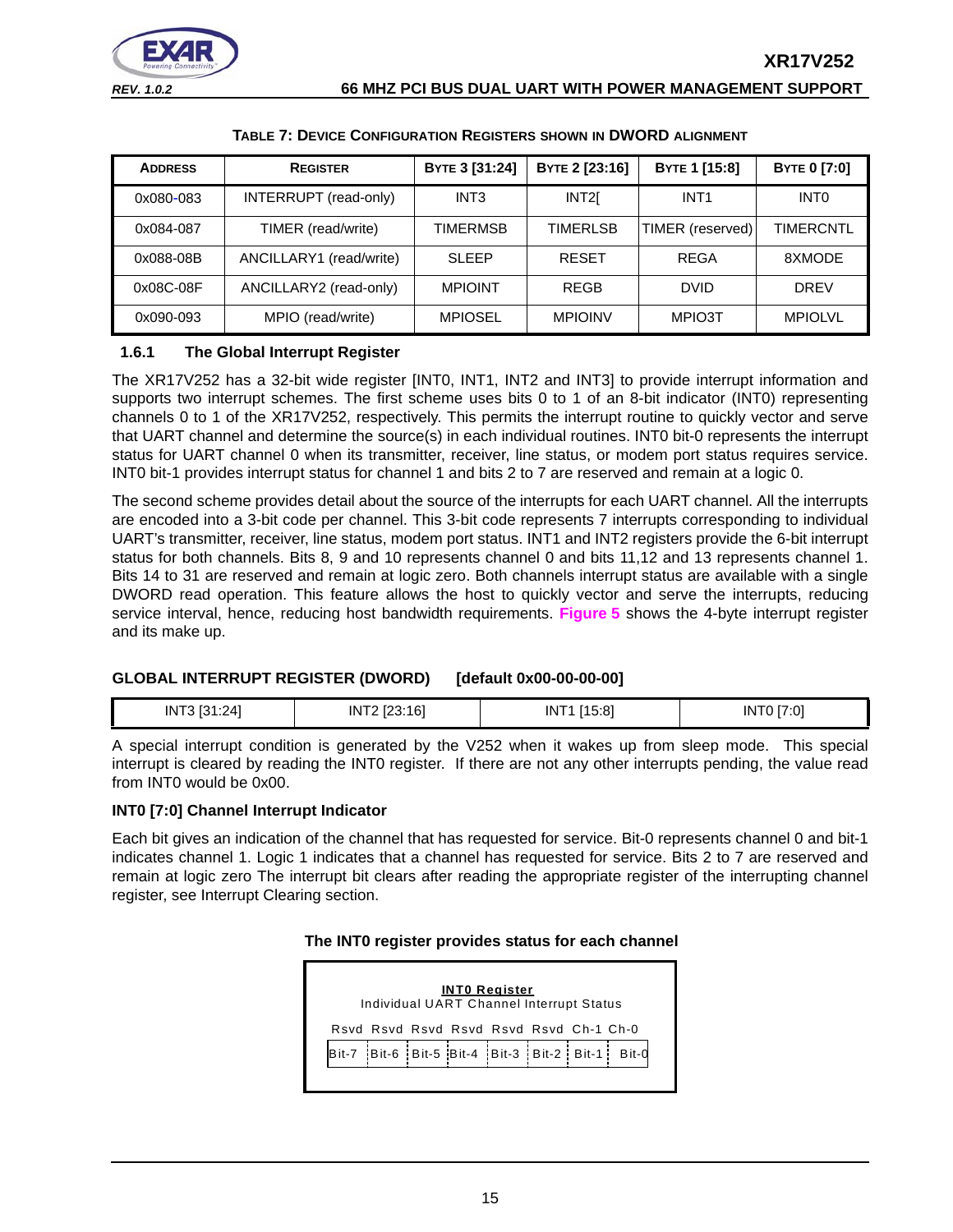#### **66 MHZ PCI BUS DUAL UART WITH POWER MANAGEMENT SUPPORT** *REV. 1.0.2*



#### **Registers INT3, INT2 and INT1 [32:8]**

Twenty four bit encoded interrupt indicator. Each channel's interrupt is encoded into 3 bits for receive, transmit, and status. Bit [10:8] represent channel 0 and channel 1 with bits [13:11]. The 3 bit encoding and their priority order are shown below in **[Table](#page-15-1) 8**. The Timer and MPIO interrupts are for the device and therefore they exist within channel 0 (bits [10:8]) only..

#### <span id="page-15-0"></span>**FIGURE 5. THE GLOBAL INTERRUPT REGISTER, INT0, INT1, INT2 AND INT3**



#### **TABLE 8: UART CHANNEL [1:0] INTERRUPT SOURCE ENCODING**

<span id="page-15-1"></span>

| <b>PRIORITY</b> | $BIT[N+2]$ | $BIT[N+1]$ | BIT[N]   | <b>INTERRUPT SOURCE(S)</b>                                               |
|-----------------|------------|------------|----------|--------------------------------------------------------------------------|
| x               | 0          | 0          | 0        | None or wake-up indicator                                                |
|                 | 0          | $\Omega$   |          | RXRDY and RX Line Status (logic OR of LSR[4:1])                          |
| 2               | 0          |            | $\Omega$ | <b>RXRDY Time-out</b>                                                    |
| 3               | 0          |            |          | TXRDY, THR or TSR (auto RS485 mode) empty                                |
| 4               |            | $\Omega$   | $\Omega$ | MSR, RTS/CTS or DTR/DSR delta or Xoff/Xon det. or special char. detected |
| 5               |            | $\Omega$   |          | Reserved.                                                                |
| 6               |            |            | $\Omega$ | MPIO pin(s). Available only in channel 0, reserved in channel 1.         |
|                 |            |            |          | TIMER Time-out. Available only in channel 0, reserved channel 1.         |

#### **TABLE 9: UART CHANNEL [1:0] INTERRUPT CLEARING**

<span id="page-15-2"></span>

| RXRDY is cleared by reading data in the RX FIFO until it falls below the trigger level.                                |
|------------------------------------------------------------------------------------------------------------------------|
| RXRDY Time-out is cleared by reading data until the RX FIFO is empty.                                                  |
| RX Line Status interrupt clears after reading the LSR register.                                                        |
| TXRDY interrupt clears after reading ISR register that is in the UART channel register set.                            |
| Modem Status Register interrupt clears after reading MSR register that is in the UART channel register set.            |
| RTS/CTS or DTR/DSR delta interrupt clears after reading MSR register that is in the UART channel register set.         |
| Xoff/Xon interrupt clears after reading the ISR register that is in the UART channel register set.                     |
| Special character detect interrupt is cleared by a read to ISR or after the next character is received.                |
| TIMER Time-out interrupt clears after reading the TIMERCNTL register that is in the Device Configuration register set. |
| MPIO interrupt clears after reading the MPIOLVL register that is in the Device Configuration register set.             |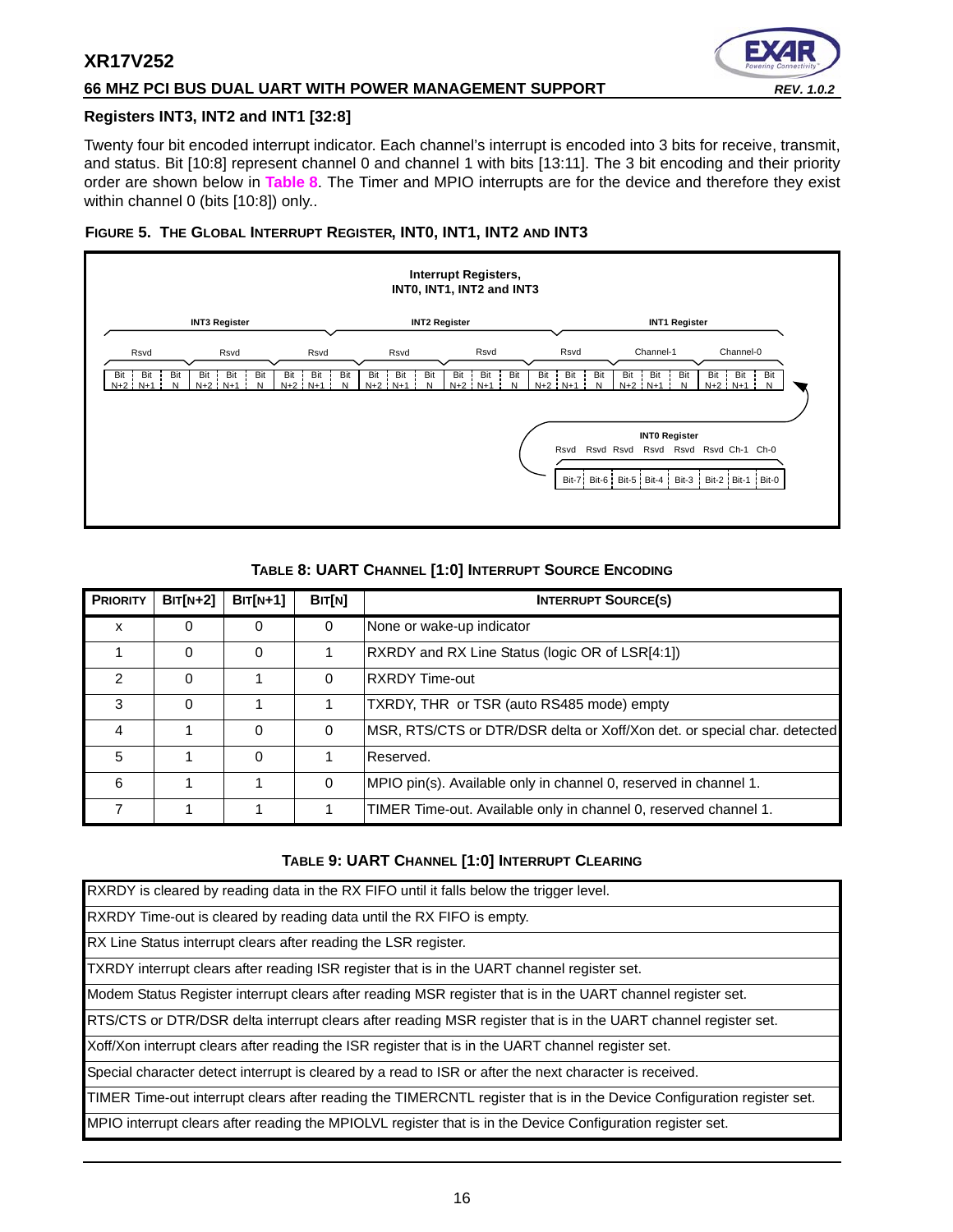

#### <span id="page-16-0"></span>**1.6.2 General Purpose 16-bit Timer/Counter [TIMERMSB, TIMELSB, TIMER, TIMECNTL] (DEFAULT 0XXX-XX-00-00)**

A 16-bit down-count timer for general purpose timer or counter. Its clock source may be selected from internal crystal oscillator or externally on pin TMRCK. The timer can be set to be a single-shot for a one-time event or re-triggerable for a periodic signal. An interrupt may be generated when the timer times out and will show up as a Channel 0 interrupt (see **[Table](#page-15-1) 8**). It is controlled through 4 configuration registers [TIMERCNTL, TIMER, TIMELSB, TIMERMSB]. The TIMERCNTL register provides the Timer commands such as start/stop, as shown in **[Table](#page-17-0) 10** below. The time-out output of the Timer can also be optionally routed to the MPIO[0] pin. The block diagram of the Timer/Counter circuit is shown below:



#### <span id="page-16-1"></span>**FIGURE 6. TIMER/COUNTER CIRCUIT.**

## **TIMERMSB [31:24] and TIMERLSB [23:16]**

The concatentaion of the 8-bit registers TIMERMSB and TIMERLSB forms a 16-bit value which decides the time-out period of the Timer, per the following equation:

Timer output frequency = Timer input clock / 16-bit Timer value

The least-significant bit of the timer is being bit [0] of the TIMERLSB with most-significant-bit being bit [7] in TIMERMSB. Notice that these registers do not hold the current counter value when read. Default value is zero (timer disabled) upon powerup and reset. The 'Reset Timer' command does not have any effect on this register.



#### **TIMER [15:8] Reserved**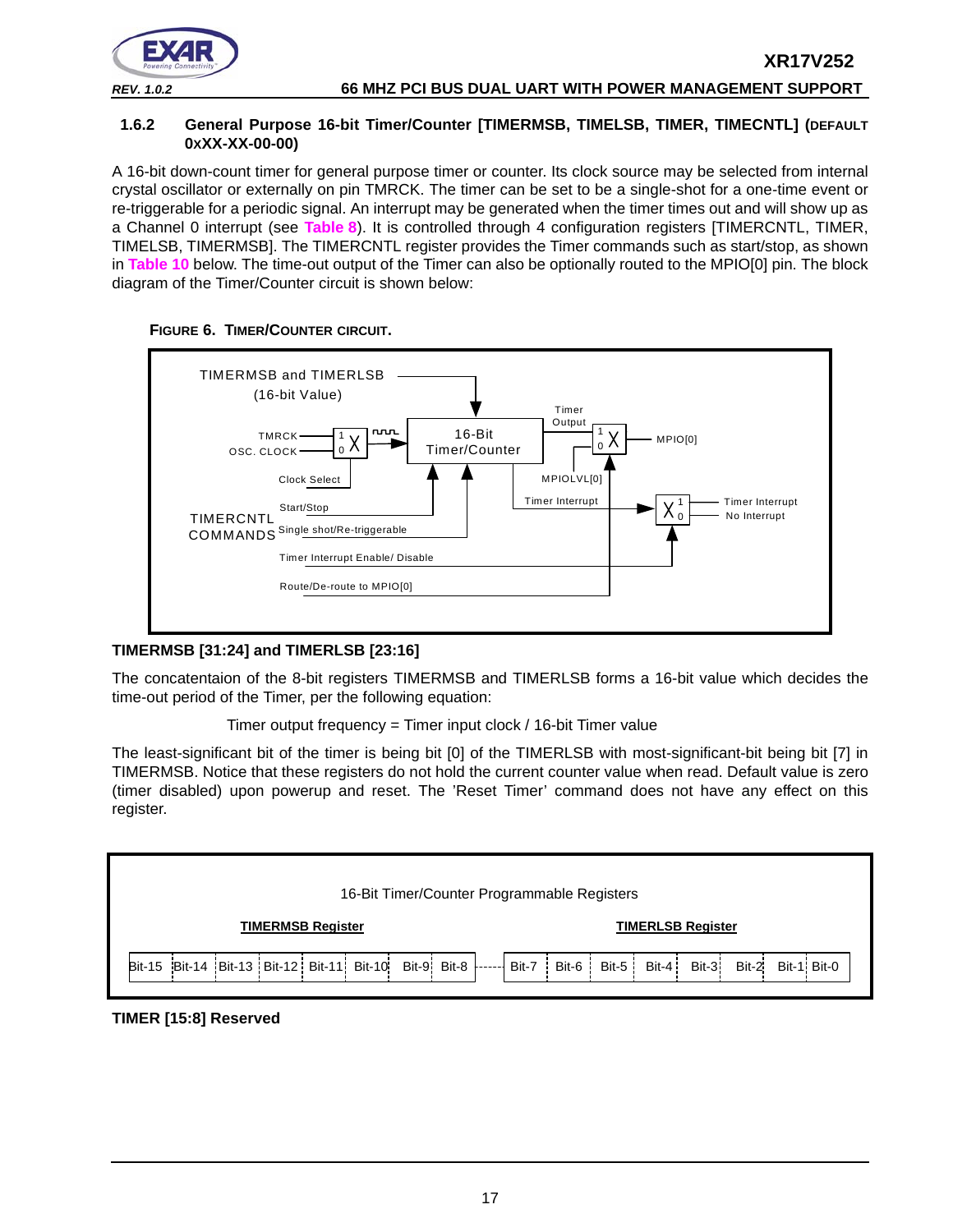#### **66 MHZ PCI BUS DUAL UART WITH POWER MANAGEMENT SUPPORT** *REV. 1.0.2*

#### **TIMERCNTL [7:0] Register**

The bits [3:0] of this register are used to issue commands. The commands are self-clearing, so reading this register does not show the last written command. Reading this register returns a value of 0x01 when the Timer interrupt is enabled and there is a pending Timer interrupt. It returns a value of 0x00 at all other times. The default settings of the Timer, upon power-up, a hardware reset or upon the issue of a 'Timer Reset' command are:

- Timer Interrupt Disabled
- Re-triggerable mode selected
- Internal crystal oscillator outputs selcted as clock source
- Timer output not routed to MPIO[0]
- Timer stopped

#### **TABLE 10: TIMER CONTROL REGISTERS**

<span id="page-17-0"></span>

| TIMERCNTL [7:4] | Reserved                                                                                                                                                                                                                                                                                                                                                                                                                                                                                                                                                                  |
|-----------------|---------------------------------------------------------------------------------------------------------------------------------------------------------------------------------------------------------------------------------------------------------------------------------------------------------------------------------------------------------------------------------------------------------------------------------------------------------------------------------------------------------------------------------------------------------------------------|
| TIMERCNTL [3:0] | These bits are used to invoke a series of commands that control the function of the Timer/Counter.<br>The commands 1100 to 1111 are reserved.<br>0001: Enable Timer Interrupt<br>0010: Disable Timer Interrupt<br>0011: Select One-shot mode<br>0100: Select Re-triggerable mode<br>0101: Select Internal Crystal Oscillator output as clock input for the Timer<br>0110: Select External Clock input through the TMRCK pin for the Timer<br>0111: Route Timer output to MPIO[0] pin<br>1000: De-route Timer output from MPIO[0]<br>1001: Start Timer<br>1010: Stop Timer |
|                 | 1011: Reset Timer                                                                                                                                                                                                                                                                                                                                                                                                                                                                                                                                                         |

#### <span id="page-17-1"></span>**TIMER OPERATION**

The following paragraphs describe the operation of the 16-bit Timer/Counter. The following conventions will be used in this discussion:

- 'N' is the 16-bit value programmed in the TIMER MSB, LSB registers
- $\blacksquare$  P + Q = N, where 'P' and 'Q' are approximately half of 'N'.
- If N is even,  $P = Q = N/2$ .
- **■** If N is odd,  $P = (N 1)/2$  and  $Q = (N + 1)/2$ .
- 'N' can take any value from 0x0002 to 0xFFFF.

#### **Timer Operation in One-Shot Mode:**

In the one-shot mode, the Timer output will stay HIGH when started (default state) and will continue to stay HIGH until it times out (reaches the terminal count of 'N' clocks), at which time it will become LOW and stay LOW. If the Timer is re-started before the Timer times out, the counter is reset and the Timer will wait for another time-out period before setting its output LOW (See **[Figure](#page-18-0) 7**). If the Timer times out, re-starting the Timer does not have any effect and a 'Stop Timer' command needs to be issued first which will set the Timer output to its default HIGH state. The Timer must be programmed while it is stopped since the following operations are blocked after the Timer has been started:

- Any write to TIMER MSB, LSB registers
- Issue of any command other than 'Start Timer', 'Stop Timer' and 'Reset Timer'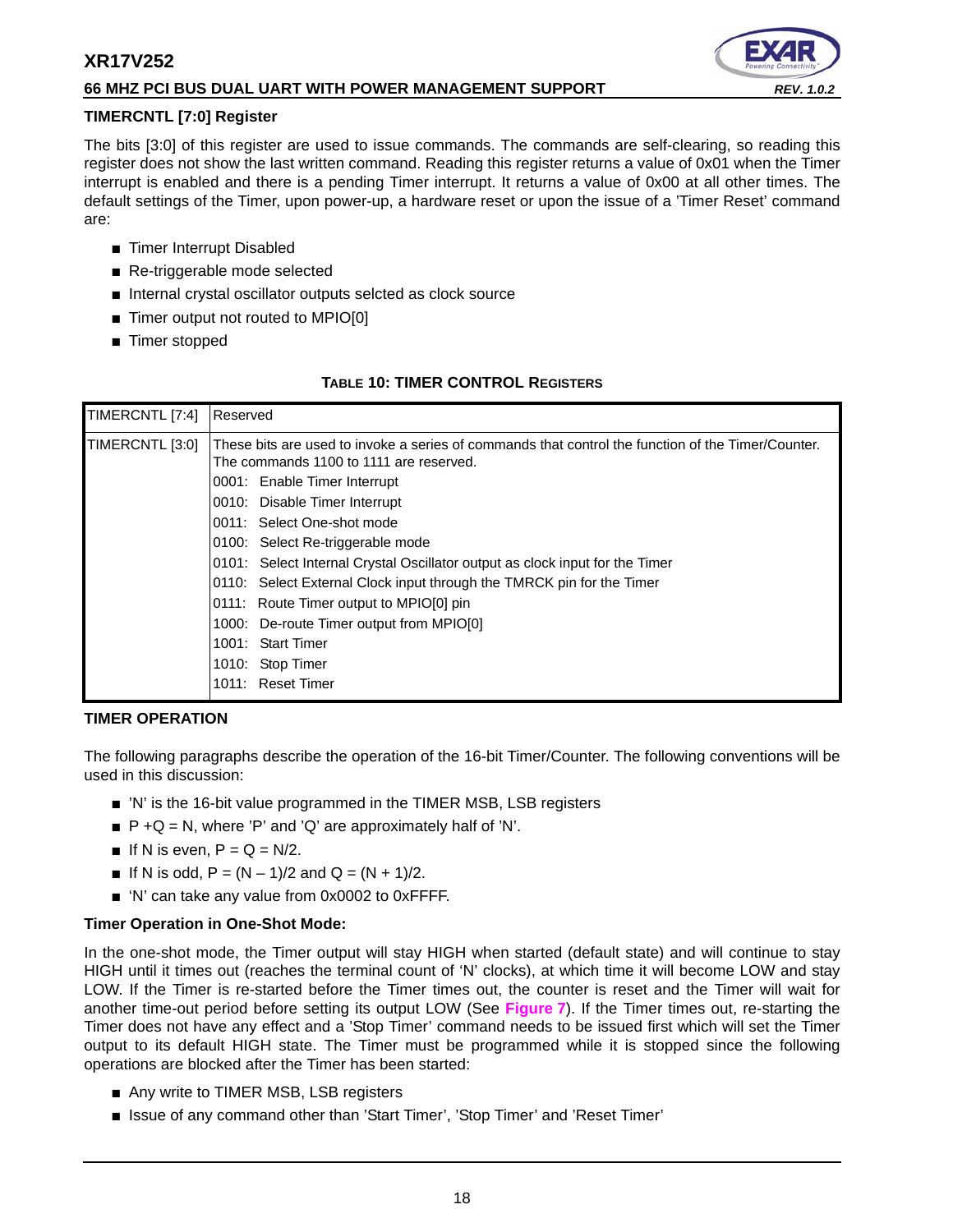

#### **Timer Operation in Re-triggerable Mode:**

In the re-triggerable mode, when the Timer is started, the Timer output will stay HIGH until it reaches half of the terminal count N (= P clocks) and toggle LOW and stay LOW for a similar amount of time (Q clocks). The above step will keep repeating until the Timer is stopped at which time the output will become HIGH (default state). See **[Figure](#page-18-0) 7**. Also, after the Timer is started, re-starting the Timer does not have any effect in retriggerable mode. The Timer must be programmed while it is stopped since the following operations are blocked when the Timer is running:

- Any write to TIMER MSB, LSB registers
- Issue of any command other than 'Stop Timer' and 'Reset Timer' ('Start Timer' is not allowed)

#### **Routing the Timer Output to MPIO[0] Pin:**

MPIO[0] pin is by default (on power up or reset, for example) an input. However, whenever the Timer output is routed to MPIO[0] pin,

- MPIO[0] will be automatically selected as an output
- MPIO[0] will become HIGH (the default state of Timer output)
- All MPIO control registers (MPIOLVL, MPIOSEL etc) lose control over MPIO[0] and get the control back only when the Timer output is de-routed from MPIO[0].

#### <span id="page-18-0"></span>**FIGURE 7. TIMER OUTPUT IN ONE-SHOT AND RE-TRIGGERABLE MODES**



#### **Timer Interrupt**

In the one-shot mode, the Timer will issue an interrupt upon timing out which is 'N' clocks after the Timer is started. In the re-triggerable mode, the Timer will keep issuing an interrupt every 'N' clocks which is on every rising edge of the Timer output. The Timer interrupt can be cleared by reading the TIMERCNTL register or when a Timer Reset command is issued which brings the Timer back to its default settings. The TIMERCNTL will read a value of 0x01 when the Timer interrupt is enabled and there is a pending interrupt. It reads a value of 0x00 at all other times. Stopping the Timer does not clear the interrupt and neither does subsequent restarting.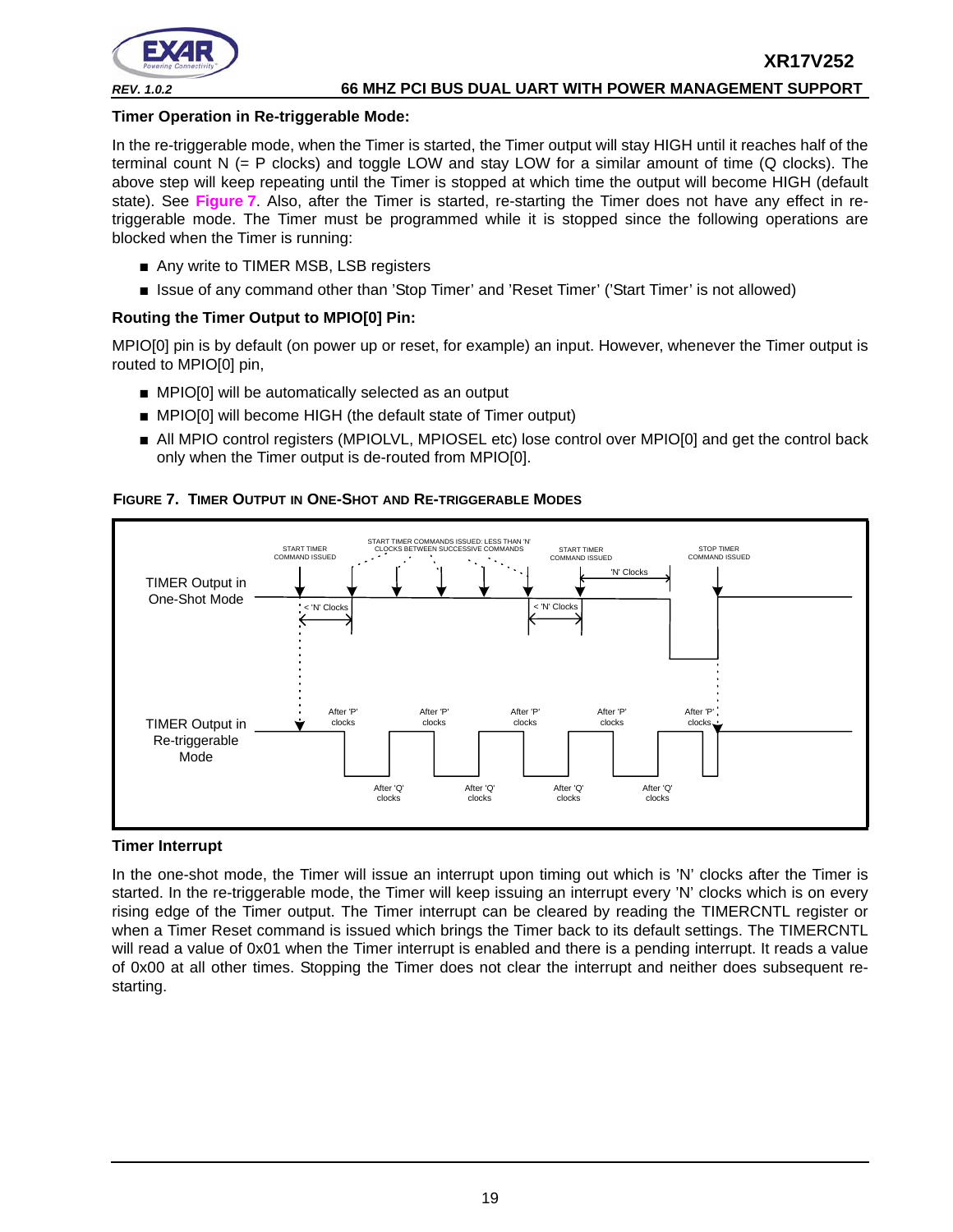

#### <span id="page-19-1"></span>**FIGURE 8. INTERRUPT OUTPUT (ACTIVE LOW) IN ONE-SHOT AND RE-TRIGGERABLE MODES**



#### <span id="page-19-2"></span>**1.6.3 8XMODE [7:0] (default 0x00)**

Each bit selects 8X or 16X sampling rate for that UART channel, bit-0 is channel 0. Logic 0 (default) selects normal 16X sampling with logic one selects 8X sampling rate. Transmit and receive data rates will double by selecting 8X.



#### <span id="page-19-3"></span>**1.6.4 REGA [15:8] Reserved**

#### <span id="page-19-4"></span>**1.6.5 RESET [23:16] - (default 0x00)**

Bits 0 to 1 of the Reset register [RESET] provides the software with the ability to reset the UART(s) when there is a need. Each bit is self-resetting after it is written a logic 1 to perform a reset to that channel. All registers in that channel will be reset to the default condition, see **[Table](#page-55-0) 21** for details. Bit-0 =1 resets UART channel 0 while bit-1=1 resets channel 1

| <b>RESET Register</b><br>Individual UART Channel Reset Enable |  |  |  |  |  |                                                 |                                         |
|---------------------------------------------------------------|--|--|--|--|--|-------------------------------------------------|-----------------------------------------|
|                                                               |  |  |  |  |  | Bit-7 Bit-6 Bit-5 Bit-4 Bit-3 Bit-2 Bit-1 Bit-0 |                                         |
|                                                               |  |  |  |  |  |                                                 | Rsvd Rsvd Rsvd Rsvd Rsvd Rsvd Ch-1 Ch-0 |
|                                                               |  |  |  |  |  |                                                 |                                         |

#### <span id="page-19-0"></span>**1.6.6 SLEEP [31:24] (default 0x00)**

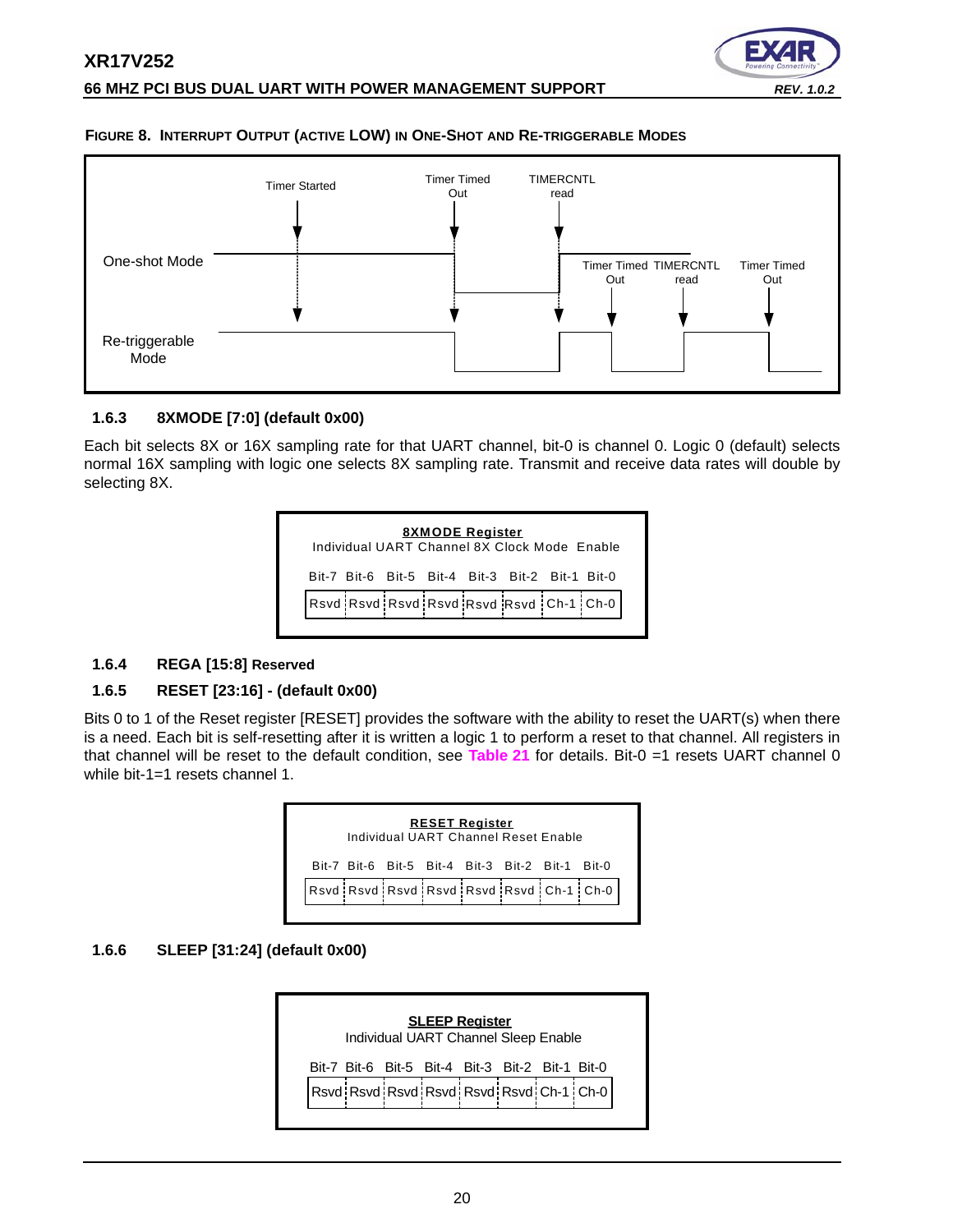

The 8-bit Sleep register enables each UART separately to enter Sleep mode. Sleep mode reduces power consumption when the system needs to put the UART(s) to idle. The UART enters sleep mode when the following conditions are satisfied after the sleep mode is enabled (LOW (default) is to disable and logic HIGH is to enable sleep mode):

- There is no pending interrupt
- RX pin is idling at a HIGH in normal mode or a LOW in infrared mode
- **The modem inputs (CTS#, DSR#, CD# and RI#) are steady at either HIGH or LOW (MSR bits [3:0] =** 0000)

When both UART channels are put to sleep, the on-chip oscillator shuts off to further conserve power. In this case, the V252 is awakened by any of the following events occurring at any of the 2 UART channels:

- A receive data start bit transition (HIGH to LOW in normal mode or from LOW to HIGH in infrared mode)
- A data byte is loaded into the transmitter
- A change of logic state on any of the modem inputs, i.e. any of the delta bits (MSR bits[7:4]) is set

The V252 is ready after 32 crystal clocks to ensure full functionality. Therefore, if the V252 is awakened by a receive data start bit transition, that character (and the subsequent few characters) may not be received correctly. Also, a special interrupt is generated with an indication of no pending interrupt. The V252 will return to sleep mode automatically after all interrupting conditions have been serviced and cleared. It will stay in the sleep mode of operation until it is disabled by resetting the SLEEP register bits.

#### <span id="page-20-0"></span>**1.6.7 Device Identification and Revision**

There are two internal registers that provide device identification and revision, DVID and DREV registers. The 8-bit content in the DVID register provides device identification. A return value of 0x42 from this register indicates the device is a XR17V252. The DREV register returns an 8-bit value of 0x01 for revision A with 0x02 equals to revision B and so on. This information is very useful to the software driver for identifying which device it is communicating with and to keep up with revision changes.

#### **DVID [15:8]**

Device identification for the type of UART. The Device ID of the XR17V252 is 0x42.

#### **DREV [7:0]**

Revision number of the XR17V252. A 0x01 represents "revision-A" with 0x02 for rev-B and so on.

#### **REGB [23:16] (default 0x00)**

REGB register provides a control for simultaneous write to both UARTs configuration register or individually. This is very useful for device initialization in the power up and reset routines. Also, the register provides a facility to interface to the non-volatile memory device such as a 93C46 EEPROM. In embedded applications, the user can use this facility to store proprietary data in an external EEPROM.

| REGB[16](Read/Write)  | LOW (default) write to each UART configuration registers individually. |
|-----------------------|------------------------------------------------------------------------|
|                       | HIGH enables simultaneous write to both UARTs configuration register.  |
| REGB[19:17]           | Reserved                                                               |
| REGB[20] (Write-Only) | Control the EECK, clock, output (pin 116) on the EEPROM interface.     |
| REGB[21] (Write-Only) | Control the EECS, chips select, output (pin 115) to the EEPROM device. |
| REGB[22] (Write-Only) | EEDI (pin 114) data input. Write data to the EEPROM device.            |
| REGB[23] (Read-Only)  | EEDO (pin 113) data output. Read data from the EEPROM device.          |

#### <span id="page-20-1"></span>**1.6.8 REGB Register**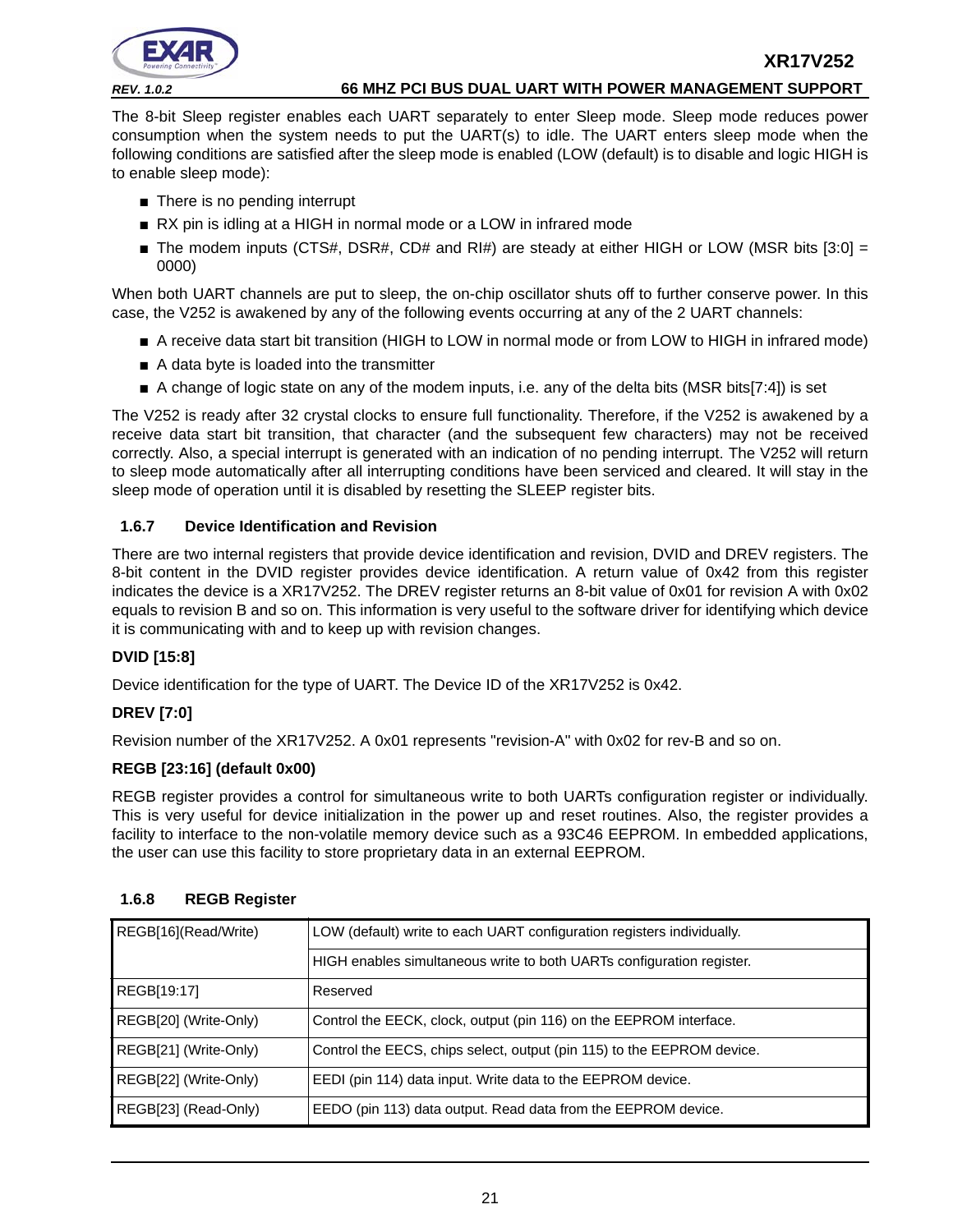#### **66 MHZ PCI BUS DUAL UART WITH POWER MANAGEMENT SUPPORT** *REV. 1.0.2*



#### <span id="page-21-1"></span>**1.6.9 Multi-Purpose Inputs and Outputs**

The V252 provides 8 multi-purpose inputs/outputs MPIO[7:0] for general use. Each pin can be programmed to be an input or output function. The input logic state can be set for normal or inverted level, and optionally set to generate an interrupt. The outputs can be set to be normal HIGH or LOW state, or 3-state. Their functions and definitions are programmed through 5 registers: MPIOINT, MPIOLVL, MPIO3T, MPIOINV and MPIOSEL. If all 8 pins are set for inputs, all 8 interrupts would be Or'ed together. The Or'ed interrupt is reported in the channel 0 UART interrupt status, see Interrupt Status Register. The pins may also be programmed to be outputs and to the 3-state condition for signal sharing. The MPIO[0] pin can be programmed to show the Timer output. When it is programmed to be the Timer output, all the above 5 registers lose control over the MPIO[0] pin. For details on Timer output, please see **["Section 1.6.2, General Purpose 16-bit Timer/Counter \[TIMERMSB,](#page-16-0) [TIMELSB, TIMER, TIMECNTL\] \(default 0xXX-XX-00-00\)" on page](#page-16-0) 17**.

#### <span id="page-21-2"></span>**1.6.10 MPIO REGISTER**

Bit [7] represents MPIO7 pin and bit [0] represents MPIO0 pin. There are 5 registers that select, control and monitor the 8 multipurpose inputs and outputs. **[Figure](#page-21-0) 9** shows the internal circuitry.



<span id="page-21-0"></span>**FIGURE 9. MULTIPURPOSE INPUT/OUTPUT INTERNAL CIRCUIT**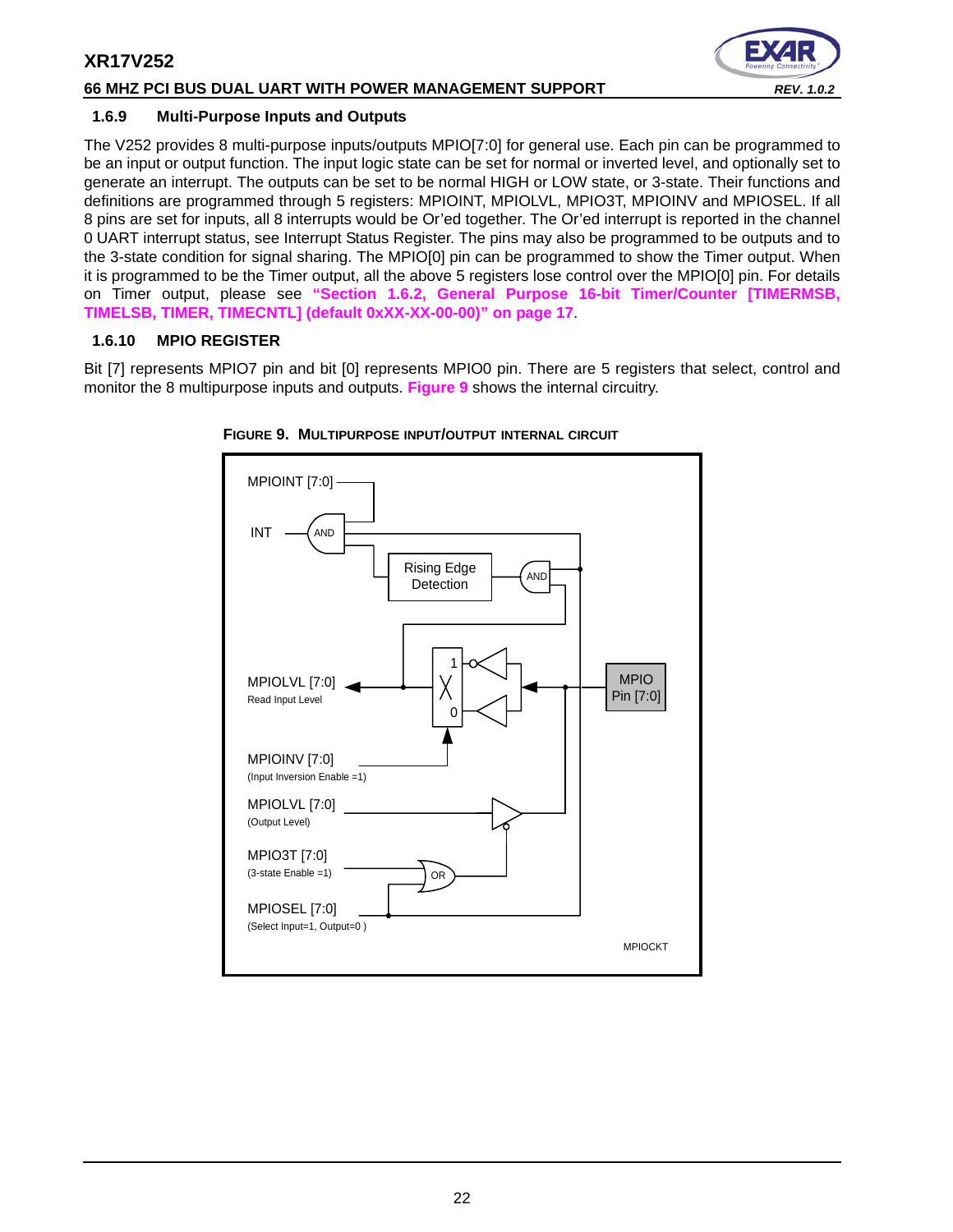

**XR17V252**

#### **MPIOINT [7:0] (default 0x00)**

Enable multipurpose input pin interrupt. If the pin is selected by MPIOSEL as input then bit [0] enables input pin 0 for interrupt, and bit [7] enables input pin 7. No interrupt is enable if the pin is selected to be an output. The interrupt is edge sensing and determined by MPIOINV and MPIOLVL registers. The MPIO interrupt clears after a read to register MPIOLVL. The combination of MPIOLVL and MPIOINV determines the interrupt being active LOW or active high, it's level trigger. Logic LOW (default) disables the pin's interrupt and logic HIGH enables it.



#### **MPIOLVL [7:0] (default 0x00)**

Output pin level control and input level status. The status of the input pin(s) is read on this register and output pins are controlled on this register. A logic 0 (default) sets the output to LOW and a logic 1 sets the output pin to HIGH. The MPIO interrupt will clear upon reading this register.



#### **MPIO3T [7:0] (default 0x00)**

Output pin tri-state control. A logic 0 (default) sets the output to active level per register MPIOBIT settling, a logic 1 sets the output pin to tri-state.



#### **MPIOINV [7:0] (default 0x00)**

Input inversion control. A logic 0 (default) does not invert the input pin logic. A logic 1 inverts the input logic level.

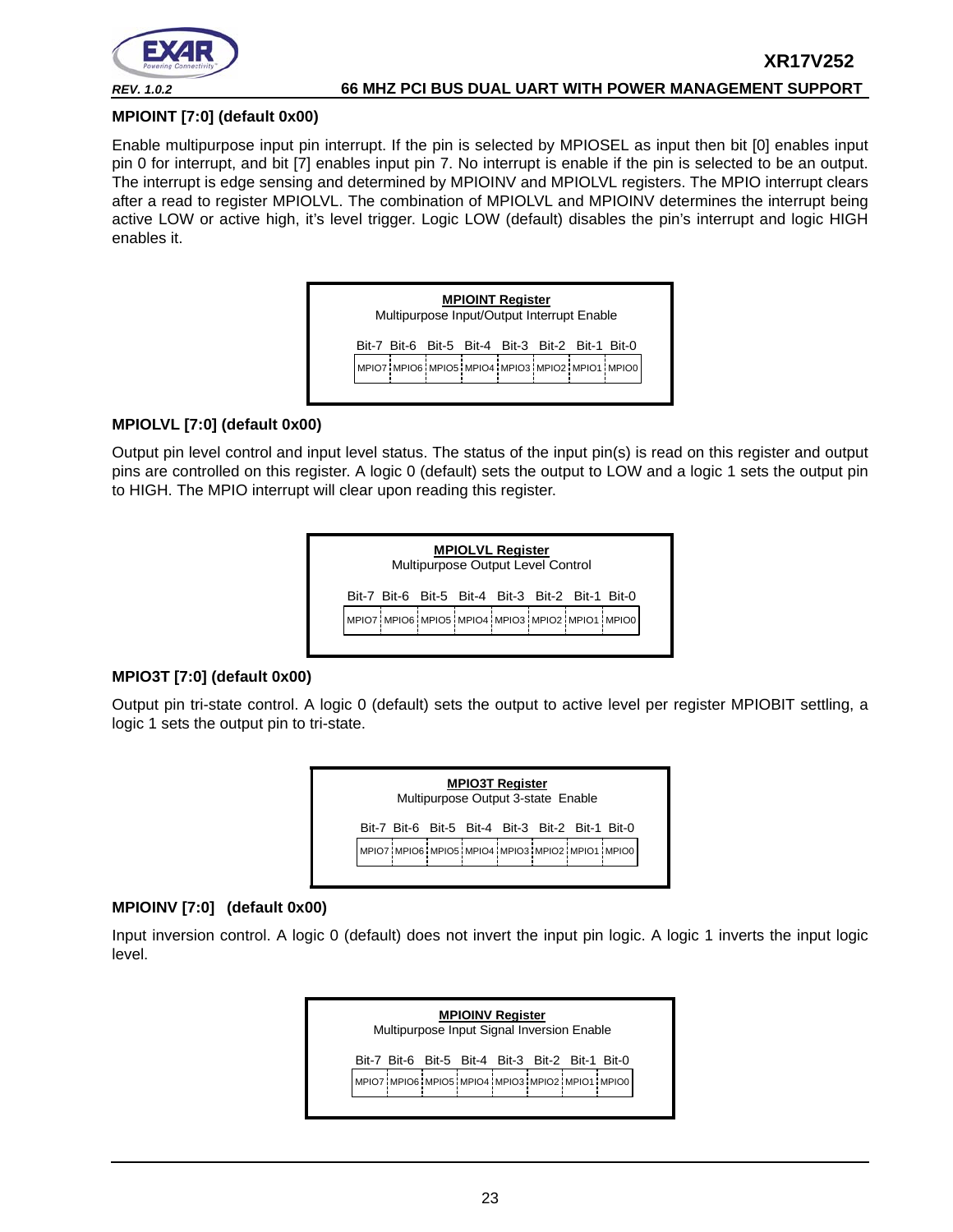#### **66 MHZ PCI BUS DUAL UART WITH POWER MANAGEMENT SUPPORT** *REV. 1.0.2*



#### **MPIOSEL [7:0] (default 0xFF)**

Multipurpose input/output pin select. This register defines the functions of the pins. A logic 1 (default) defines the pin for input and a logic 0 for output.



#### <span id="page-23-1"></span>**2.0 CRYSTAL OSCILLATOR / BUFFER**

The V252 includes an on-chip oscillator (XTAL1 and XTAL2). The crystal oscillator provides the system clock to the Baud Rate Generators (BRG) in each of the 2 UARTs, the 16-bit general purpose timer/counter and internal logics. XTAL1 is the input to the oscillator or external clock buffer input with XTAL2 pin being the output. See the Programmable Baud Rate Generator in the UART section on **[page](#page-27-0) 28** for programming details.

The on-chip oscillator is designed to use an industry standard microprocessor crystal (parallel resonant with 10-22 pF capacitance load, 100ppm) connected externally between the XTAL1 and XTAL2 pins (see **[Figure](#page-23-0) 10**). Alternatively, an external clock can be connected to the XTAL1 pin to clock the internal 2 baud rate generators for standard or custom rates. Typically, the oscillator connections are shown in **[Figure](#page-23-0) 10**. For further reading on oscillator circuit please see application note DAN108 on EXAR's web site.

#### <span id="page-23-0"></span>**FIGURE 10. TYPICAL CRYSTAL CONNECTIONS**

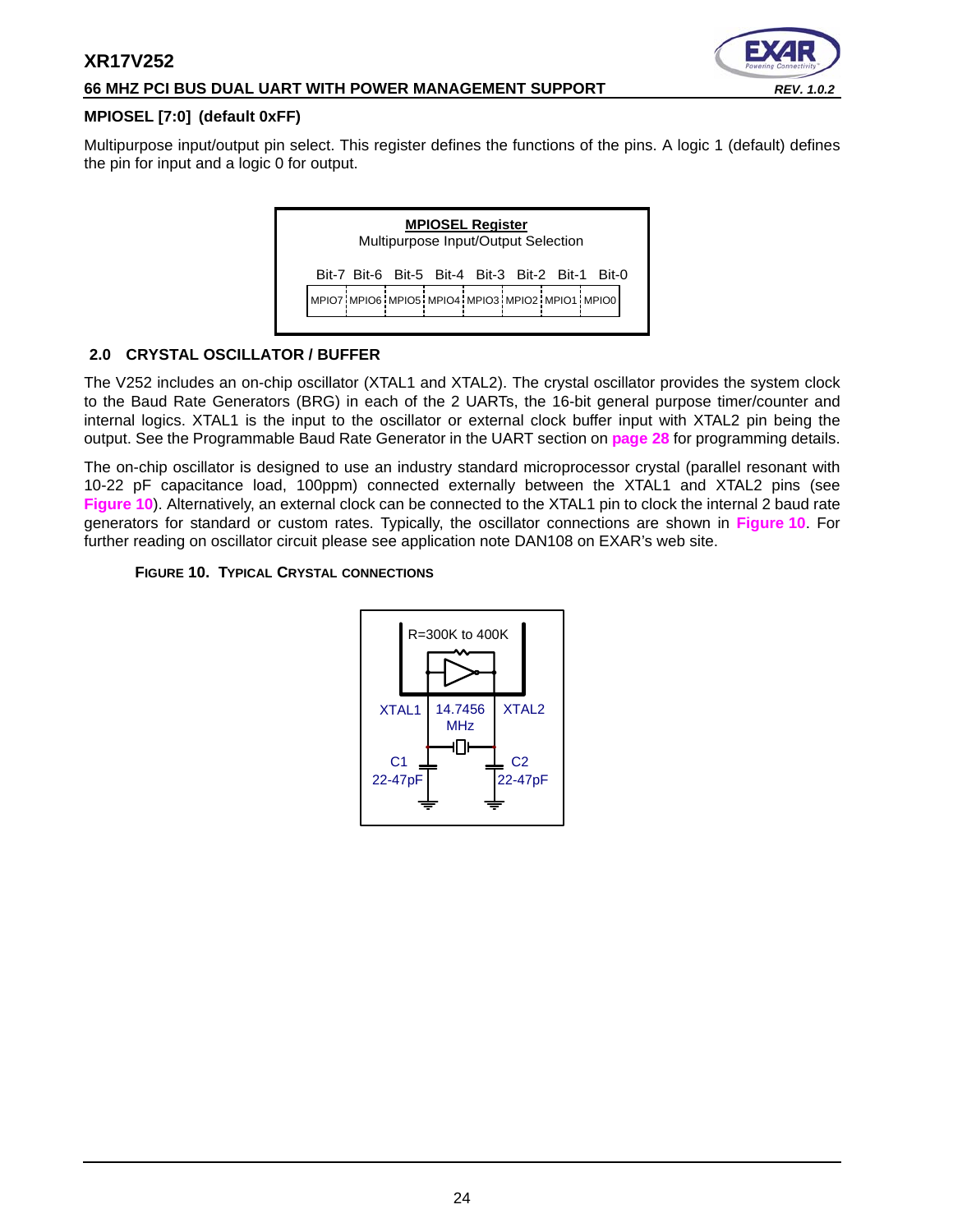

#### <span id="page-24-1"></span>**3.0 TRANSMIT AND RECEIVE DATA**

There are two methods to load transmit data and unload receive data from each UART channel. First, there is a transmit data register and receive data register for each UART channel as shown in **[Table](#page-12-0) 5** set to ease programming. These registers support 8, 16, 24 and 32 bits wide format. In the 32-bit format, it increases the data transfer rate on the PCI bus. Additionally, a special register location provides receive data byte with its associated error flags. This is a 16-bit or 32-bit read operation where the Line Status Register (LSR) content in the UART channel register is paired along with the data byte. This operation further facilitates data unloading with the error flags without having to read the LSR register separately. Furthermore, the XR17V252 supports PCI burst mode for read/write operation of up to 64 bytes of data.

The second method is through each UART channel's transmit holding register (THR) and receive holding register (RHR). The THR and RHR registers are 16550 compatible so their access is limited to 8-bit format. The software driver must separately read the LSR content for the associated error flags before reading the data byte.

#### <span id="page-24-0"></span>*3.1 FIFO DATA LOADING AND UNLOADING IN 32-BIT FORMAT*

The XR17V252 supports PCI Burst Read and PCI Burst Write transactions anywhere in the mapped memory region (except reserved areas). In addition, to utilize this feature fully, the device provides a separate memory location (apart from the individual channel's register set) where the RX and the TX FIFO can be read from/ written to, as shown in **[Table](#page-12-0) 5**. The following is an extract from the table showing the burstable memory locations:

Channel 0:

|            | RX FIFO          | $0x100 - 0x13F (64 bytes)$                          |
|------------|------------------|-----------------------------------------------------|
|            | <b>TX FIFO</b>   | $0x100 - 0x13F (64 bytes)$                          |
|            | RX FIFO + status | $0x180 - 0x1FF$ (64 bytes data $+ 64$ bytes status) |
| Channel 1: |                  |                                                     |
|            | RX FIFO          | 0x300 - 0x33F (64 bytes)                            |
|            | <b>TX FIFO</b>   | 0x300 - 0x33F (64 bytes)                            |
|            | RX FIFO + status | $0x380 - 0x3FF$ (64 bytes data $+ 64$ bytes status) |
|            |                  |                                                     |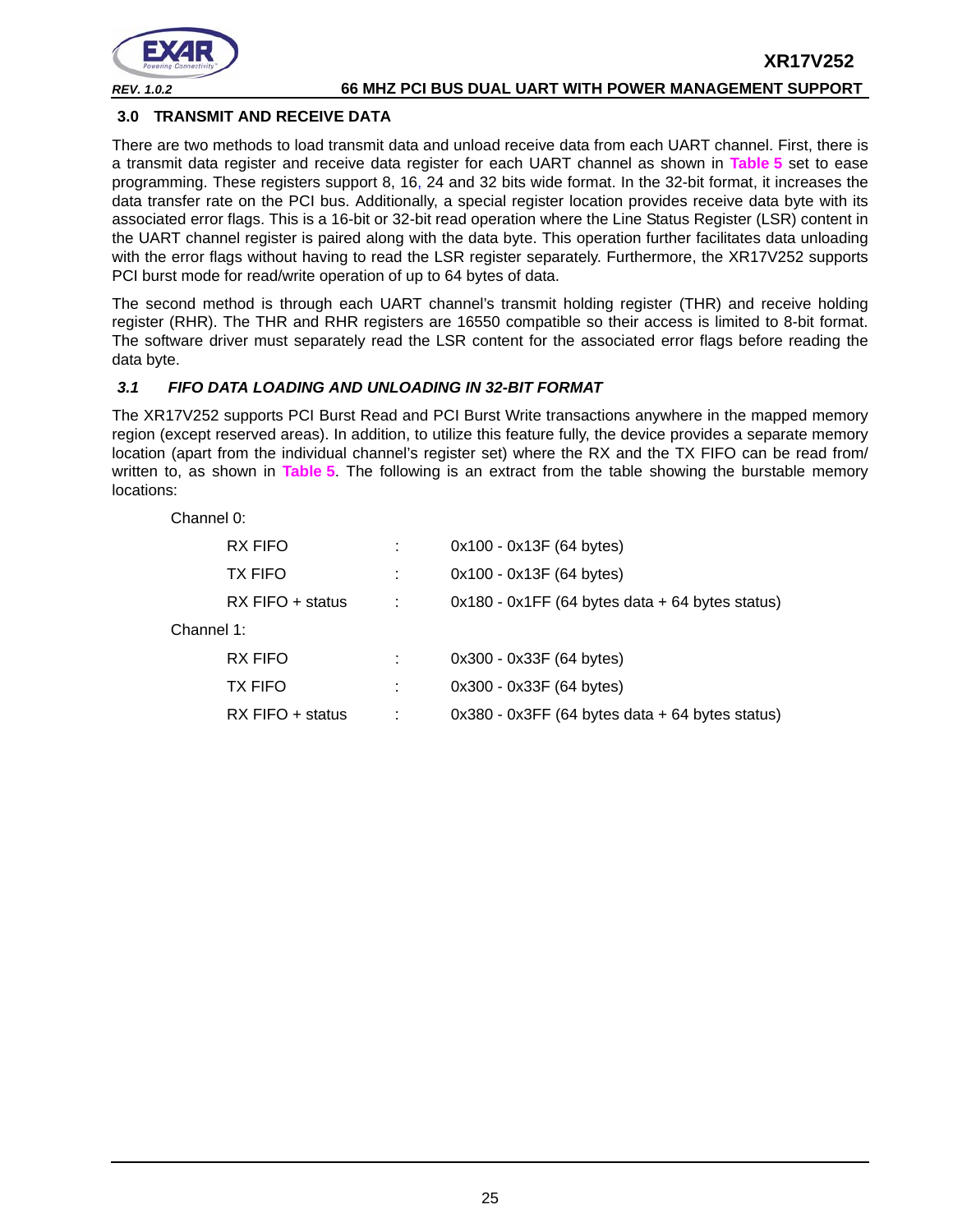#### **66 MHZ PCI BUS DUAL UART WITH POWER MANAGEMENT SUPPORT** *REV. 1.0.2*



#### <span id="page-25-0"></span>**3.1.1 Normal Rx FIFO Data Unloading at locations 0x100 (channel 0) and 0x300 (channel 1)**

The RX FIFO data (up to the maximum 64 bytes) can be read out in a single burst 32-bit read operation (maximum 16 DWORD reads) at memory locations 0x100 (channel 0) and 0x300 (channel 1). This operation is at least 16 times faster than reading the data in 64 separate 8-bit memory reads of RHR register (0x000 for channel 0 and 0x200 for channel 1).

| READ RX FIFO.<br><b>WITH NO ERRORS</b> | BYTE 3        | BYTE <sub>2</sub> | BYTE <sub>1</sub> | BYTE <sub>0</sub> |
|----------------------------------------|---------------|-------------------|-------------------|-------------------|
| Read $n+0$ to $n+3$                    | FIFO Data n+3 | FIFO Data n+2     | FIFO Data n+1     | FIFO Data n+0     |
| Read $n+4$ to $n+7$                    | FIFO Data n+7 | FIFO Data n+6     | $FIFO Data n+5$   | FIFO Data n+4     |
| Etc.                                   |               |                   |                   |                   |



#### <span id="page-25-1"></span>**3.1.2 Special Rx FIFO Data Unloading at locations 0x180 (channel 0) and 0x380 (channel 1)**

The XR17D152 also provides the same RX FIFO data along with the LSR status information of each byte sideby-side, at locations 0x180 (channel 0) and 0x380 (channel 1). The entire RX data along with the status can be downloaded in a single PCI Burst Read operation of 32 DWORD reads. The Status and Data bytes must be read in 16 or 32 bits format to maintain data integrity. The following tables show this clearly.

| <b>READ RX FIFO,</b><br><b>WITH LSR ERRORS</b> | BYTE 3        | BYTE <sub>2</sub> | BYTE <sub>1</sub> | BYTE 0  |
|------------------------------------------------|---------------|-------------------|-------------------|---------|
| Read $n+0$ to $n+1$                            | FIFO Data n+1 | $LSRn+1$          | FIFO Data n+0     | LSR n+0 |
| Read $n+2$ to $n+3$                            | FIFO Data n+3 | $LSR n+3$         | FIFO Data n+2     | LSR n+2 |
| Etc                                            |               |                   |                   |         |

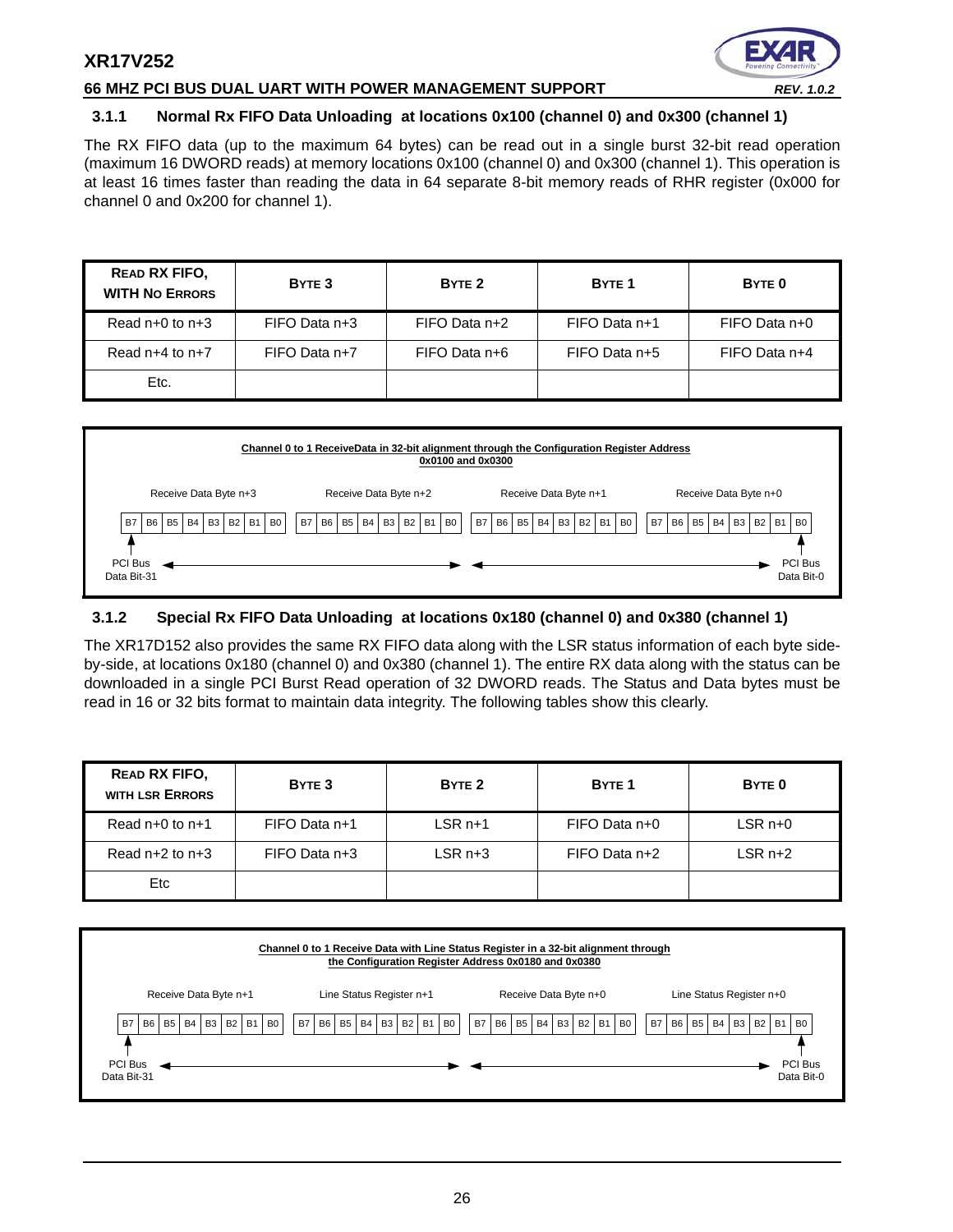

#### <span id="page-26-1"></span>**3.1.3 Tx FIFO Data Loading at locations 0x100 (channel 0) and 0x300 (channel 1)**

The TX FIFO data (up to the maximum 64 bytes) can be loaded in a single burst 32-bit write operation (maximum 16 DWORD writes) at memory locations 0x100 (channel 0) and 0x300 (channel 1).

| <b>WRITE TX FIFO</b> | BYTE <sub>3</sub> | BYTE <sub>2</sub> | BYTE <sub>1</sub> | BYTE <sub>0</sub> |
|----------------------|-------------------|-------------------|-------------------|-------------------|
| Write $n+0$ to $n+3$ | FIFO Data n+3     | $FIFO Data n+2$   | FIFO Data n+1     | FIFO Data n+0     |
| Write $n+4$ to $n+7$ | FIFO Data n+7     | FIFO Data n+6     | FIFO Data n+5     | FIFO Data n+4     |
| Etc.                 |                   |                   |                   |                   |



#### <span id="page-26-2"></span>*3.2 FIFO DATA LOADING AND UNLOADING THROUGH THE UART CHANNEL REGISTERS, THR AND RHR IN 8-BIT FORMAT*

The THR and RHR register address for channel 0 to channel 1 is shown in **[Table](#page-26-0) 11** below. The THR and RHR for each channel 0 tand 1 are located sequentially at address 0x0000 and 0x0200. Transmit data byte is loaded to the THR when writing to that address and receive data is unloaded from the RHR register when reading that address. Both THR and RHR registers are 16C550 compatible in 8-bit format, so each bus operation can only write or read in bytes.

<span id="page-26-0"></span>**TABLE 11: TRANSMIT AND RECEIVE DATA REGISTER IN BYTE FORMAT, 16C550 COMPATIBLE**

|                 | THR and RHR Address Locations For CH0 to CH1 (16C550 Compatible) |       |       |       |       |       |       |       |       |
|-----------------|------------------------------------------------------------------|-------|-------|-------|-------|-------|-------|-------|-------|
| CH <sub>0</sub> | 0x000 Write THR                                                  | Bit-7 | Bit-6 | Bit-5 | Bit-4 | Bit-3 | Bit-2 | Bit-1 | Bit-0 |
| CH0.            | 0x000 Read RHR                                                   | Bit-7 | Bit-6 | Bit-5 | Bit-4 | Bit-3 | Bit-2 | Bit-1 | Bit-0 |
| CH <sub>1</sub> | 0x200 Write THR                                                  | Bit-7 | Bit-6 | Bit-5 | Bit-4 | Bit-3 | Bit-2 | Bit-1 | Bit-0 |
| CH <sub>1</sub> | $0x200$ Read RHR                                                 | Bit-7 | Bit-6 | Bit-5 | Bit-4 | Bit-3 | Bit-2 | Bit-1 | Bit-0 |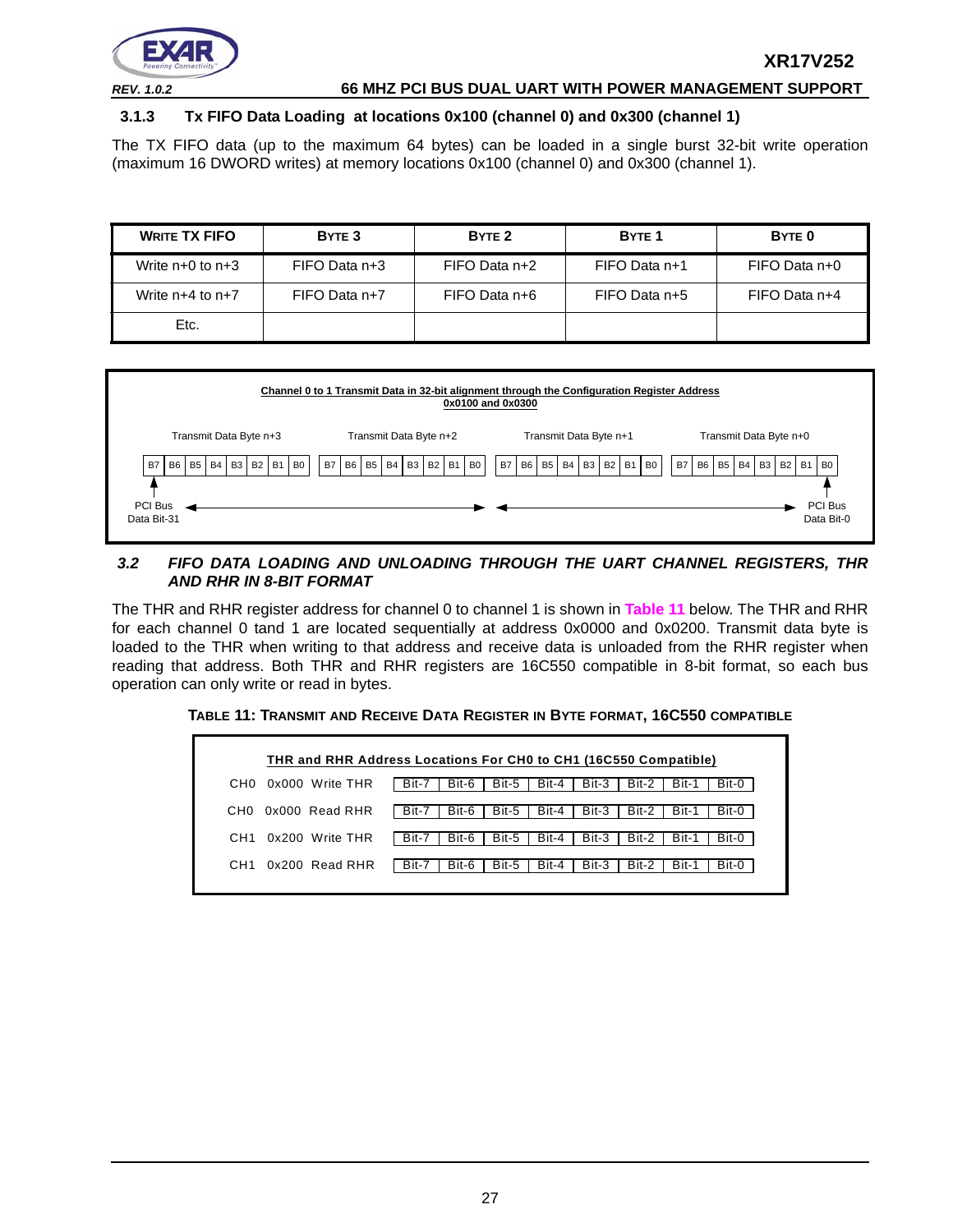### **66 MHZ PCI BUS DUAL UART WITH POWER MANAGEMENT SUPPORT** *REV. 1.0.2*



#### <span id="page-27-1"></span>**4.0 UART**

There are 2 UARTs channel [1:0] in the V252. Each has its own 64-byte of transmit and receive FIFO, a set of 16550 compatible control and status registers, and a baud rate generator for individual channel data rate setting. Eight additional registers per UART were added for the EXAR enhanced features.

#### <span id="page-27-0"></span>*4.1 Programmable Baud Rate Generator with Fractional Divisor*

Each UART has its own Baud Rate Generator (BRG) with a prescaler for the transmitter and receiver. The prescaler is controlled by a software bit in the MCR register. The MCR register bit [7] sets the prescaler to divide the input crystal or external clock by 1 or 4. The output of the prescaler clocks to the BRG. The BRG further divides this clock by a programmable divisor between 1 and ( $2^{16}$  - 0.0625) in increments of 0.0625 (1/ 16) to obtain a 16X or 8X sampling clock of the serial data rate. The sampling clock is used by the transmitter for data bit shifting and receiver for data sampling. The BRG divisor (DLL, DLM and DLD registers) defaults to a random value upon power up. Therefore, the BRG must be programmed during initialization to the operating data rate. The DLL and DLM registers provide the integer part of the divisor and the DLD register provides the fractional part of the divisor. Only the four lower bits of the DLD are implemented and they are used to select a value from 0 (for setting 0000) to 0.9375 or 15/16 (for setting 1111). Programming the Baud Rate Generator Registers DLL, DLM and DLD provides the capability for selecting the operating data rate. **[Table](#page-28-0) 12** shows the standard data rates available with a 14.7456 MHz crystal or external clock at 16X clock rate. If the pre-scaler is used (MCR bit [7] = 1), the output data rate will be 4 times less than that shown in **[Table](#page-28-0) 12**. At 8X sampling rate, these data rates would double. Also, when using 8X sampling mode, please note that the bit-time will have a jitter (+/- 1/16) whenever the DLD is an odd number. When using a non-standard data rate crystal or external clock, the divisor value can be calculated with the following equation(s):

Required Divisor (decimal) = (XTAL1 clock frequency / prescaler) / (serial data rate x 16), **WITH 8XMODE [7:0] IS 0** 

Required Divisor (decimal) = (XTAL1 clock frequency / prescaler / (serial data rate x 8), **WITH 8XMODE [7:0] IS 1**

The closest divisor that is obtainable in the V252 can be calculated using the following formula:

ROUND( (Required Divisor - TRUNC (Required Divisor) )\*16)/16 + TRUNC (Required Divisor), where

DLM = TRUNC( Required Divisor) >> 8 DLL = TRUNC (Required Divisor) & 0xFF DLD = ROUND ( (Required Divisor-TRUNC(Required Divisor) )\*16)

In the formulas above, please note that:

TRUNC  $(N)$  = Integer Part of N. For example, TRUNC  $(5.6) = 5$ .

ROUND (N) = N rounded towards the closest integer. For example, ROUND  $(7.3)$  = 7 and ROUND  $(9.9)$  = 10.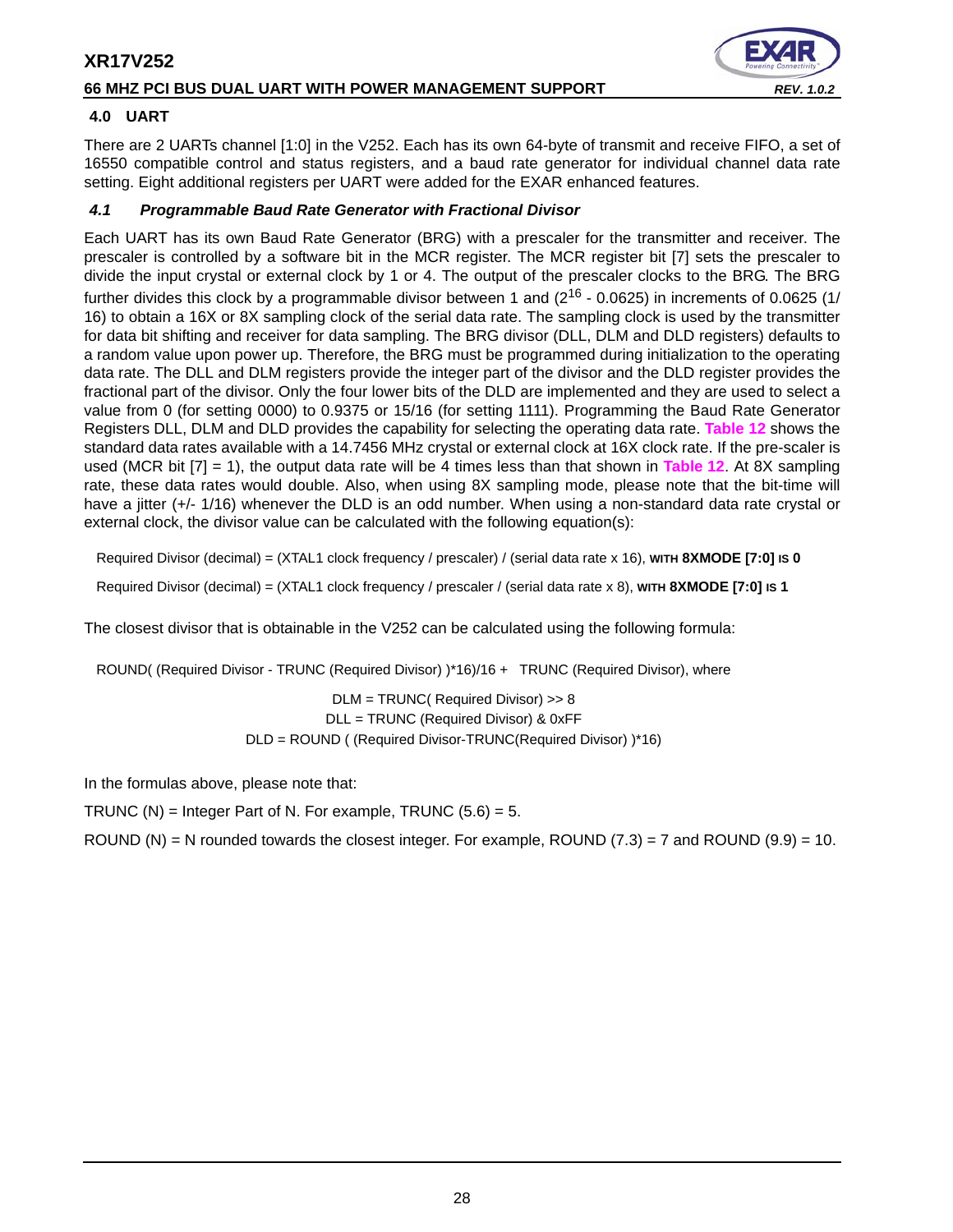

#### <span id="page-28-1"></span>**FIGURE 11. BAUD RATE GENERATOR**



**TABLE 12: TYPICAL DATA RATES WITH A 24 MHZ CRYSTAL OR EXTERNAL CLOCK AT 16X SAMPLING**

<span id="page-28-0"></span>

| <b>REQUIRED</b><br><b>OUTPUT DATA</b><br><b>RATE</b> | <b>DIVISOR FOR</b><br>16x Clock<br>(Decimal) | <b>DIVISOR</b><br><b>OBTAINABLE IN</b><br>V <sub>252</sub> | <b>DLM PROGRAM</b><br><b>VALUE (HEX)</b> | <b>DLL PROGRAM</b><br>VALUE (HEX) | <b>DLD PROGRAM</b><br>VALUE (HEX)) | <b>DATA ERROR</b><br><b>RATE (%)</b> |
|------------------------------------------------------|----------------------------------------------|------------------------------------------------------------|------------------------------------------|-----------------------------------|------------------------------------|--------------------------------------|
| 400                                                  | 3750                                         | 3750                                                       | E                                        | $\overline{A6}$                   | $\mathbf 0$                        | $\overline{0}$                       |
| 2400                                                 | 625                                          | 625                                                        | $\overline{c}$                           | 71                                | $\mathbf 0$                        | $\mathbf 0$                          |
| 4800                                                 | 312.5                                        | 312 8/16                                                   | $\mathbf{1}$                             | 38                                | 8                                  | $\Omega$                             |
| 9600                                                 | 156.25                                       | 156 4/16                                                   | $\mathbf 0$                              | 9C                                | $\overline{4}$                     | $\mathsf{O}\xspace$                  |
| 10000                                                | 150                                          | 150                                                        | $\mathbf 0$                              | 96                                | $\mathbf 0$                        | $\mathbf 0$                          |
| 19200                                                | 78.125                                       | 78 2/16                                                    | $\mathbf 0$                              | 4E                                | $\overline{2}$                     | $\mathbf 0$                          |
| 25000                                                | 60                                           | 60                                                         | $\mathbf 0$                              | 3C                                | $\mathbf 0$                        | $\Omega$                             |
| 28800                                                | 52.0833                                      | 52 1/16                                                    | $\mathbf 0$                              | 34                                | $\mathbf{1}$                       | 0.04                                 |
| 38400                                                | 39.0625                                      | 39 1/16                                                    | $\mathbf 0$                              | 27                                | $\mathbf{1}$                       | $\mathbf 0$                          |
| 50000                                                | 30                                           | 30                                                         | $\mathbf 0$                              | 1E                                | $\mathbf 0$                        | $\Omega$                             |
| 57600                                                | 26.0417                                      | 26 1/16                                                    | $\mathbf 0$                              | 1A                                | $\mathbf{1}$                       | 0.08                                 |
| 75000                                                | 20                                           | 20                                                         | $\mathbf 0$                              | 14                                | $\mathbf 0$                        | $\Omega$                             |
| 100000                                               | 15                                           | 15                                                         | $\mathbf 0$                              | $\overline{F}$                    | $\mathbf 0$                        | $\Omega$                             |
| 115200                                               | 13.0208                                      | 13                                                         | $\pmb{0}$                                | D                                 | $\mathbf 0$                        | 0.16                                 |
| 153600                                               | 9.7656                                       | 9 12/16                                                    | $\pmb{0}$                                | 9                                 | $\mathsf C$                        | 0.16                                 |
| 200000                                               | 7.5                                          | 7 8/16                                                     | $\mathbf 0$                              | $\overline{7}$                    | 8                                  | $\mathbf 0$                          |
| 225000                                               | 6.6667                                       | 6 11/16                                                    | $\mathbf 0$                              | 6                                 | B                                  | 0.31                                 |
| 230400                                               | 6.5104                                       | 6 8/16                                                     | $\mathbf 0$                              | 6                                 | 8                                  | 0.16                                 |
| 250000                                               | 6                                            | 6                                                          | $\mathbf 0$                              | 6                                 | $\mathbf 0$                        | $\mathbf 0$                          |
| 300000                                               | 5                                            | $\overline{5}$                                             | $\mathbf 0$                              | $\overline{5}$                    | $\mathbf 0$                        | $\mathbf 0$                          |
| 400000                                               | 3.75                                         | 3 12/16                                                    | $\mathbf 0$                              | $\overline{3}$                    | $\overline{C}$                     | $\Omega$                             |
| 460800                                               | 3.2552                                       | 34/16                                                      | $\mathbf 0$                              | 3                                 | 4                                  | 0.16                                 |
| 500000                                               | 3                                            | 3                                                          | $\mathbf 0$                              | 3                                 | $\mathbf 0$                        | $\mathbf 0$                          |
| 750000                                               | $\overline{2}$                               | $\overline{2}$                                             | $\mathbf 0$                              | $\overline{2}$                    | $\mathbf 0$                        | $\Omega$                             |
| 921600                                               | 1.6276                                       | 1 10/16                                                    | $\mathbf 0$                              | $\mathbf{1}$                      | A                                  | 0.16                                 |
| 1000000                                              | 1.5                                          | 18/16                                                      | $\mathbf 0$                              | $\mathbf 1$                       | 8                                  | $\mathsf{O}\xspace$                  |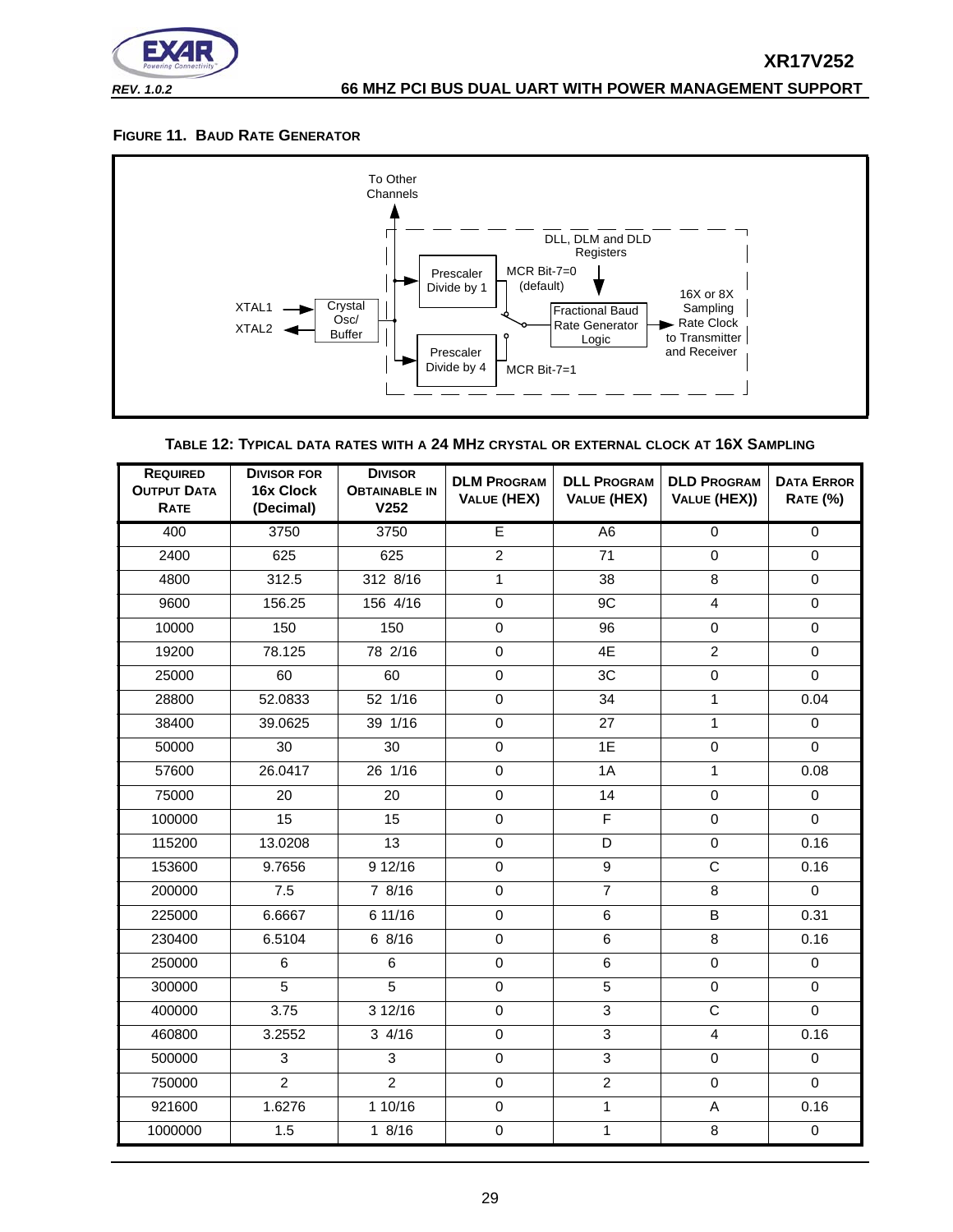#### **66 MHZ PCI BUS DUAL UART WITH POWER MANAGEMENT SUPPORT** *REV. 1.0.2*



# <span id="page-29-0"></span>*4.2 Automatic Hardware (RTS/CTS or DTR/DSR) Flow Control Operation*

Automatic hardware or RTS/DTR and CTS/DSR flow control is used to prevent data overrun to the local receiver FIFO and remote receiver FIFO. The RTS#/DTR# output pin is used to request remote unit to suspend/restart data transmission while the CTS#/DSR# input pin is monitored to suspend/restart local transmitter. The auto RTS/DTR and auto CTS/DSR flow control features are individually selected to fit specific application requirement and enabled through EFR bit[6:7] and MCR bit [2] for either RTS/CTS or DTR/DSR control signals. The auto RTS/DTR function must be started by asserting RTS/DTR# output pin (MCR bit [0] or bit [1] to logic 1) after it is enabled. **[Figure](#page-30-0) 12** below explains how it works.

Two interrupts associated with RTS/DTR and CTS/DSR flow control have been added to give indication when RTS/DTR# pin or CTS/DSR# pin is de-asserted during operation. The RTS/DTR and CTS/DSR interrupts must be first enabled by EFR bit [4], and then enabled individually by IER bits [7:6], and chosen with MCR bit [2].

Automatic hardware flow control is selected by setting bits [7 (CTS): 6 (RTS)] of the EFR register to logic 1. If CTS# pin transitions from LOW to HIGH indicating a flow control request, ISR bit [5] will be set to logic 1, (if enabled via IER bit [7:6]), and the UART will suspend TX transmissions as soon as the stop bit of the character in process is shifted out. Transmission is resumed after the CTS# input returns to LOW, indicating more data may be sent.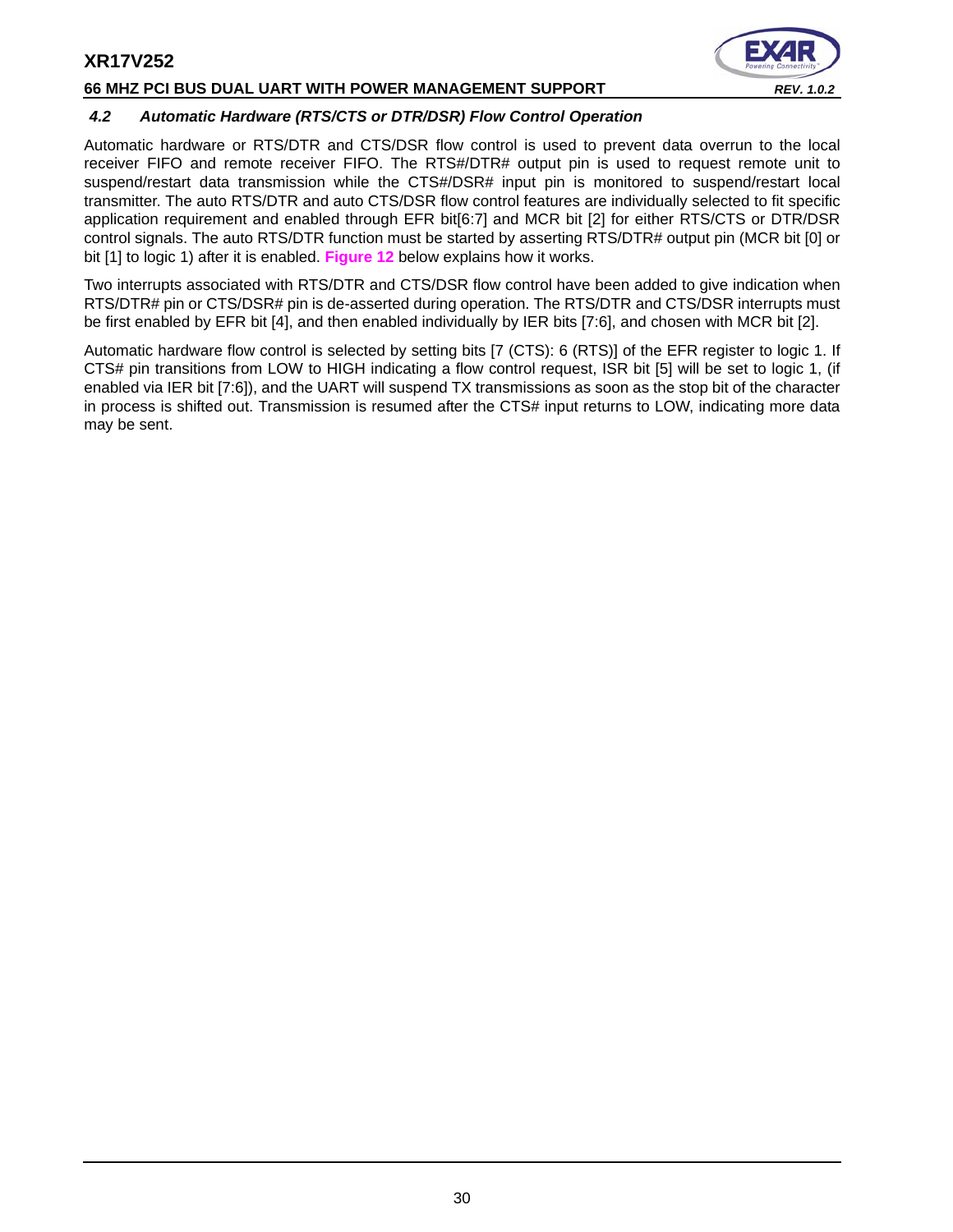



#### <span id="page-30-0"></span>**FIGURE 12. AUTO RTS/DTR AND CTS/DSR FLOW CONTROL OPERATION**

*UARTA re-asserts RTSA# (10), CTSB# recognizes the change (11) and restarts its transmitter and data flow again until next receive FIFO trigger (12). This same event applies to the reverse direction when UARTA sends data to UARTB with RTSB# and CTSA# controlling the data flow.*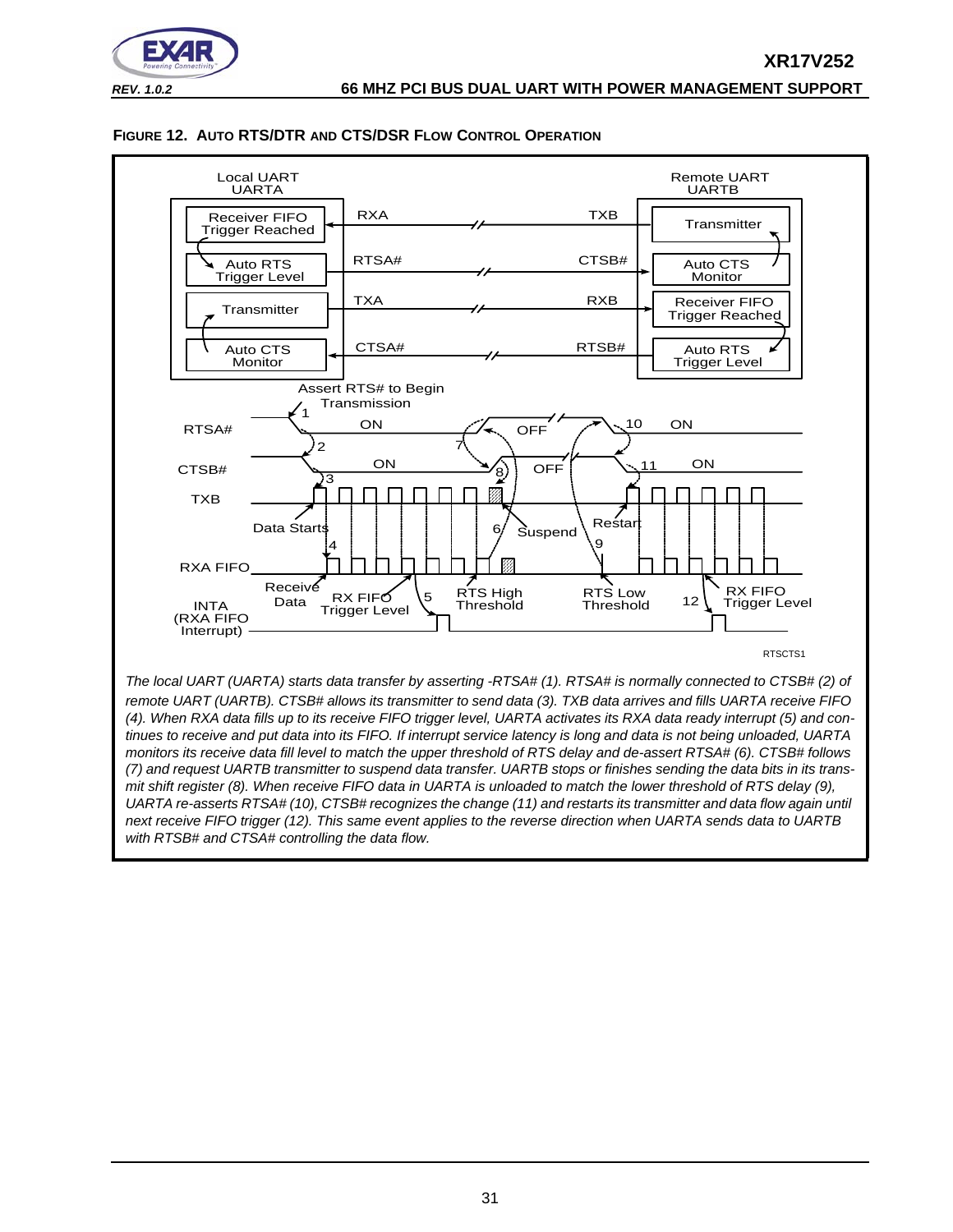#### **66 MHZ PCI BUS DUAL UART WITH POWER MANAGEMENT SUPPORT** *REV. 1.0.2*



#### <span id="page-31-1"></span>*4.3 Infrared Mode*

Each UART in the V252 includes the infrared encoder and decoder compatible to the IrDA (Infrared Data Association) version 1.0. The input pin ENIR conveniently activates both UART channels to start up in the infrared mode. This global control pin enables the MCR bit [6] function in every UART channel register. After power up or a reset, the software can overwrite MCR bit [6] if so desired. ENIR and MCR bit [6] also disable its receiver while the transmitter is sending data. This prevents the echoed data from going to the receiver. The global activation ENIR pin prevents the infrared emitter from turning on and drawing large amount of current while the system is starting up. When the infrared feature is enabled, the transmit data outputs, TX[7:0], would idle at logic 0 level. Likewise, the RX [7:0] inputs assume an idle level of logic 0.

The infrared encoder sends out a 3/16 of a bit wide pulse for each "LOW" bit in the transmit data stream. This signal encoding reduces the on-time of the infrared LED, hence reduces the power consumption. See **[Figure](#page-31-0) 13** below.

The infrared decoder receives the input pulse from the infrared sensing diode on RX pin. Each time the decoder senses a light pulse, it returns a LOW to the data bit stream. The RX input signal may be inverted prior delivered to the input of the decoder via internal register setting. This option supports active LOW instead of normal active HIGH pulse from some infrared modules on the market.



<span id="page-31-0"></span>**FIGURE 13. INFRARED TRANSMIT DATA ENCODING AND RECEIVE DATA DECODING**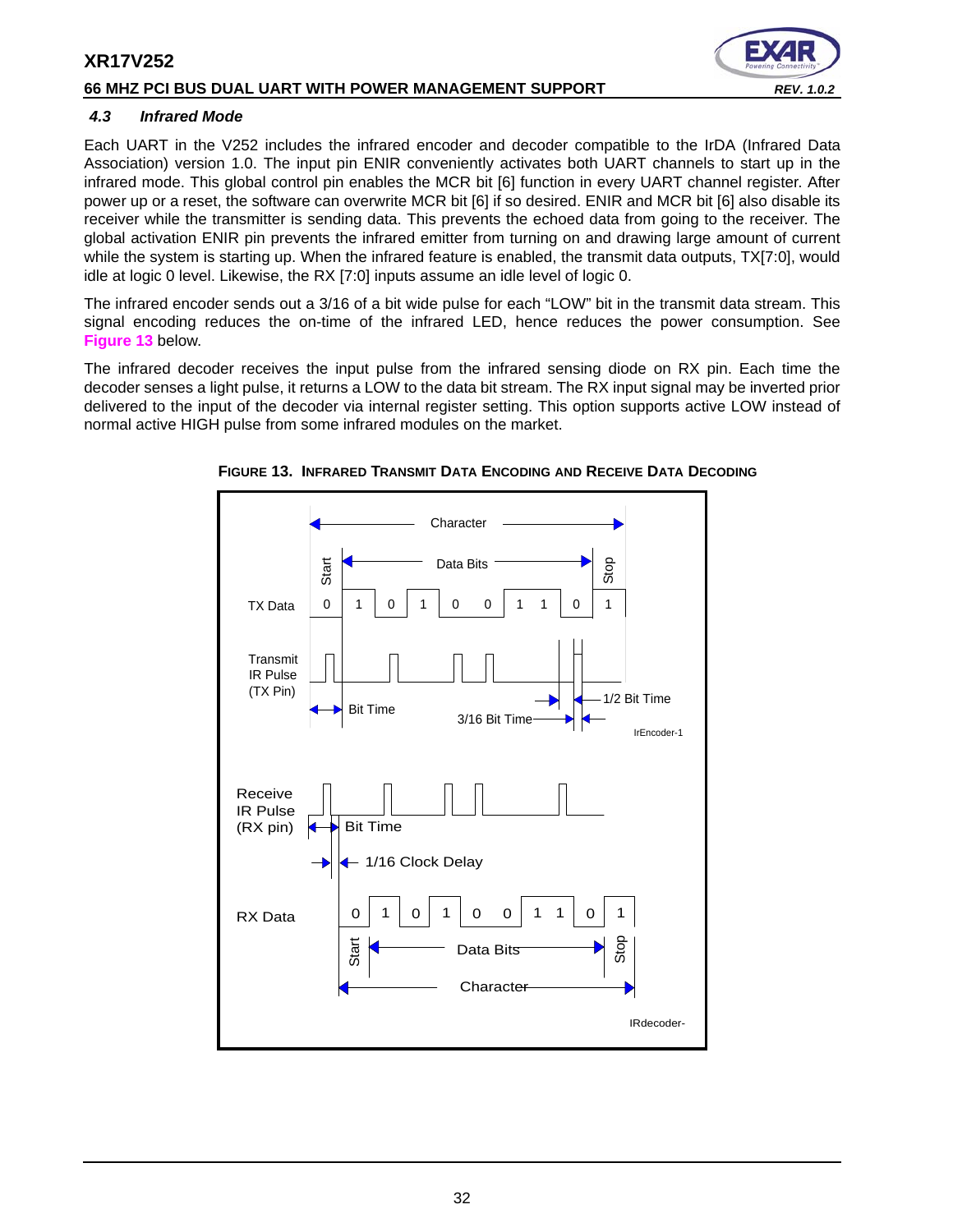

#### <span id="page-32-1"></span>*4.4 Internal Loopback*

Each UART channel provides an internal loopback capability for system diagnostic. The internal loopback mode is enabled by setting MCR register bit [4] to logic 1. All regular UART functions operate normally. **[Figure](#page-32-0) 14** shows how the modem port signals are re-configured. Transmit data from the transmit shift register output is internally routed to the receive shift register input allowing the system to receive the same data that it was sending. The TX pin is held at HIGH or mark condition while RTS# and DTR# are de-asserted, and CTS#, DSR# CD# and RI# inputs are ignored.

<span id="page-32-0"></span>



#### <span id="page-32-2"></span>*4.5 UART CHANNEL CONFIGURATION REGISTERS AND ADDRESS DECODING*

The 2 sets of UART configuration registers are decoded using address lines A9 to A11 as shown below. Address lines A0 to A3 select the 16 registers in each channel. The first 8 registers are 16550 compatible with EXAR enhanced feature registers located on the upper 8 addresses.

| A11 | A10 | A9 | <b>UART CHANNEL</b><br><b>SELECTION</b> |
|-----|-----|----|-----------------------------------------|
|     |     |    |                                         |
|     |     |    |                                         |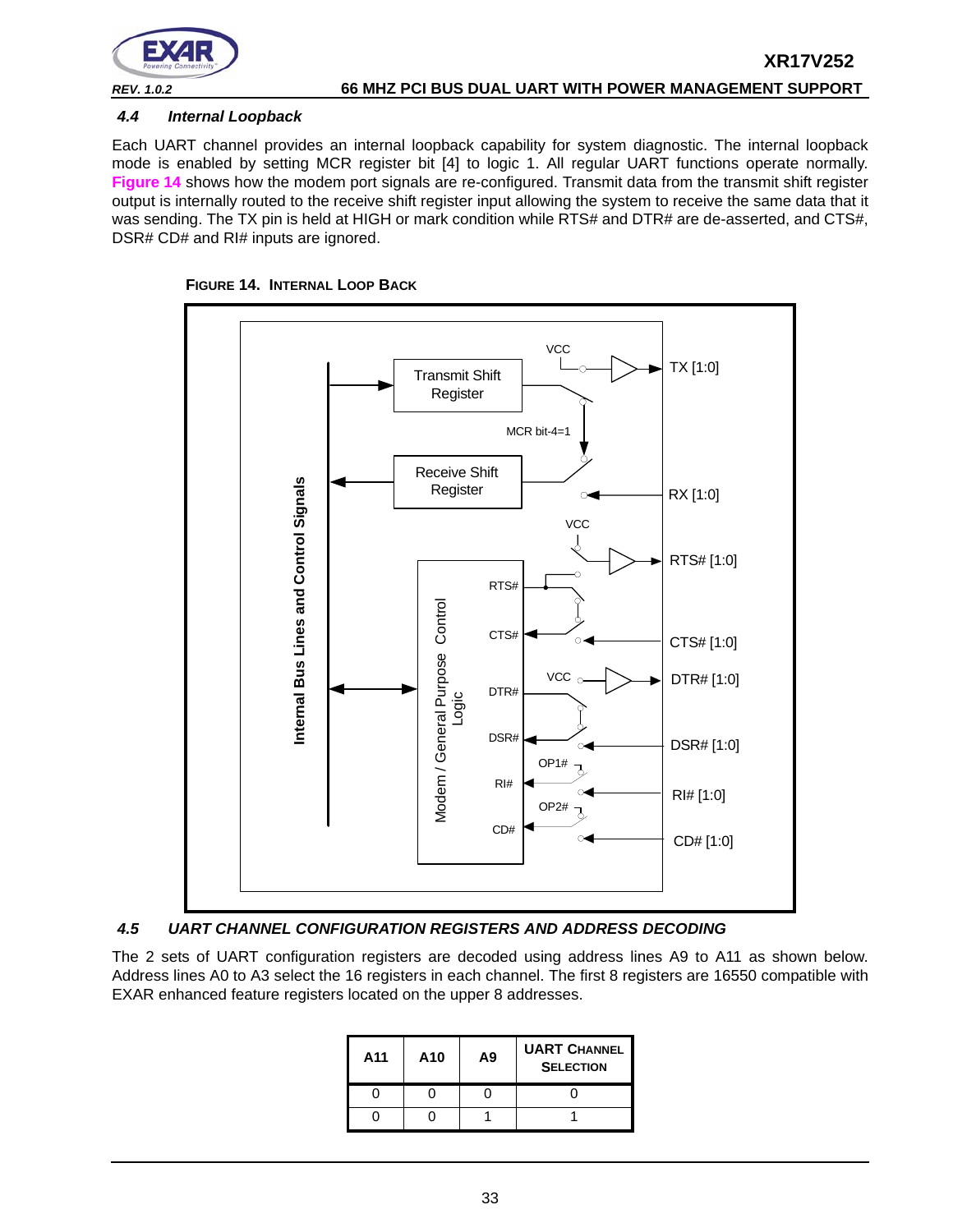

<span id="page-33-0"></span>

| <b>ADDRESS</b>                                    | <b>REGISTER</b>                            | <b>READ/WRITE</b> | <b>COMMENTS</b> |
|---------------------------------------------------|--------------------------------------------|-------------------|-----------------|
| A3 A2 A1 A0                                       |                                            |                   |                 |
|                                                   | <b>16550 COMPATIBLE</b>                    |                   |                 |
| $\mathbf 0$<br>$\mathbf 0$<br>0 <sub>0</sub>      | RHR - Receive Holding Reg                  | Read-only         | $LCR[7] = 0$    |
|                                                   | THR - Transmit Holding Register            | Write-only        |                 |
| $\mathbf 0$<br>0 <sub>0</sub><br>$\Omega$         | DLL - Divisor LSB                          | Read/Write        | $LCR[7] = 1$    |
| $\mathbf 0$<br>$\overline{1}$<br>0<br>0           | <b>DLM - Divisor MSB</b>                   | Read/Write        | $LCR[7] = 1$    |
| $\mathbf 0$<br>$1 \Omega$<br>0                    | <b>DLD - Divisor Fractional Part</b>       | Read/Write        | $LCR[7] = 1$    |
| 0<br>0<br>0 <sub>1</sub>                          | IER - Interrupt Enable Reg                 | Read/Write        | $LCR[7] = 0$    |
| $\mathbf 0$<br>$1\quad 0$<br>0                    | ISR - Interrupt Status Reg                 | Read-only         | $LCR[7] = 0$    |
|                                                   | FCR - FIFO Control Reg                     | Write-only        |                 |
| $\mathbf 0$<br>$1 \quad 1$<br>0                   | LCR - Line Control Reg                     | Read/Write        |                 |
| 1<br>$0\quad 0$<br>0                              | MCR - Modem Control Reg                    | Read/Write        |                 |
| 1<br>$\Omega$<br>$\overline{1}$<br>0              | <b>LSR - Line Status Reg</b>               | Read-only         |                 |
|                                                   | reserved                                   | Write-only        |                 |
| 1<br>$1\quad$ 0<br>0                              | MSR - Modem Status Reg                     | Read-only         |                 |
|                                                   | - Auto RS485 Delay                         | Write-only        |                 |
| $\mathbf{1}$<br>$\Omega$<br>1 <sub>1</sub>        | SPR - Scratch Pad Reg                      | Read/Write        |                 |
|                                                   | <b>ENHANCED REGISTER</b>                   |                   |                 |
| $\mathbf 0$<br>$\mathbf 0$<br>$\overline{0}$<br>1 | <b>FCTR</b>                                | Read/Write        |                 |
| 1<br>0<br>0 <sub>1</sub>                          | <b>EFR - Enhanced Function Reg</b>         | Read/Write        |                 |
| $\mathbf 0$<br>$\mathbf 1$<br>1<br>0              | <b>TXCNT - Transmit FIFO Level Counter</b> | Read-only         |                 |
|                                                   | <b>TXTRG - Transmit FIFO Trigger Level</b> | Write-only        |                 |
| $\mathbf 0$<br>1<br>1 <sub>1</sub>                | <b>RXCNT - Receive FIFO Level Counter</b>  | Read-only         |                 |
|                                                   | RXTRG - Receive FIFO Trigger Level         | Write-only        |                 |
| 1<br>1 0 0                                        | Xoff-1 - Xoff Character 1                  | Write-only        | Xon, Xoff Rcvd. |
|                                                   | Xchar                                      | Read-only         | Flags           |
| 0 <sub>1</sub><br>$\mathbf{1}$<br>$\mathbf{1}$    | Xoff-2 - Xoff Character 2                  | Write-only        |                 |
|                                                   | reserved                                   | Read-only         |                 |
| $\mathbf{1}$<br>$1\quad 0$<br>$\mathbf{1}$        | Xon-1 - Xon Character 1                    | Write-only        |                 |
|                                                   | reserved                                   | Read-only         |                 |
| $\mathbf{1}$<br>$1 \quad 1$<br>1                  | Xon-2 - Xon Character 2                    | Write-only        |                 |
|                                                   | reserved                                   | Read-only         |                 |

## **TABLE 13: UART CHANNEL CONFIGURATION REGISTERS.**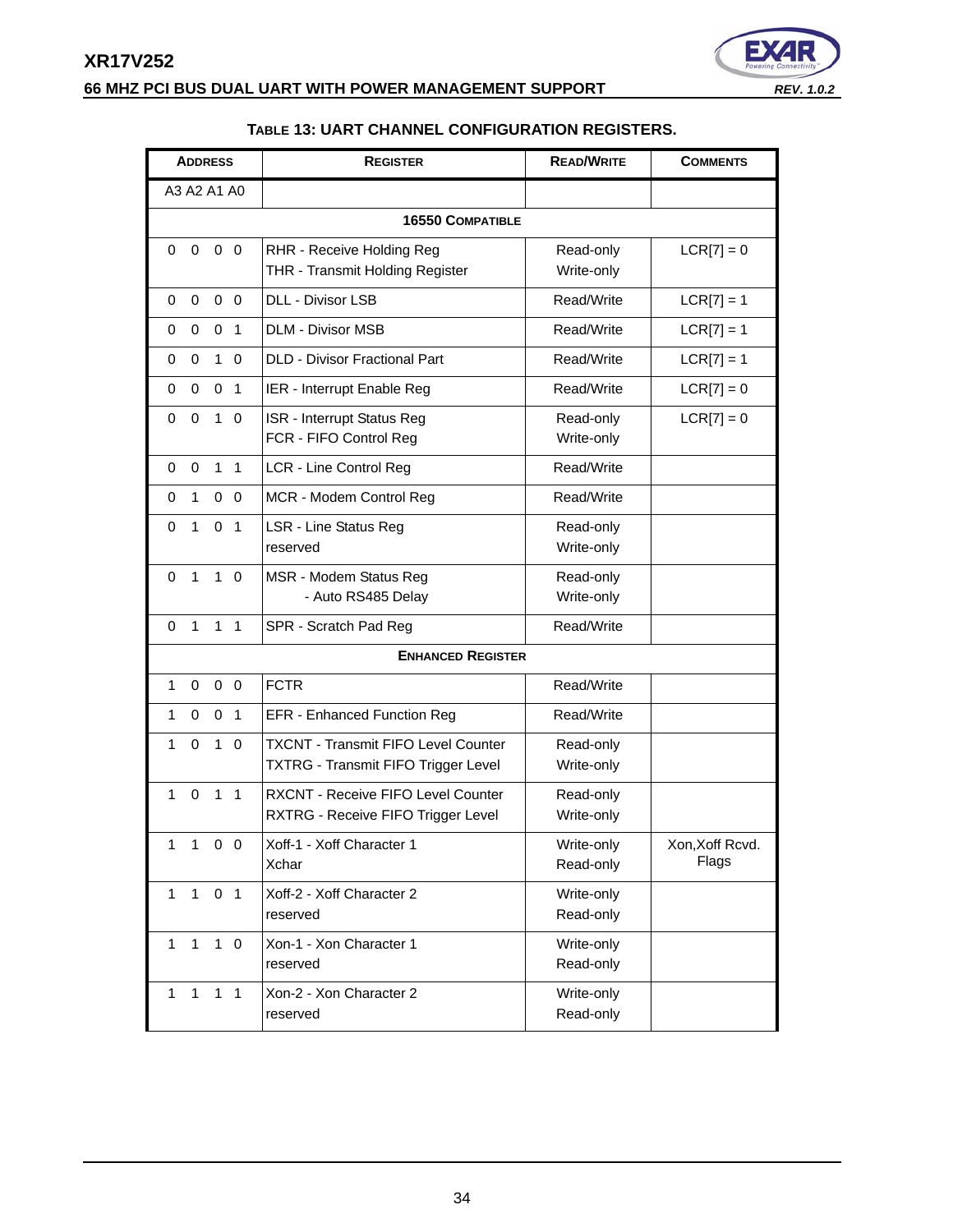

# *REV. 1.0.2* **66 MHZ PCI BUS DUAL UART WITH POWER MANAGEMENT SUPPORT**

<span id="page-34-0"></span>**TABLE 14: UART CHANNEL CONFIGURATION REGISTERS DESCRIPTION. SHADED BITS ARE ENABLED BY EFR BIT-4.**

| <b>ADDRESS</b><br>A3-A0 | <b>REG</b><br><b>NAME</b> | READ/<br><b>WRITE</b> | <b>BIT</b> [7]                         | <b>BIT</b> [6]                                      | <b>BIT</b> [5]                                   | <b>BIT</b> [4]                 | <b>BIT</b> [3]                           | <b>BIT</b> [2]                                     | <b>BIT[1]</b>                         | <b>BIT</b> [0]                                      | <b>COMMENT</b> |
|-------------------------|---------------------------|-----------------------|----------------------------------------|-----------------------------------------------------|--------------------------------------------------|--------------------------------|------------------------------------------|----------------------------------------------------|---------------------------------------|-----------------------------------------------------|----------------|
| 0000                    | <b>RHR</b>                | R                     | <b>BIT</b> [7]                         | <b>BIT</b> [6]                                      | <b>Bit</b> [5]                                   | <b>Bit</b> [4]                 | Bit [3]                                  | Bit [2]                                            | Bit [1]                               | <b>Bit [0]</b>                                      | $LCR[7]=0$     |
| 0000                    | <b>THR</b>                | W                     | <b>BIT</b> [7]                         | <b>BIT</b> [6]                                      | Bit [5]                                          | Bit [4]                        | Bit [3]                                  | Bit [2]                                            | Bit [1]                               | <b>Bit [0]</b>                                      | $LCR[7]=0$     |
| 0000                    | <b>DLL</b>                | R/W                   | <b>BIT</b> [7]                         | <b>BIT</b> [6]                                      | <b>Bit</b> [5]                                   | <b>Bit</b> [4]                 | Bit [3]                                  | Bit [2]                                            | Bit [1]                               | <b>Bit [0]</b>                                      | $LCR[7]=1$     |
| 0001                    | <b>DLM</b>                | R/W                   | <b>BIT</b> [7]                         | <b>BIT</b> [6]                                      | <b>Bit</b> [5]                                   | <b>Bit</b> [4]                 | Bit [3]                                  | Bit [2]                                            | Bit [1]                               | <b>Bit [0]</b>                                      | $LCR[7]=1$     |
| 0010                    | <b>DLD</b>                | R/W                   | $\mathbf 0$                            | $\mathbf 0$                                         | $\pmb{0}$                                        | $\boldsymbol{0}$               | Bit [3]                                  | <b>Bit [2]</b>                                     | Bit [1]                               | <b>Bit [0]</b>                                      | $LCR[7]=1$     |
| 0001                    | <b>IER</b>                | R/W                   | $0/$<br>CTS/<br>DSR#<br>Int.<br>Enable | $0/$<br>RTS/<br>DTR#<br>Int.<br>Enable              | $0/$<br>Xon/<br>Xoff/Sp.<br>Char. Int.<br>Enable | $\mathbf 0$                    | Modem<br><b>Status</b><br>Int.<br>Enable | RX Line<br><b>Status</b><br>Int.<br>Enable         | TX<br>Empty<br>Int.<br>Enable         | RX Data<br>Int.<br>Enable                           | $LCR[7]=0$     |
| 0010                    | <b>ISR</b>                | $\mathsf{R}$          | <b>FIFOs</b><br>Enable                 | <b>FIFOs</b><br>Enable                              | $0/$<br>Delta-<br>Flow<br>Cntl                   | $0/$<br>Xoff/spe-<br>cial char | <b>INT</b><br>Source<br>Bit [3]          | <b>INT</b><br>Source<br><b>Bit [2]</b>             | <b>INT</b><br>Source<br>Bit [1]       | <b>INT</b><br>Source<br><b>Bit [0]</b>              | $LCR[7]=0$     |
| 0010                    | <b>FCR</b>                | W                     | <b>RXFIFO</b><br>Trigger               | <b>RXFIFO</b><br>Trigger                            | $0/$<br><b>TXFIFO</b><br>Trigger                 | 0/<br><b>TXFIFO</b><br>Trigger | <b>DMA</b><br>Mode                       | <b>TXFIFO</b><br>Reset                             | <b>RXFIFO</b><br>Reset                | <b>FIFOs</b><br>Enable                              | $LCR[7]=0$     |
| 0011                    | <b>LCR</b>                | R/W                   | Divisor<br>Enable                      | Set TX<br><b>Break</b>                              | Set Par-<br>ity                                  | Even Par-<br>ity               | Parity<br>Enable                         | Stop Bits                                          | Word<br>Length<br>Bit [1]             | Word<br>Length<br><b>Bit [0]</b>                    |                |
| 0100                    | <b>MCR</b>                | R/W                   | 0/<br><b>BRG</b><br>Pres-<br>caler     | $0/$<br>$\ensuremath{\mathsf{IR}}\xspace$<br>Enable | 0/<br>XonAny                                     | Internal<br>Loopback<br>Enable | $(OP2)^1$<br>TX char<br>Immedi-<br>ate   | $(OP1)^1$<br>RTS/<br><b>DTR</b><br><b>Flow Sel</b> | RTS#<br>Pin Con-<br>trol              | DTR#<br>Pin Con-<br>trol                            |                |
| 0101                    | LSR                       | R/W                   | <b>RXFIFO</b><br><b>ERROR</b>          | <b>TSR</b><br>Empty                                 | <b>THR</b><br>Empty                              | <b>RX</b> Break                | <b>RX</b><br>Error                       | RX Par-<br>Framing   ity Error   Overrun           | RX                                    | RX Data<br>Ready                                    |                |
| 0110                    | <b>MSR</b>                | R                     | CD                                     | R <sub>l</sub>                                      | <b>DSR</b>                                       | <b>CTS</b>                     | Delta<br>CD#                             | Delta<br>RI#                                       | Delta<br>DSR#                         | Delta<br>CTS#                                       |                |
|                         | <b>MSR</b>                | W                     | <b>RS485</b><br>DLY-3                  | <b>RS485</b><br>DLY-2                               | <b>RS485</b><br>DLY-1                            | <b>RS485</b><br>DLY-0          | Disable<br>TX                            | Disable<br>RX                                      |                                       |                                                     |                |
| 0111                    | <b>SPR</b>                | R/W                   | <b>Bit</b> [7]                         | Bit [6]                                             | <b>Bit</b> [5]                                   | Bit [4]                        | Bit [3]                                  | <b>Bit [2]</b>                                     | Bit [1]                               | <b>Bit [0]</b>                                      | User Data      |
| 1000                    | <b>FCTR</b>               | R/W                   | <b>TRG</b><br>Table<br>Bit [1]         | <b>TRG</b><br>Table<br><b>Bit [0]</b>               | Auto<br><b>RS485</b><br>Enable                   | Invert IR<br>RX Input          | RTS/<br><b>DTR</b><br>Hyst<br>Bit [3]    | RTS/<br><b>DTR</b><br><b>Hyst</b><br>Bit [2]       | RTS/<br><b>DTR</b><br>Hyst<br>Bit [1] | RTS/<br><b>DTR</b><br><b>Hyst</b><br><b>Bit [0]</b> |                |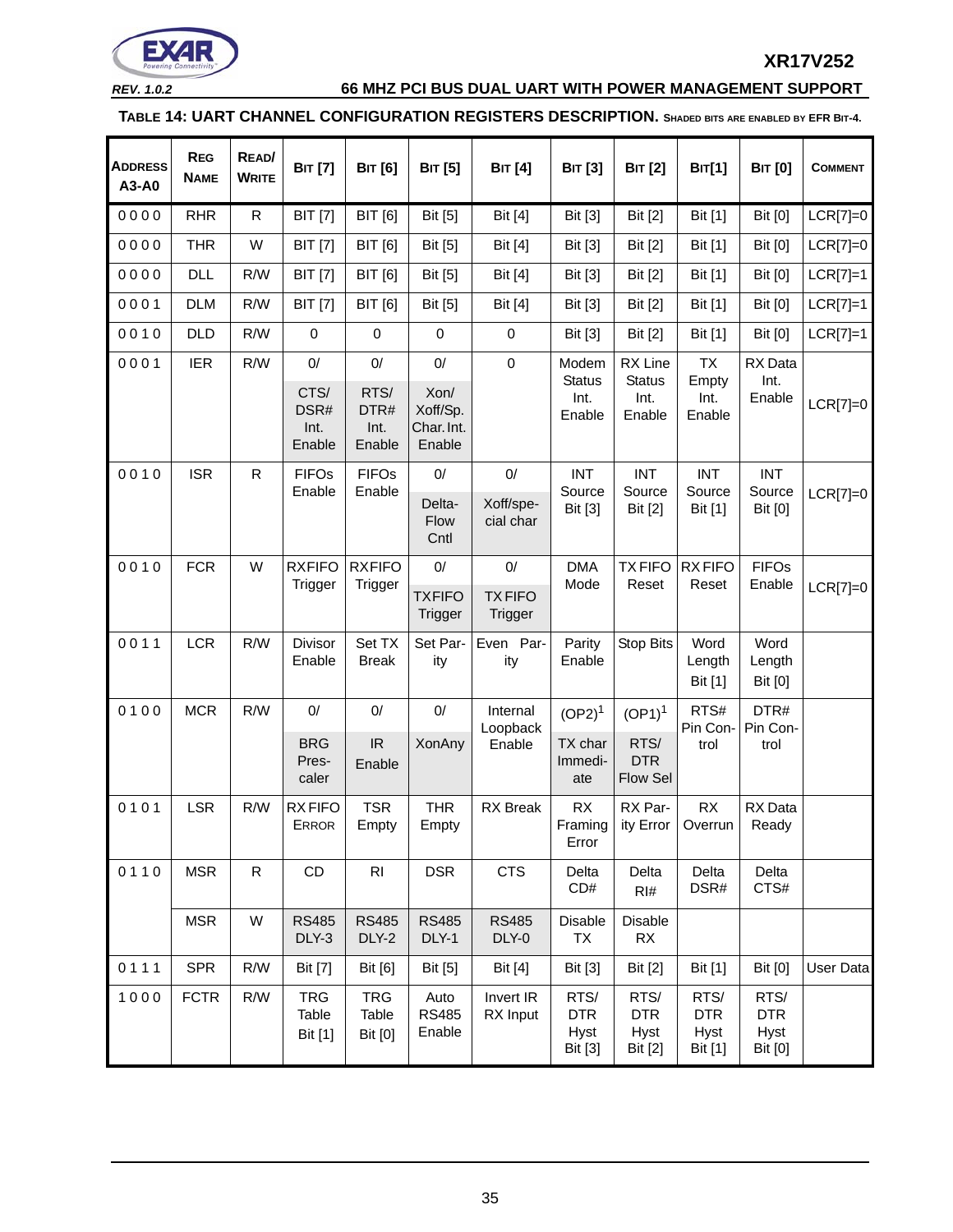#### **66 MHZ PCI BUS DUAL UART WITH POWER MANAGEMENT SUPPORT** *REV. 1.0.2*



#### **TABLE 14: UART CHANNEL CONFIGURATION REGISTERS DESCRIPTION. SHADED BITS ARE ENABLED BY EFR BIT-4.**

| <b>ADDRESS</b><br>A3-A0 | <b>REG</b><br><b>NAME</b> | READ/<br><b>WRITE</b> | <b>BIT</b> [7]                       | <b>BIT</b> [6]                       | <b>BIT</b> [5]            | <b>BIT</b> [4]                                                            | <b>BIT</b> [3]                           | <b>BIT</b> [2]                           | <b>BIT[1]</b>                                   | <b>BIT</b> [0]                                  | <b>COMMENT</b>           |
|-------------------------|---------------------------|-----------------------|--------------------------------------|--------------------------------------|---------------------------|---------------------------------------------------------------------------|------------------------------------------|------------------------------------------|-------------------------------------------------|-------------------------------------------------|--------------------------|
| 1001                    | <b>EFR</b>                | R/W                   | Auto<br>CTS/<br><b>DSR</b><br>Enable | Auto<br>RTS/<br><b>DTR</b><br>Enable | Special<br>Char<br>Select | Enable<br>IER [7:5],<br>ISR [5:4],<br>FCR[5:4],<br>MCR[7:5,2]<br>MSR[7:4] | Soft-<br>ware<br>Flow<br>Cntl<br>Bit [3] | Soft-<br>ware<br>Flow<br>Cntl<br>Bit [2] | Soft-<br>ware<br><b>Flow</b><br>Cntl<br>Bit [1] | Soft-<br>ware<br><b>Flow</b><br>Cntl<br>Bit [0] |                          |
| 1010                    | <b>TXCNT</b>              | R                     | <b>Bit</b> [7]                       | Bit [6]                              | Bit [5]                   | <b>Bit</b> [4]                                                            | Bit [3]                                  | Bit [2]                                  | Bit [1]                                         | <b>Bit [0]</b>                                  |                          |
| 1010                    | <b>TXTRG</b>              | W                     | Bit [7]                              | Bit [6]                              | Bit [5]                   | Bit [4]                                                                   | Bit [3]                                  | Bit [2]                                  | Bit [1]                                         | <b>Bit [0]</b>                                  |                          |
| 1011                    | <b>RXCNT</b>              | R                     | <b>Bit</b> [7]                       | Bit [6]                              | Bit [5]                   | Bit [4]                                                                   | Bit [3]                                  | Bit [2]                                  | Bit [1]                                         | Bit [0]                                         |                          |
| 1011                    | <b>RXTRG</b>              | W                     | <b>Bit</b> [7]                       | <b>Bit</b> [6]                       | Bit [5]                   | Bit [4]                                                                   | Bit [3]                                  | Bit [2]                                  | Bit [1]                                         | Bit [0]                                         |                          |
| 1100                    | <b>XCHAR</b>              | $\mathsf{R}$          | $\mathbf 0$                          | $\mathbf 0$                          | $\mathbf 0$               | $\mathbf 0$                                                               | TX Xon<br>Indicator                      | <b>TX Xoff</b><br>Indicator              | Xon Det.<br>Indicator                           | Xoff Det.<br>Indicator                          | Self clear<br>after read |
| 1100                    | XOFF1                     | W                     | Bit [7]                              | Bit [6]                              | Bit [5]                   | Bit [4]                                                                   | Bit [3]                                  | Bit-2                                    | Bit [1]                                         | <b>Bit [0]</b>                                  |                          |
| 1101                    | XOFF <sub>2</sub>         | W                     | Bit [7]                              | Bit $[6]$                            | Bit [5]                   | Bit [4]                                                                   | Bit [3]                                  | Bit-2                                    | Bit $[1]$                                       | Bit [0]                                         |                          |
| 1110                    | XON1                      | W                     | Bit [7]                              | Bit [6]                              | Bit [5]                   | Bit [4]                                                                   | Bit [3]                                  | Bit-2                                    | Bit [1]                                         | <b>Bit [0]</b>                                  |                          |
| 1111                    | XON <sub>2</sub>          | W                     | Bit [7]                              | Bit [6]                              | Bit [5]                   | <b>Bit</b> [4]                                                            | Bit [3]                                  | Bit-2                                    | Bit [1]                                         | <b>Bit [0]</b>                                  |                          |

*NOTE: MCR bits [3:2] (OP1 and OP2 outputs) are not available in the XR17V252. They are present for 16C550 compatibility during Internal loopback, see* **[Figure](#page-32-0) 14***.* 

#### <span id="page-35-0"></span>*4.6 Transmitter*

The transmitter section comprises of a 64 bytes of FIFO, a byte-wide Transmit Holding Register (THR) and an 8-bit Transmit Shift Register (TSR). THR receives a data byte from the host (non-FIFO mode) or a data byte from the FIFO when the FIFO is enabled by FCR bit [0]. TSR shifts out every data bit with the 16X or 8X internal clock. A bit time is 16 or 8 clock periods. The transmitter sends the start bit followed by the number of data bits, inserts the proper parity bit if enable, and adds the stop bit(s). The status of the THR and TSR are reported in the Line Status Register (LSR bit [6:5]).

#### <span id="page-35-1"></span>**4.6.1 Transmit Holding Register (THR)**

The transmit holding register is an 8-bit register providing a data interface to the host processor. The host writes transmit data byte to the THR to be converted into a serial data stream including start-bit, data bits, parity-bit and stop-bit(s). The least-significant-bit (bit [0]) becomes first data bit to go out. The THR is also the input register to the transmit FIFO of 64 bytes when FIFO operation is enabled by FCR bit[0]. A THR empty interrupt can be generated when it is enabled in IER bit [1].

#### <span id="page-35-2"></span>**4.6.2 Transmitter Operation in non-FIFO Mode**

The host loads transmit data to THR one character at a time. The THR empty flag (LSR bit [5]) is set when the data byte is transferred to TSR. THR flag can generate a transmit empty interrupt (ISR bit [1]) when it is enabled by IER bit [1]. The TSR flag (LSR bit [6]) is set when TSR becomes completely empty.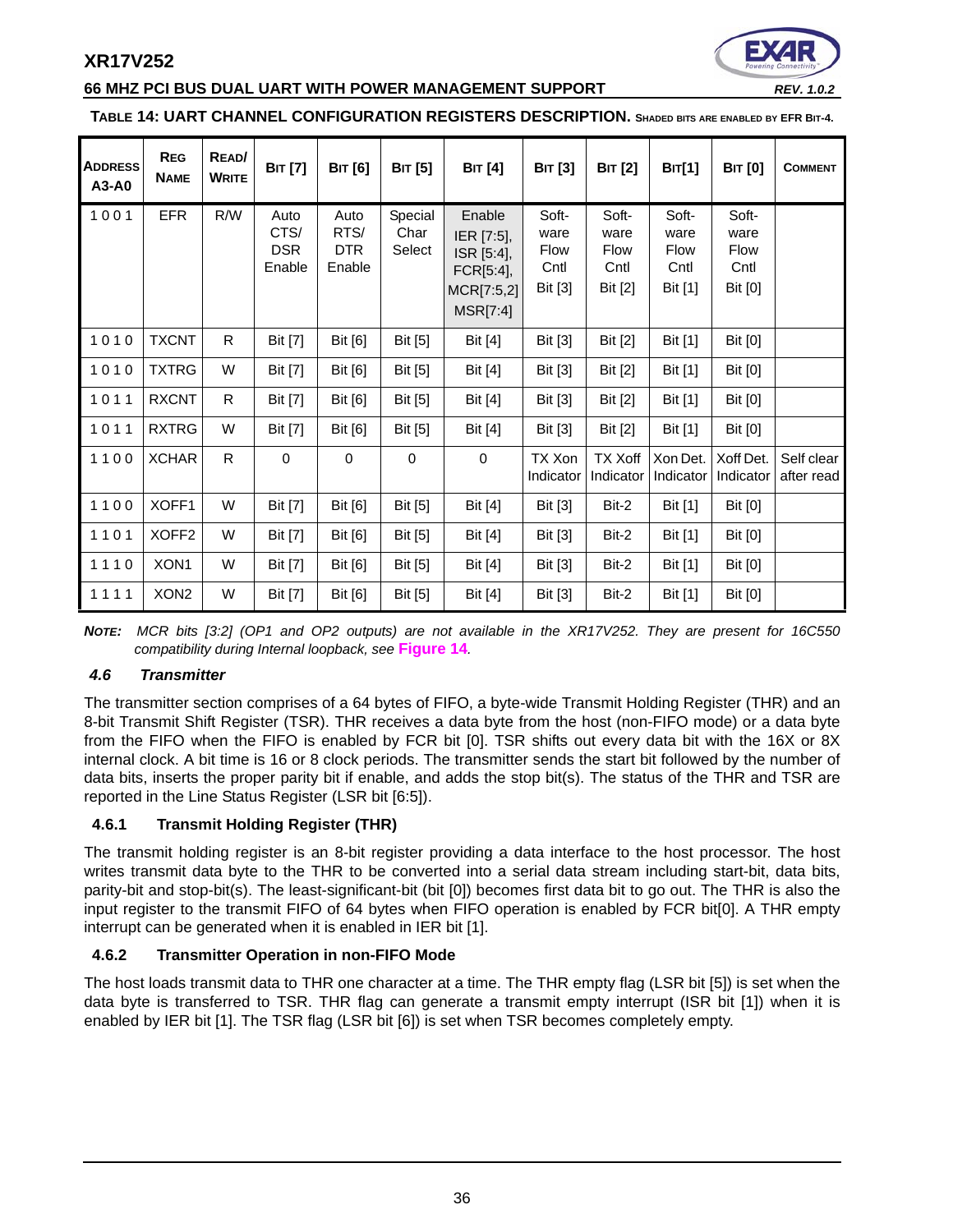

<span id="page-36-0"></span>



#### <span id="page-36-1"></span>**4.6.3 Transmitter Operation in FIFO Mode**

The host may fill the transmit FIFO with up to 64 bytes of transmit data. The THR empty flag (LSR bit [5]) is set whenever the FIFO is empty. The THR empty flag can generate a transmit empty interrupt (ISR bit [1]) when the amount of data in the FIFO falls below its programmed trigger level (see TXTRG register). The transmit empty interrupt is enabled by IER bit [1]. The TSR flag (LSR bit [6]) is set when TSR becomes completely empty. Furthermore, with the RS485 half-duplex direction control enabled (FCTR bit [5]=1) the source of the transmit empty interrupt changes to TSR empty instead of THR empty. This is to ensure the RTS# output is not changed until the last stop bit of the last character is shifted out.

#### <span id="page-36-2"></span>**4.6.4 Auto RS485 Operation**

The auto RS485 half-duplex direction control changes the behavior of the transmitter when enabled by FCTR bit [5]. It de-asserts RTS# or DTR# after a specified delay indicated in MSR[7:4] following the last stop bit of the last character that has been transmitted. This helps in turning around the transceiver to receive the remote station's response. The delay optimizes the time needed for the last transmission to reach the farthest station on a long cable network before switching off the line driver. This delay prevents undesirable line signal disturbance that causes signal degradation. It also changes the transmitter empty interrupt to TSR empty instead of THR empty.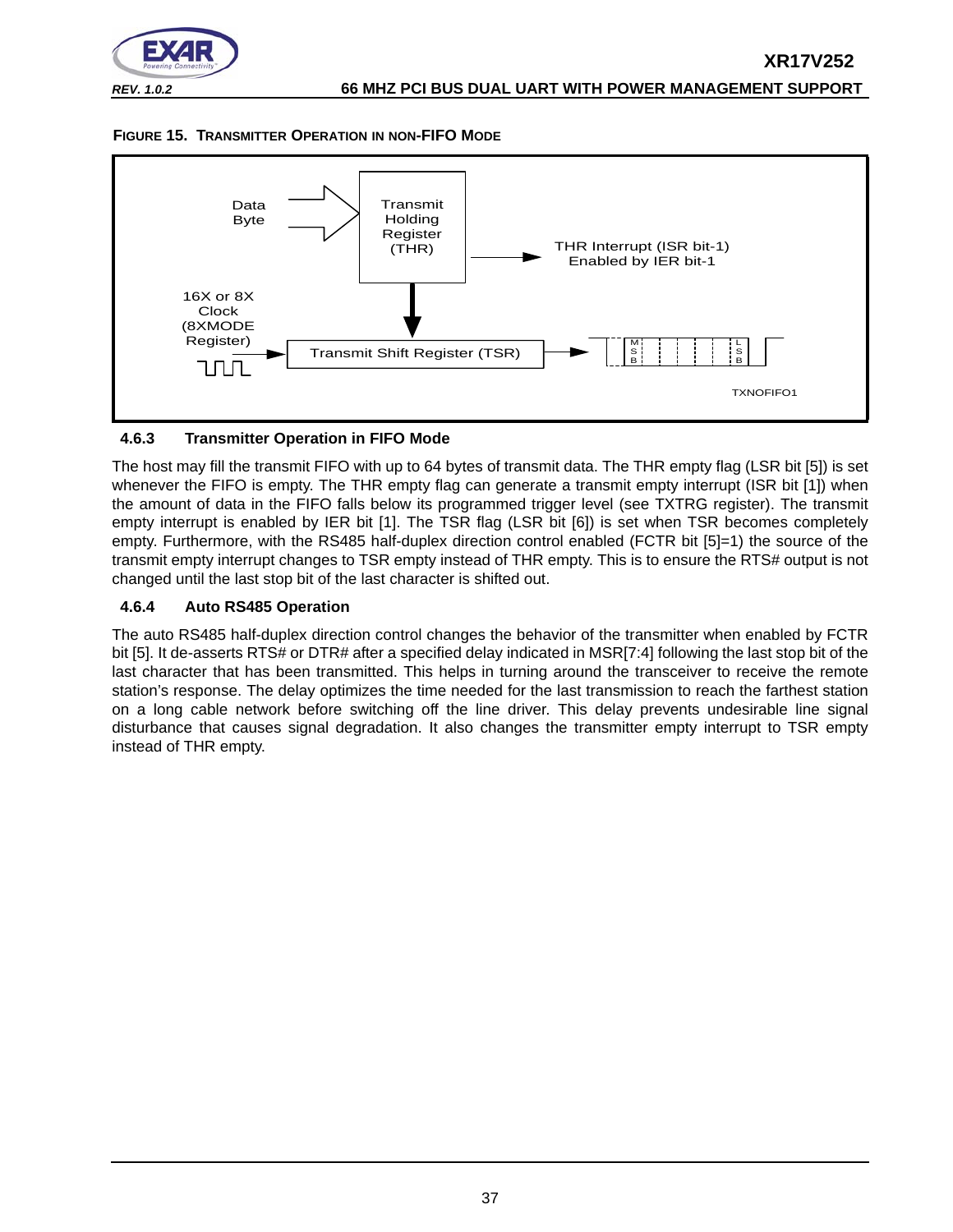



#### <span id="page-37-1"></span>**FIGURE 16. TRANSMITTER OPERATION IN FIFO AND FLOW CONTROL MODE**

#### <span id="page-37-0"></span>*4.7 Receiver*

The receiver section contains an 8-bit Receive Shift Register (RSR) and Receive Holding Register (RHR). The RSR uses the 16X or 8X clock for timing. It verifies and validates every bit on the incoming character in the middle of each data bit. On the falling edge of a start or false start bit, an internal receiver counter starts counting at the 16X or 8X clock rate. After 8 or 4 clocks the start bit period should be at the center of the start bit. At this time the start bit is sampled and if it is still a logic 0 it is validated. Evaluating the start bit in this manner prevents the receiver from assembling a false character. The rest of the data bits and stop bits are sampled and validated in this same manner to prevent false framing. If there were any error(s), they are reported in the LSR register bits [4:1]. Upon unloading the receive data byte from RHR, the receive FIFO pointer is bumped and the error flags are immediately updated to reflect the status of the data byte in RHR register. RHR can generate a receive data ready interrupt upon receiving a character or delay until it reaches the FIFO trigger level. Furthermore, data delivery to the host is guaranteed by a receive data ready time-out function when receive data does not reach the receive FIFO trigger level. This time-out delay is 4 word lengths as defined by LCR[1:0] plus 12 bits time. The RHR interrupt is enabled by IER bit [0].

#### <span id="page-37-2"></span>**4.7.1 Receiver Operation in non-FIFO Mode**



<span id="page-37-3"></span>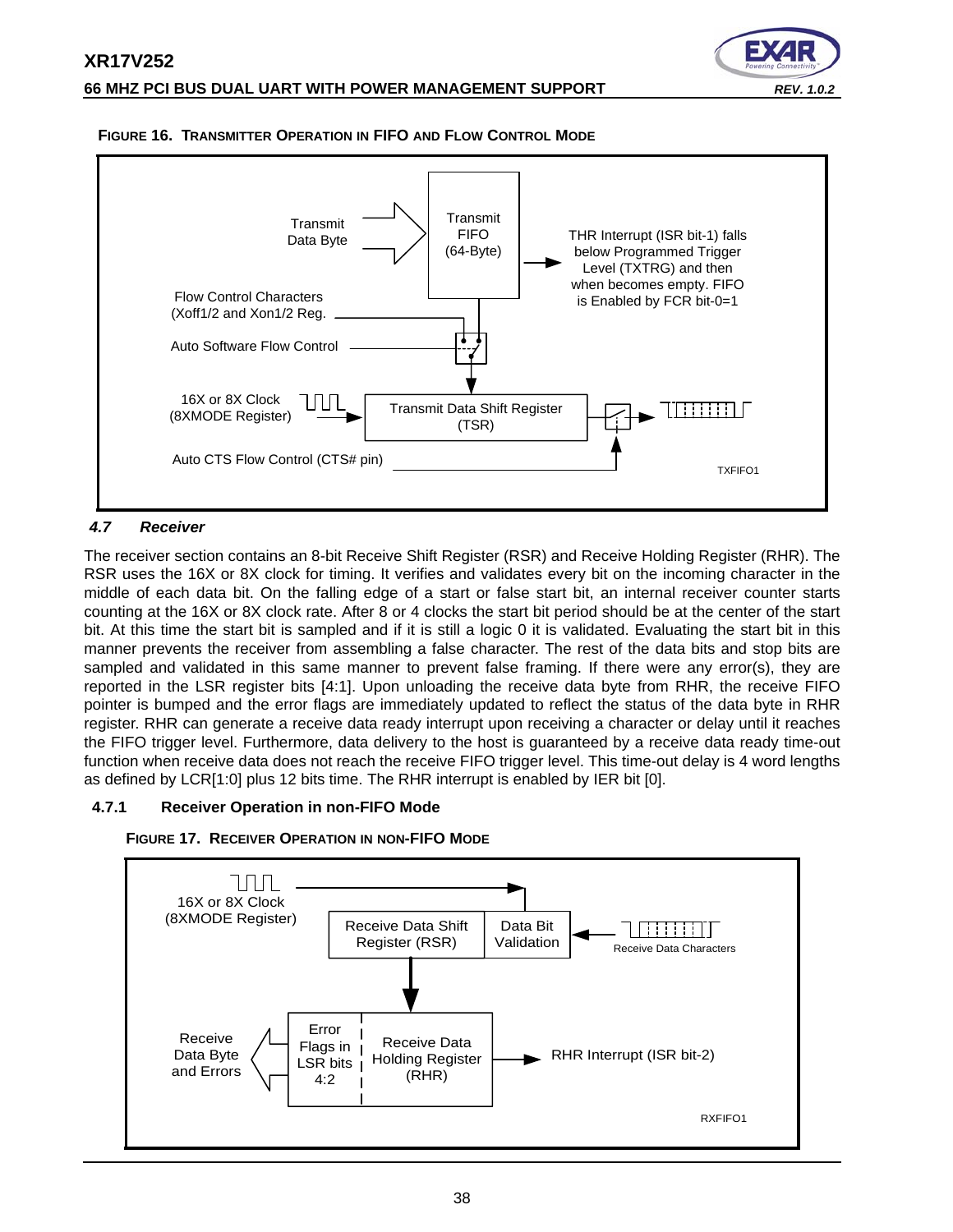

## <span id="page-38-0"></span>**4.7.2 Receiver Operation with FIFO**

<span id="page-38-1"></span>



#### <span id="page-38-2"></span>**5.0 UART CONFIGURATION REGISTERS**

#### <span id="page-38-3"></span>*5.1 Receive Holding Register (RHR) - Read only*

#### **[SEE"RECEIVER" ON PAGE](#page-37-0) 38.**

#### <span id="page-38-4"></span>*5.2 Transmit Holding Register (THR) - Write only*

#### **[SEE"TRANSMITTER" ON PAGE](#page-35-0) 36.**

#### <span id="page-38-5"></span>*5.3 Baud Rate Generator Divisors (DLM, DLL and DLD)*

The Baud Rate Generator (BRG) generates the data rate for the transmitter and receiver. The rate is programmed through registers DLM, DLL and DLD which are only accessible when LCR bit [7] is set to logic 1. Refer to **["Section 4.1, Programmable Baud Rate Generator with Fractional Divisor" on page](#page-27-0) 28** for more details.

#### <span id="page-38-6"></span>*5.4 Interrupt Enable Register (IER) - Read/Write*

The Interrupt Enable Register (IER) masks the interrupts from receive data ready, transmit empty, line status and modem status registers. These interrupts are reported in the Interrupt Status Register (ISR) and also encoded in INT (INT0-INT3) register in the Device Configuration Registers.

#### <span id="page-38-7"></span>**5.4.1 IER versus Receive FIFO Interrupt Mode Operation**

When the receive FIFO (FCR bit  $[0] = a$  logic 1) and receive interrupts (IER bit  $[0] = \text{logic 1}$ ) are enabled, the RHR interrupts (see ISR bits [4:3]) status will reflect the following:

- **A.** The receive data available interrupts are issued to the host when the FIFO has reached the programmed trigger level. It will be cleared when the FIFO drops below the programmed trigger level.
- **B.** FIFO level will be reflected in the ISR register when the FIFO trigger level is reached. Both the ISR register status bit and the interrupt will be cleared when the FIFO drops below the trigger level.
- **C.** The receive data ready bit (LSR bit [0]) is set as soon as a character is transferred from the shift register to the receive FIFO. It is reset when the FIFO is empty.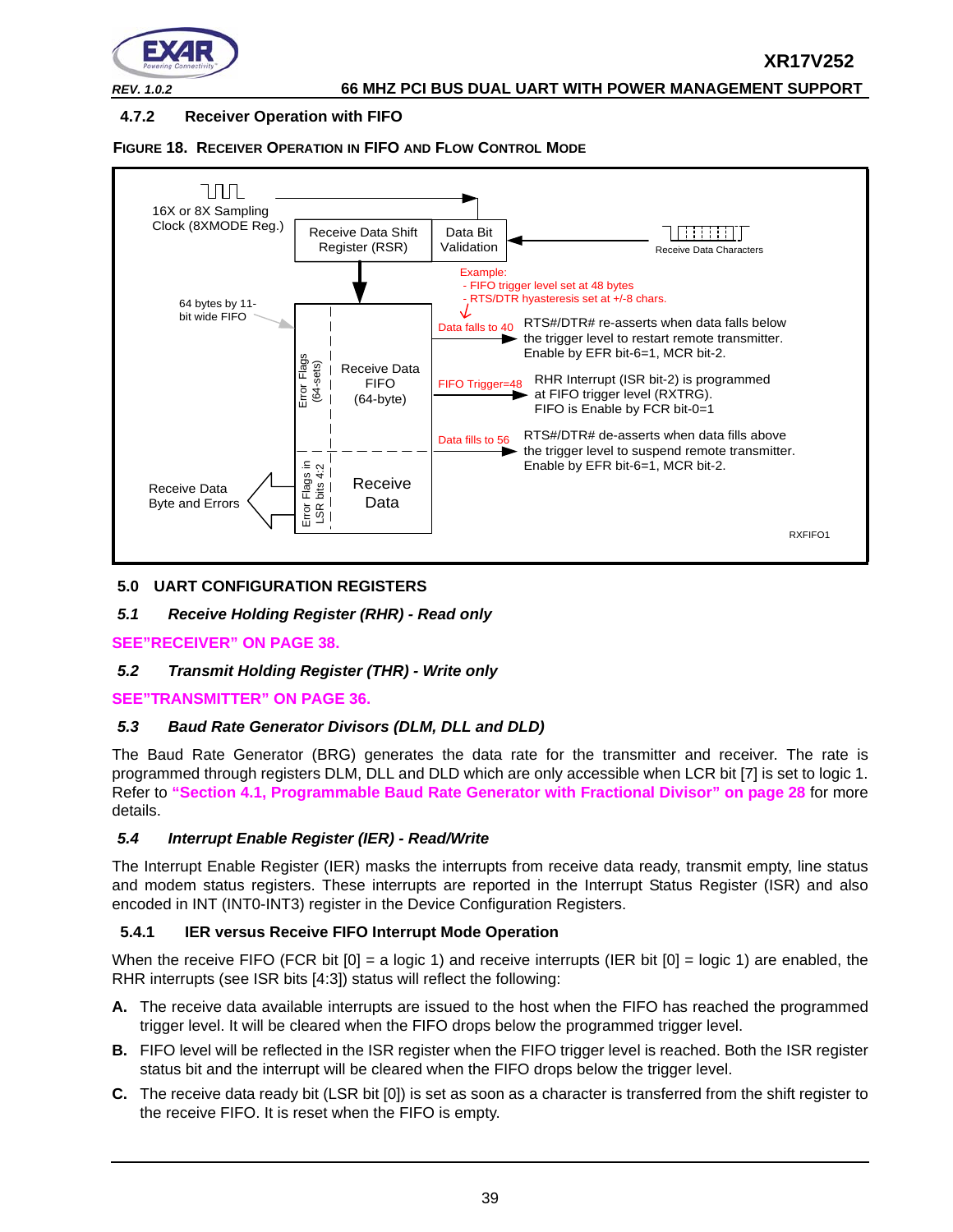#### **66 MHZ PCI BUS DUAL UART WITH POWER MANAGEMENT SUPPORT** *REV. 1.0.2*



#### <span id="page-39-0"></span>**5.4.2 IER versus Receive/Transmit FIFO Polled Mode Operation**

When FCR bit [0] equals a logic 1 for FIFO enable; resetting IER bits [3:0] enables the XR16V252 in the FIFO polled mode of operation. Since the receiver and transmitter have separate bits in the LSR either can be used in the polled mode by selecting respective transmit or receive control bit(s).

- **A.** LSR BIT-0 indicates there is data in RHR (non-FIFO mode) or RX FIFO (FIFO mode).
- **B.** LSR BIT-1 indicates an overrun error has occurred and that data in the FIFO may not be valid.
- **C.** LSR BIT 2-4 provides the type of receive data errors encountered for the data byte in RHR, if any.
- **D.** LSR BIT-5 indicates THR (non-FIFO mode) or TX FIFO (FIFO mode) is empty.
- **E.** LSR BIT-6 indicates when both the transmit FIFO and TSR are empty.
- **F.** LSR BIT-7 indicates a data error in at least one character in the RX FIFO.

#### **IER[7]: CTS# Input Interrupt Enable (requires EFR bit [4]=1)**

- Logic 0 = Disable the CTS# interrupt (default).
- Logic 1 = Enable the CTS# interrupt. The UART issues an interrupt when CTS# pin makes a transition from LOW to HIGH.

#### **IER[6]: RTS# Output Interrupt Enable (requires EFR bit [4]=1)**

- $\bullet$  Logic 0 = Disable the RTS# interrupt (default).
- Logic 1 = Enable the RTS# interrupt. The UART issues an interrupt when RTS# pin makes a transition from LOW to HIGH.

#### **IER[5]: Xoff Interrupt Enable (requires EFR bit [4]=1)**

- $\bullet$  Logic 0 = Disable the software flow control, receive Xoff interrupt (default).
- Logic 1 = Enable the software flow control, receive Xoff interrupt. See Software Flow Control section for details.

#### **IER[4]: Reserved**.

#### **IER[3]: Modem Status Interrupt Enable**

The Modem Status Register interrupt is issued whenever any of the delta bits of the MSR register (bits [3:0]) is set.

- Logic 0 = Disable the modem status register interrupt (default).
- Logic 1 = Enable the modem status register interrupt.

#### **IER[2]: Receive Line Status Interrupt Enable**

An Overrun error, Framing error, Parity error or detection of a Break character will result in an LSR interrupt. The V252 will issue an LSR interrupt immediately after receiving a character with an error. It will again re-issue the interrupt (if the first one has been cleared by reading the LSR register) when the character with the error is on the top of the FIFO, meaning the next one to be read out of the FIFO.

For example, let's consider an incoming data stream of 0x55, 0xAA, etc. and that the character 0xAA has a Parity error associated with it. Let's assume that the character 0x55 has not been read out of the FIFO yet. The V252 will issue an interrupt as soon as the stop bit of the character 0xAA is received. The LSR register will have only the FIFO error bit (bit [7]) set and none of the other error bits (bits [4:1]) will be set, since the byte on the top of the FIFO is 0x55 which does not have any errors associated with it. When this byte has been read out, the V252 will issue another LSR interrupt and this time the LSR register will show the Parity bit (bit [2]) set.

- Logic 0 = Disable the receiver line status interrupt (default).
- Logic 1 = Enable the receiver line status interrupt.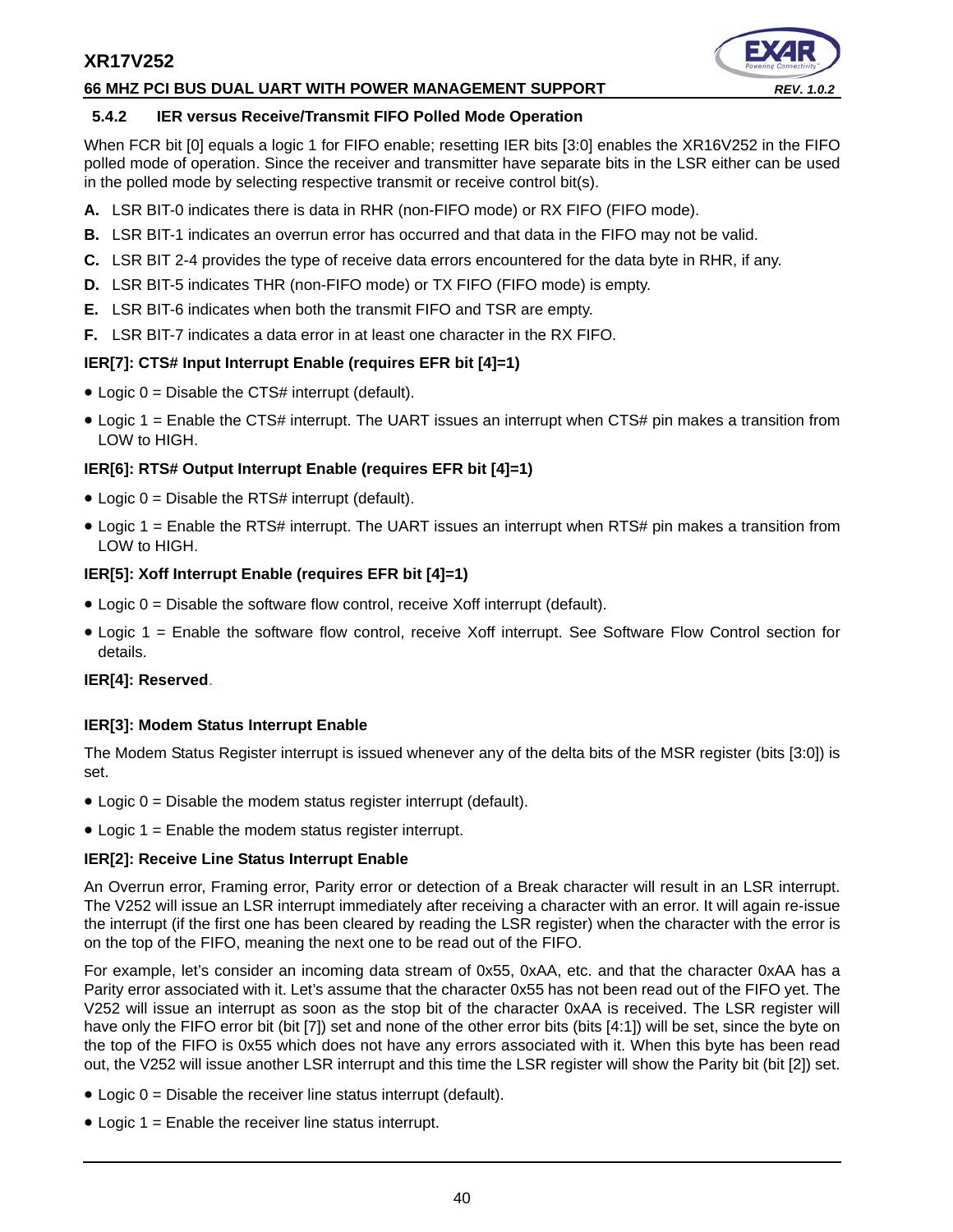

#### **IER[1]: TX Ready Interrupt Enable**

In non-FIFO mode, a TX interrupt is issued whenever the THR is empty. In the FIFO mode, an interrupt is issued twice: once when the number of bytes in the TX FIFO falls below the programmed trigger level and again when the TX FIFO becomes empty. When autoRS485 mode is enabled (FCTR bit  $[5] = 1$ ), the second interrupt is delayed until the transmitter (both the TX FIFO and the TX Shift Register) is empty.

- Logic 0= Disable Transmit Ready Interrupt (default).
- Logic 1 = Enable Transmit Ready Interrupt.

#### **IER[0]: RX Interrupt Enable**

The receive data ready interrupt will be issued when RHR has a data character in the non-FIFO mode or when the receive FIFO has reached the programmed trigger level in the FIFO mode.

- $\bullet$  Logic  $0 =$  Disable the receive data ready interrupt (default).
- Logic 1 = Enable the receiver data ready interrupt.

#### <span id="page-40-2"></span>*5.5 Interrupt Status Register (ISR) - Read Only*

The UART provides multiple levels of prioritized interrupts to minimize external software interaction. The Interrupt Status Register (ISR) provides the user with six interrupt status bits. Performing a read cycle on the ISR will give the user the current highest pending interrupt level to be serviced, others queue up for next service. No other interrupts are acknowledged until the pending interrupt is serviced. The Interrupt Source Table, **[Table](#page-41-0) 15**, shows the data values (bit [5:0]) for the six prioritized interrupt levels and the interrupt sources associated with each of these interrupt levels.

#### <span id="page-40-0"></span>**5.5.1 Interrupt Generation:**

- LSR is by any of the LSR bits [4:1]. See IER bit [2] description above.
- RXRDY is by RX trigger level.
- RXRDY Time-out is by a 4-char plus 12 bits delay timer.
- TXRDY is by TX trigger level or TX FIFO empty (or transmitter empty in auto RS-485 control).
- MSR is by any of the MSR bits [3:0].
- Receive Xon/Xoff/Special character is by detection of a Xon, Xoff or Special character.
- CTS#/DSR# is when its transmitter toggles the input pin (from LOW to HIGH) during auto CTS/DSR flow control enabled by EFR bit [7] and selection on MCR bit [2].
- RTS#/DTR# is when its receiver toggles the output pin (from LOW to HIGH) during auto RTS/DTR flow control enabled by EFR bit [6] and selection on MCR bit [2].

#### <span id="page-40-1"></span>**5.5.2 Interrupt Clearing:**

- LSR interrupt is cleared by a read to the LSR register.
- RXRDY interrupt is cleared by reading data until FIFO falls below the trigger level.
- RXRDY Time-out interrupt is cleared by reading RHR.
- TXRDY interrupt is cleared by a read to the ISR register or writing to THR.
- MSR interrupt is cleared by a read to the MSR register.
- Xon or Xoff interrupt is cleared by a read to ISR register.
- Special character interrupt is cleared by a read to ISR or after the next character is received.
- RTS#/DTR# and CTS#/DSR# status change interrupts are cleared by a read to the MSR register.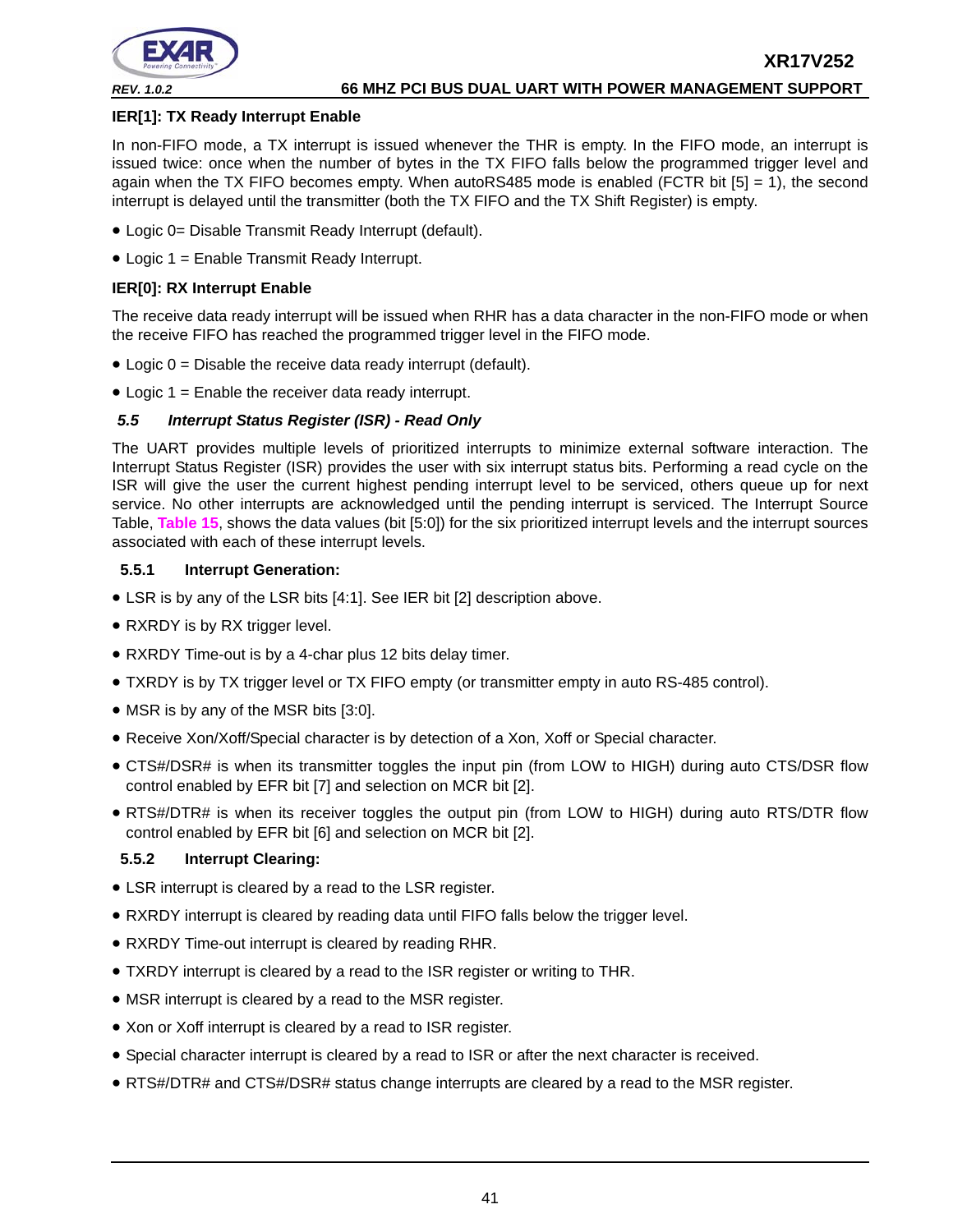#### **66 MHZ PCI BUS DUAL UART WITH POWER MANAGEMENT SUPPORT**

| <b>Powering Connectiv</b> |
|---------------------------|
| <b>REV. 1.0.2</b>         |

<span id="page-41-0"></span>

| <b>PRIORITY</b> |                |                |                | <b>ISR REGISTER STATUS BITS</b> |                | <b>SOURCE OF THE INTERRUPT</b> |                                                   |
|-----------------|----------------|----------------|----------------|---------------------------------|----------------|--------------------------------|---------------------------------------------------|
| <b>LEVEL</b>    | <b>BIT</b> [5] | <b>BIT</b> [4] | <b>BIT [3]</b> | <b>BIT</b> [2]                  | <b>BIT</b> [1] | <b>BIT [0]</b>                 |                                                   |
|                 | 0              | 0              | 0              | 1                               |                | 0                              | <b>LSR (Receiver Line Status Register)</b>        |
| $\mathfrak{p}$  | $\Omega$       | $\Omega$       | 0              | 1                               | $\Omega$       | $\Omega$                       | <b>RXRDY (Received Data Ready)</b>                |
| 3               | $\Omega$       | $\Omega$       | 1              | 1                               | $\Omega$       | 0                              | <b>RXRDY (Receive Data Time-out)</b>              |
| 4               | $\Omega$       | $\Omega$       | $\Omega$       | $\Omega$                        |                | 0                              | <b>TXRDY (Transmitter Holding Register Empty)</b> |
| 5               | $\Omega$       | $\Omega$       | 0              | $\Omega$                        | $\Omega$       | $\Omega$                       | <b>MSR (Modem Status Register)</b>                |
| 6               | $\Omega$       | 1              | $\Omega$       | $\Omega$                        | $\Omega$       | $\Omega$                       | RXRDY (Received Xon/Xoff or Special character)    |
| 7               | 1              | 0              | $\Omega$       | $\Omega$                        | $\Omega$       | $\Omega$                       | CTS#/DSR#, RTS#/DTR# change of state              |
| X               | $\Omega$       | $\mathbf 0$    | $\Omega$       | $\Omega$                        | $\Omega$       |                                | None (default) or wake-up indicator               |

#### **TABLE 15: INTERRUPT SOURCE AND PRIORITY LEVEL**

#### **ISR[7:6]: FIFO Enable Status**

These bits are set to a logic 0 when the FIFOs are disabled. They are set to a logic 1 when the FIFOs are enabled.

#### **ISR[5:1]: Interrupt Status**

These bits indicate the source for a pending interrupt at interrupt priority levels (See **[Table](#page-41-0) 15**). See **["Section](#page-40-0)  [5.5.1, Interrupt Generation:" on page](#page-40-0) 41** and **["Section 5.5.2, Interrupt Clearing:" on page](#page-40-1) 41** for details.

#### **ISR[0]: Interrupt Status**

- Logic 0 = An interrupt is pending and the ISR contents may be used as a pointer to the appropriate interrupt service routine.
- $\bullet$  Logic 1 = No interrupt pending. (default condition)

#### <span id="page-41-1"></span>*5.6 FIFO Control Register (FCR) - Write Only*

This register is used to enable the FIFOs, clear the FIFOs, set the transmit/receive FIFO trigger levels, and select the DMA mode. The DMA, and FIFO modes are defined as follows:

#### **FCR[7:6]: Receive FIFO Trigger Select**

( $logic 0 = default$ , RX trigger level =1)

The FCTR bits [5:4] are associated with these 2 bits. These 2 bits are used to set the trigger level for the receive FIFO. The UART will issue a receive interrupt when the number of the characters in the FIFO crosses the trigger level. **[Table](#page-43-0) 16** shows the complete selections. Note that the receiver and the transmitter cannot use different trigger tables. Whichever selection is made last applies to both the RX and TX side.

#### **FCR[5:4]: Transmit FIFO Trigger Select (requires EFR bit [4]=1)**

#### (logic  $0 =$  default, TX trigger level = 1)

The FCTR bits [7:6] are associated with these 2 bits by selecting one of the four tables. The 4 user selectable trigger levels in 4 tables are supported for compatibility reasons. These 2 bits set the trigger level for the transmit FIFO interrupt. The UART will issue a transmit interrupt when the number of characters in the FIFO falls below the selected trigger level, or when it gets empty in case that the FIFO did not get filled over the trigger level on last re-load. **[Table](#page-43-0) 16** below shows the selections.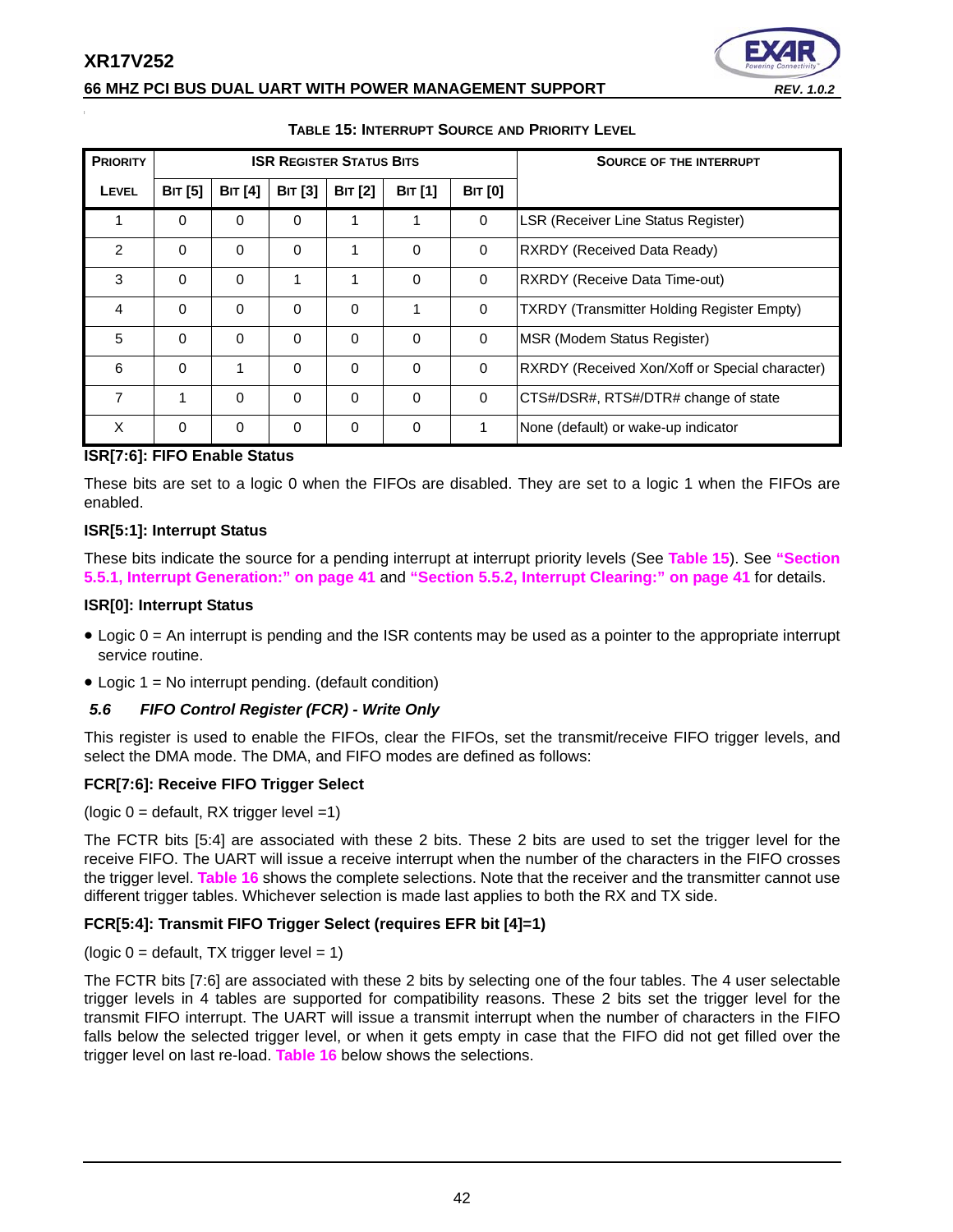

#### **FCR[3]: DMA Mode Select**

This bit has no effect since TXRDY and RXRDY pins are not available in this device. It is provided for legacy software compatibility.

- Logic  $0 = Set$  DMA to mode 0 (default).
- Logic  $1 = Set$  DMA to mode 1.

#### **FCR[2]: TX FIFO Reset**

This bit is only active when FCR bit [0] is active.

- Logic 0= No transmit FIFO reset (default).
- Logic 1 = Reset the transmit FIFO pointers and FIFO level counter logic (the transmit shift register is not cleared or altered). This bit will return to a logic 0 after resetting the FIFO.

#### **FCR[1]: RX FIFO Reset**

This bit is only active when FCR bit [0] is active.

- Logic 0 = No receive FIFO reset (default).
- Logic 1 = Reset the receive FIFO pointers and FIFO level counter logic (the receive shift register is not cleared or altered). This bit will return to a logic 0 after resetting the FIFO.

#### **FCR[0]: TX and RX FIFO Enable**

- Logic 0 = Disable the transmit and receive FIFO (default).
- Logic 1 = Enable the transmit and receive FIFOs. This bit must be set to logic 1 when other FCR bits are written or they will not be programmed.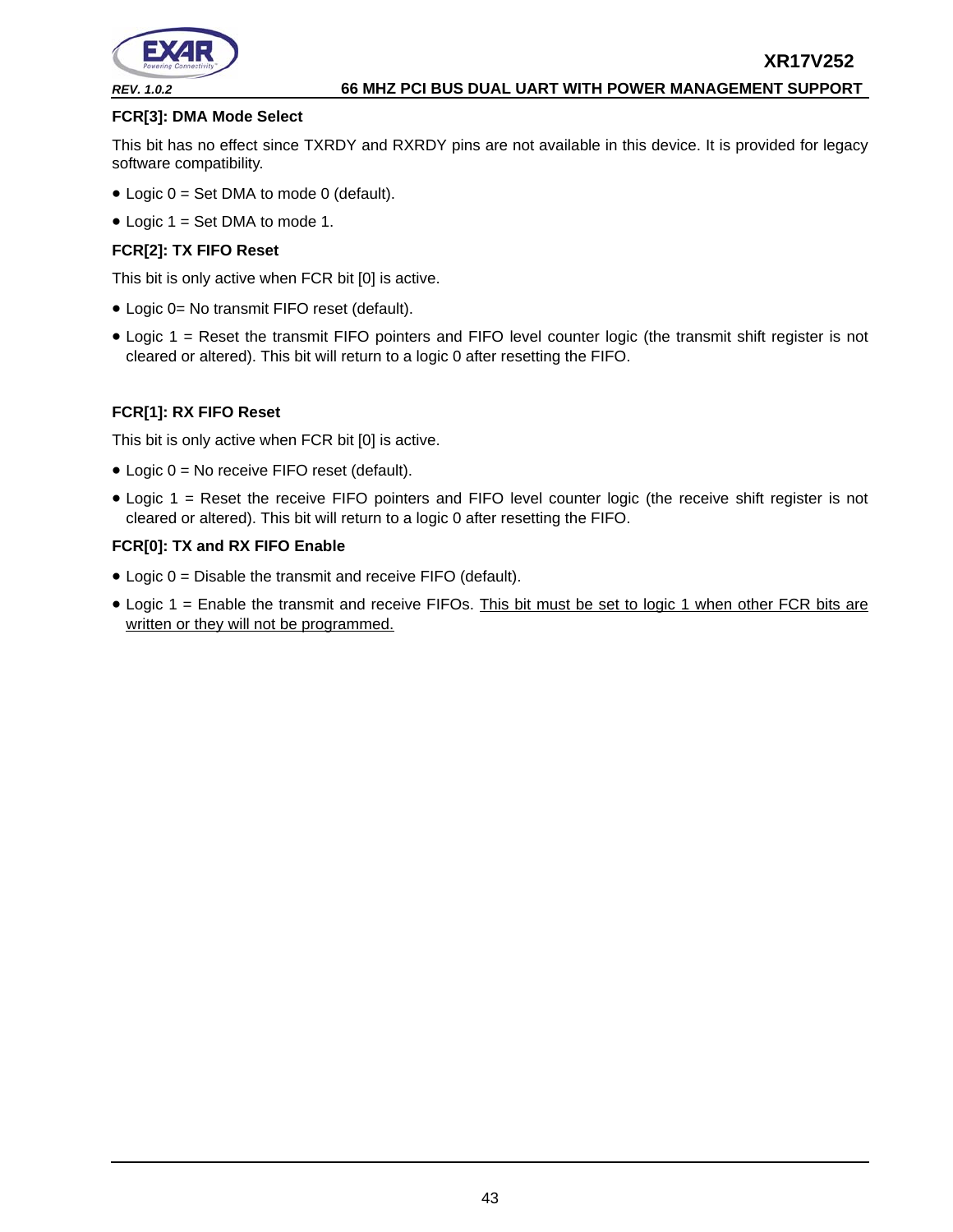

#### **66 MHZ PCI BUS DUAL UART WITH POWER MANAGEMENT SUPPORT** *REV. 1.0.2*

<span id="page-43-0"></span>

| <b>TRIGGER</b><br><b>TABLE</b> | <b>FCTR</b><br><b>BIT</b> [7] | <b>FCTR</b><br><b>BIT</b> [6] | <b>FCR</b><br><b>BIT</b> [7] | <b>FCR</b><br><b>BIT</b> [6]          | <b>FCR</b><br><b>BIT [5]</b> | <b>FCR</b><br><b>BIT</b> [4] | <b>RECEIVE</b><br><b>TRIGGER LEVEL</b> | <b>TRANSMIT</b><br><b>TRIGGER</b><br>LEVEL | <b>COMPATIBILITY</b>                                    |
|--------------------------------|-------------------------------|-------------------------------|------------------------------|---------------------------------------|------------------------------|------------------------------|----------------------------------------|--------------------------------------------|---------------------------------------------------------|
| Table-A                        | $\pmb{0}$                     | $\mathbf 0$                   | 0<br>0<br>1<br>1             | 0<br>1<br>0<br>1                      | $\mathsf{O}\xspace$          | $\pmb{0}$                    | 1 (default)<br>4<br>8<br>14            | 1 (default)                                | 16C550, 16C2550,<br>16C2552, 16C554,<br>16C580, 16L580  |
| Table-B                        | $\mathbf 0$                   | 1                             | 0<br>0<br>1<br>$\mathbf{1}$  | $\mathbf 0$<br>1<br>0<br>$\mathbf{1}$ | 0<br>0<br>1<br>1             | 0<br>1<br>0<br>1             | 8<br>16<br>24<br>28                    | 16<br>$\,8\,$<br>24<br>30                  | 16C650A, 16L651                                         |
| Table-C                        | 1                             | $\boldsymbol{0}$              | 0<br>0<br>1<br>1             | 0<br>1<br>0<br>1                      | 0<br>0<br>1<br>1             | $\pmb{0}$<br>1<br>0<br>1     | 8<br>16<br>56<br>60                    | 8<br>16<br>32<br>56                        | 16C654                                                  |
| Table-D                        | 1                             | $\mathbf{1}$                  | X                            | X                                     | X                            | X                            | Programmable<br>via RXTRG<br>register  | Programmable<br>via TXTRG<br>register      | 16L2752, 16L2750,<br>16C2852, 16C850,<br>16C854, 16C864 |

#### **TABLE 16: TRANSMIT AND RECEIVE FIFO TRIGGER TABLE AND LEVEL SELECTION**

## <span id="page-43-1"></span>*5.7 Line Control Register (LCR) - Read/Write*

The Line Control Register is used to specify the asynchronous data communication format. The word or character length, the number of stop bits, and the parity are selected by writing the appropriate bits in this register.

#### **LCR[7]: Baud Rate Divisors Enable**

Baud rate generator divisor (DLL, DLM, DLD) enable.

- Logic 0 = Data registers are selected (default).
- Logic 1 = Divisor latch registers (DLL, DLM and DLD) are selected.

#### **LCR[6]: Transmit Break Enable**

When enabled the Break control bit causes a break condition to be transmitted (the TX output is forced to a "space', LOW, state). This condition remains until disabled by setting LCR bit [6] to a logic 0.

- Logic 0 = No TX break condition. (default)
- Logic 1 = Forces the transmitter output (TX) to a "space", logic 0, for alerting the remote receiver of a line break condition.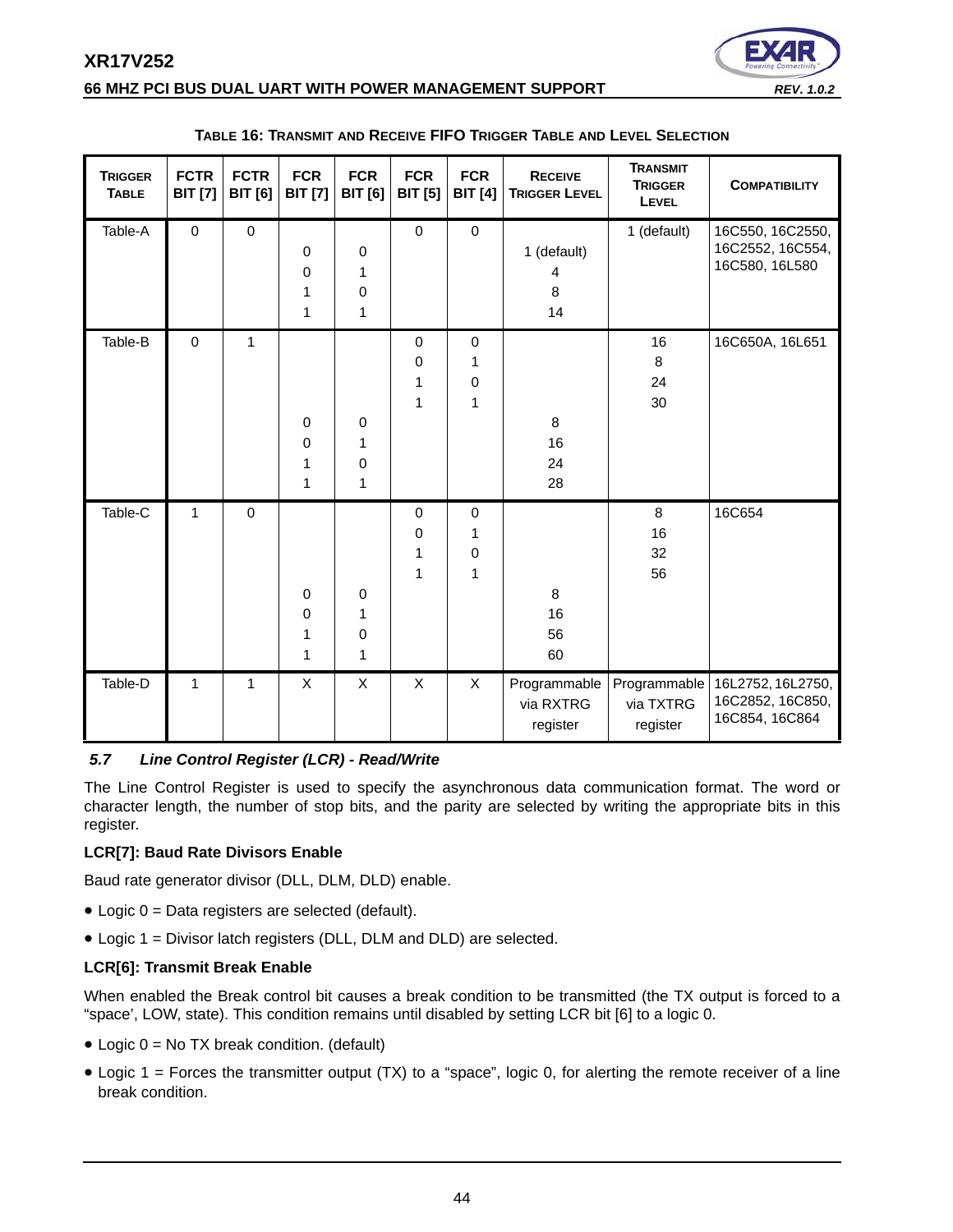

#### **LCR[5]: TX and RX Parity Select**

If the parity bit is enabled, LCR bit [5] selects the forced parity format.

- LCR bit  $[5]$  = logic 0, parity is not forced (default).
- LCR bit [5] = logic 1 and LCR bit [4] = logic 0, parity bit is forced to a logical 1for the transmit and receive data.
- <span id="page-44-0"></span>• LCR bit [5] = logic 1 and LCR bit [4] = logic 1, parity bit is forced to a logical 0 for the transmit and receive data.

| <b>LCR BIT [5]</b> | LCR BIT [4] | LCR BIT [3] | <b>PARITY SELECTION</b>     |
|--------------------|-------------|-------------|-----------------------------|
| X                  |             |             | No parity                   |
|                    |             |             | Odd parity                  |
|                    |             |             | Even parity                 |
|                    |             |             | Force parity to mark, "1"   |
|                    |             |             | Forced parity to space, "0" |

**TABLE 17: PARITY PROGRAMMING**

#### **LCR[4]: TX and RX Parity Select**

If the parity bit is enabled with LCR bit [3] set to a logic 1, LCR bit [4] selects the even or odd parity format.

- Logic 0 = ODD Parity is generated by forcing an odd number of logic 1's in the transmitted character. The receiver must be programmed to check the same format (default).
- Logic 1 = EVEN Parity is generated by forcing an even the number of logic 1's in the transmitted character. The receiver must be programmed to check the same format.

#### **LCR[3]: TX and RX Parity Select**

Parity or no parity can be selected via this bit. The parity bit is a simple way used in communications for data integrity check. See **[Table](#page-44-0) 17** above for parity selection summary.

- $\bullet$  Logic 0 = No parity.
- Logic 1 = A parity bit is generated during the transmission while the receiver checks for parity error of the data character received.

#### **LCR[2]: TX and RX Stop-bit Length Select**

The length of stop bit is specified by this bit in conjunction with the programmed word length.

| <b>BIT [2]</b> | <b>WORD</b><br><b>LENGTH</b> | <b>STOP BIT LENGTH</b><br>(BIT TIME(S)) |  |  |
|----------------|------------------------------|-----------------------------------------|--|--|
|                | 5,6,7,8                      | 1 (default)                             |  |  |
|                | 5                            | $1 - 1/2$                               |  |  |
|                | 6,7,8                        | 2                                       |  |  |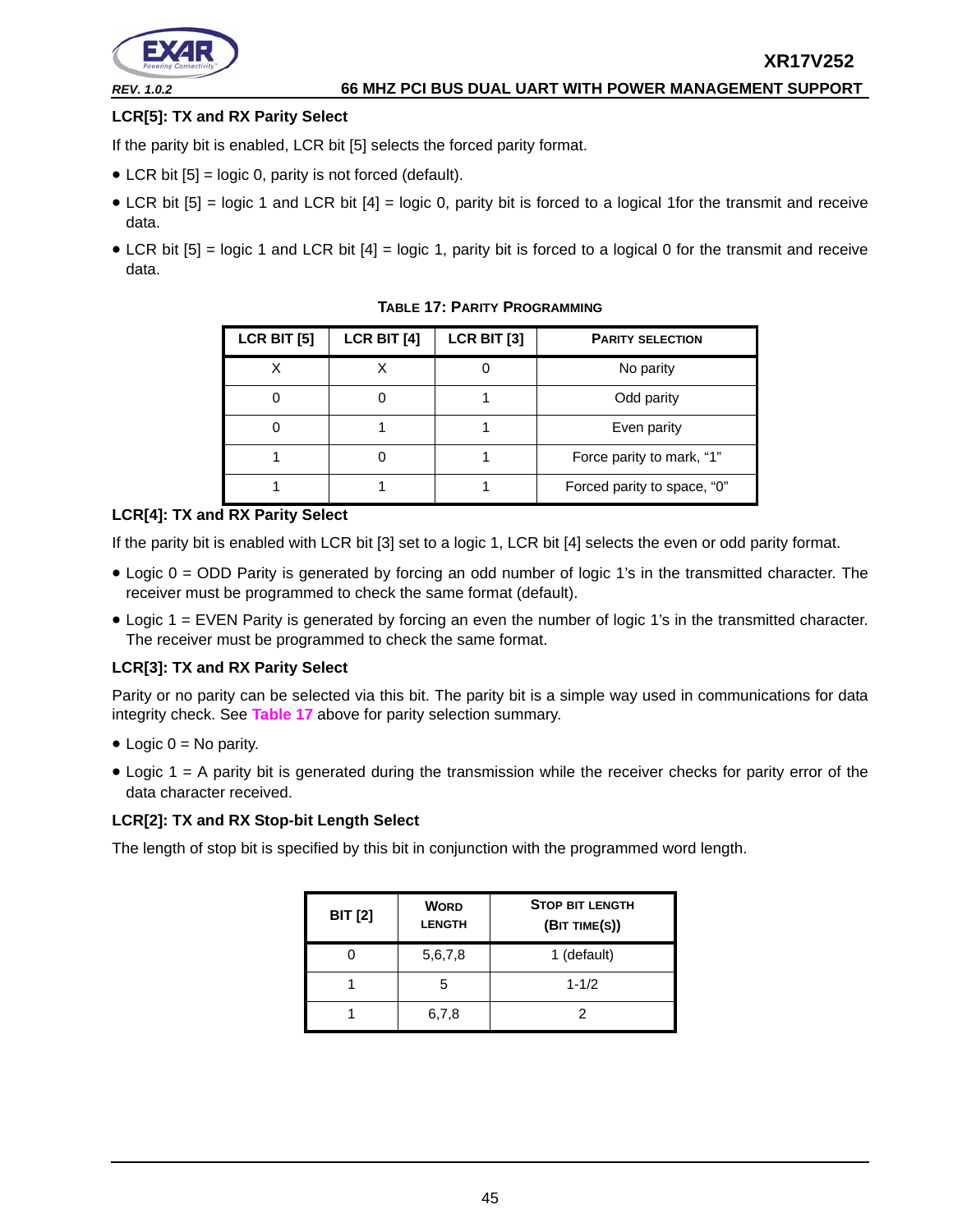#### **66 MHZ PCI BUS DUAL UART WITH POWER MANAGEMENT SUPPORT** *REV. 1.0.2*

#### **LCR[1:0]: TX and RX Word Length Select**

These two bits specify the word length to be transmitted or received.

| <b>BIT</b> [1] | <b>BIT [0]</b> | <b>WORD LENGTH</b> |
|----------------|----------------|--------------------|
|                |                | 5 (default)        |
|                |                |                    |
|                |                |                    |
|                |                |                    |

#### <span id="page-45-0"></span>*5.8 Modem Control Register (MCR) - Read/Write*

The MCR register is used for controlling the modem interface signals or general purpose inputs/outputs.

#### **MCR[7]: Clock Prescaler Select (requires EFR bit [4]=1)**

- Logic 0 = Divide by one. The input clock from the crystal or external clock is fed directly to the Programmable Baud Rate Generator without further modification, i.e., divide by one (default).
- Logic 1 = Divide by four. The prescaler divides the input clock from the crystal or external clock by four and feeds it to the Programmable Baud Rate Generator, hence, data rates become one forth.

#### **MCR[6]: Infrared Encoder/Decoder Enable (requires EFR bit [4]=1)**

The state of this bit depends on the sampled logic level of pin ENIR during power up, following a hardware reset (rising edge of RST# input). Afterward user can override this bit for desired operation.

- Logic 0 = Enable the standard modem receive and transmit character interface.
- Logic 1 = Enable infrared IrDA receive and transmit inputs/outputs. While in this mode, the TX/RX output/ input are routed to the infrared encoder/decoder. The data input and output levels will conform to the IrDA infrared interface requirement. As such, while in this mode the infrared TX output will be a LOW during idle data conditions. FCTR bit [4] may be selected to invert the RX input signal level going to the decoder for infrared modules that provide rather an inverted output.

#### **MCR[5]: Xon-Any Enable (requires EFR bit [4]=1)**

- Logic 0 = Disable Xon-Any function (default).
- Logic 1 = Enable Xon-Any function. In this mode any RX character received will enable Xon, resume data transmission.

#### **MCR[4]: Internal Loopback Enable**

- Logic 1 = Disable loopback mode (default).
- Logic 1 = Enable local loopback mode, see loopback section and **[Figure](#page-32-0) 14**.

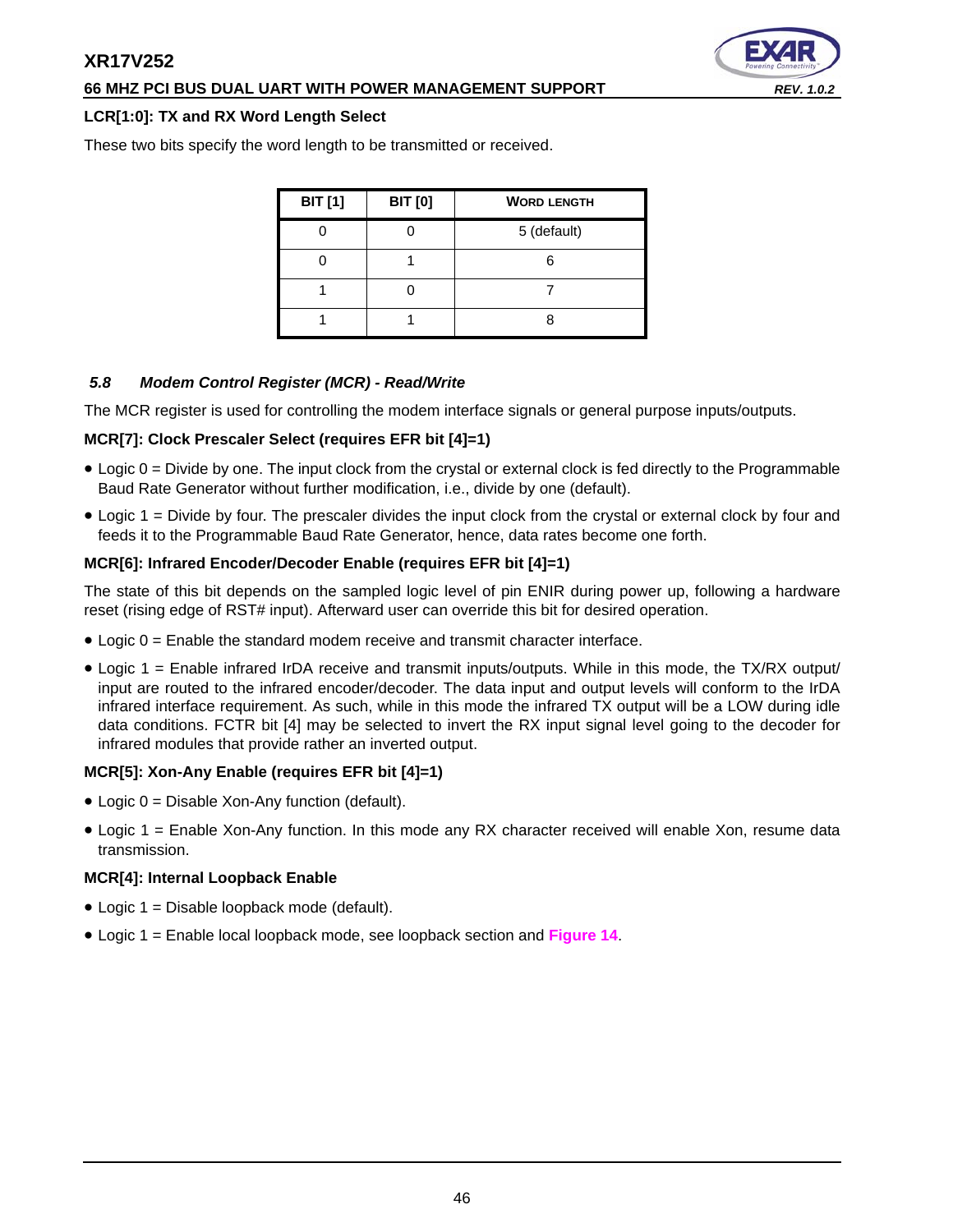

#### **MCR[3]: Send Char Immediate (OP2 in Local Loopback Mode)**

This bit is used to transmit a character immediately irrespective of the bytes currently in the transmit FIFO. The data byte must be loaded into the transmit holding register (THR) immediately following the write to this bit (to set it to a '1'). In other words, no other register must be accessed between setting this bit and writing to the THR. The loaded byte will be transmitted ahead of all the bytes in the TX FIFO, immediately after the character currently being shifted out of the transmit shift register is sent out. The existing line parameters (parity, stop bits) will be used when composing the character. This bit is self clearing, therefore, must be set before sending a custom character each time. Please note that the Transmitter must be enabled for this function (MSR[3] = 0). Also, if software flow control is enabled, the software flow control characters (Xon, Xoff) have higher priority and will get shifted out before the custom byte is transmitted.

- Logic 0 = Send Char Immediate disabled (default).
- Logic 1 = Send Char Immediate enabled.

In Local Loopback Mode ( $MCR[4] = 1$ ), this bit acts as the legacy OP2 output and controls the CD bit in the MSR register as shown in **[Figure](#page-32-0) 14**. Please make sure that this bit is a '0' when exiting the Local Loopback Mode.

#### **MCR[2]: DTR# or RTS# for Auto Flow Control (OP1 in Local Loopback Mode)**

DTR# or RTS# auto hardware flow control select. This bit is in effect only when auto RTS/DTR is enabled by EFR bit [6]. DTR# selection is associated with DSR# and RTS# is with CTS#.

- Logic 0 = Uses RTS# and CTS# pins for auto hardware flow control.
- Logic 1 = Uses DTR# and DSR# pins for auto hardware flow control.

In Local Loopback mode (MCR[4] = 1), this bit acts as the legacy OP1 output and controls the RI bit in the MSR register, as shown in **[Figure](#page-32-0) 14**.

#### **MCR[1]: RTS# Output**

The RTS# pin may be used for automatic hardware flow control by enabled by EFR bit [6] and MCR bit [2]=0. If the modem interface is not used, this output may be used for general purpose.

- Logic 0 = Force RTS# output to a HIGH (default).
- Logic 1= Force RTS# output to LOW.

#### **MCR[0]: DTR# Output**

The DTR# pin may be used for automatic hardware flow control enabled by EFR bit [6] and MCR bit [2]=1. If the modem interface is not used, this output may be used for general purpose.

- Logic 0 = Force DTR# output to a HIGH (default).
- Logic 1 = Force DTR# output to a LOW.

#### <span id="page-46-0"></span>*5.9 Line Status Register (LSR) - Read Only*

This register provides the status of data transfers between the UART and the host. If IER bit [2] is set to a logic 1, an LSR interrupt will be generated immediately when any character in the RX FIFO has an error (parity, framing, overrun, break).

#### **LSR[7]: Receive FIFO Data Error Flag**

- Logic 0 = No FIFO error (default).
- Logic 1 = An indicator for the sum of all error bits in the RX FIFO. At least one parity error, framing error or break indication is in the FIFO data. This bit clears when there are no more errors in the FIFO.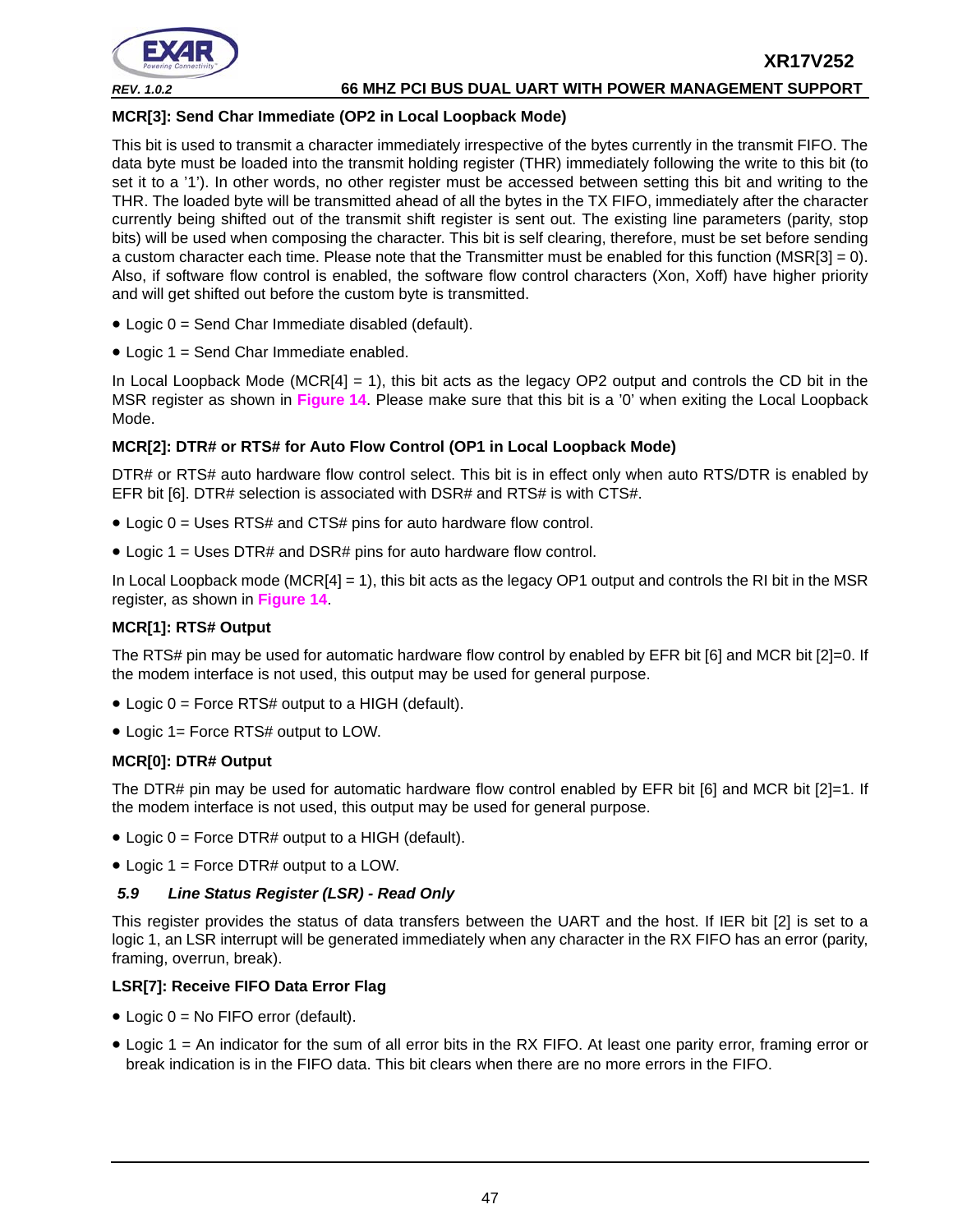#### **66 MHZ PCI BUS DUAL UART WITH POWER MANAGEMENT SUPPORT** *REV. 1.0.2*

#### **LSR[6]: Transmitter Empty Flag**

This bit is the Transmitter Empty indicator. This bit is set to a logic 1 whenever both the transmit FIFO (or THR, in non-FIFO mode) and the transmit shift register (TSR) are both empty. It is set to logic 0 whenever either the TX FIFO or TSR contains a data character.

#### **LSR[5]: Transmit FIFO Empty Flag**

This bit is the Transmit FIFO Empty indicator. This bit indicates that the transmitter is ready to accept a new character for transmission. This bit is set to a logic HIGH when the last data byte is transferred from the transmit FIFO to the transmit shift register. The bit is reset to logic 0 as soon as a data byte is loaded into the transmit FIFO. In the non-FIFO mode this bit is set when the transmit holding register (THR) is empty; it is cleared when at a byte is written to the THR.

#### **LSR[4]: Receive Break Flag**

- Logic 0 = No break condition (default).
- Logic 1 = The receiver received a break signal (RX was LOW for one character frame time). In the FIFO mode, only one break character is loaded into the FIFO. The break indication remains until the RX input returns to the idle condition, "mark" or HIGH.

#### **LSR[3]: Receive Data Framing Error Flag**

- Logic 1 = No framing error (default).
- $\bullet$  Logic 1 = Framing error. The receive character did not have a valid stop bit(s). This error is associated with the character available for reading in RHR.

#### **LSR[2]: Receive Data Parity Error Flag**

- Logic  $0 = No$  parity error (default).
- Logic 1 = Parity error. The receive character in RHR (top of the FIFO) does not have correct parity information and is suspect. This error is associated with the character available for reading in RHR.

#### **LSR[1]: Receiver Overrun Flag**

- Logic 0 = No overrun error (default).
- Logic 1 = Overrun error. A data overrun error condition occurred in the receive shift register. This happens when additional data arrives while the FIFO is full. In this case the previous data in the receive shift register is overwritten. Note that under this condition the data byte in the receive shift register is not transferred into the FIFO, therefore the data in the FIFO is not corrupted by the error.

#### **LSR[0]: Receive Data Ready Indicator**

- Logic 0 = No data in receive holding register or FIFO (default).
- Logic 1 = Data has been received and is saved in the receive holding register or FIFO.

#### <span id="page-47-0"></span>*5.10 Modem Status Register (MSR) - Read Only*

This register provides the current state of the modem interface signals, or other peripheral device that the UART is connected. Lower four bits of this register are used to indicate the changed information. These bits are set to a logic 1 whenever a signal from the modem changes state. These bits may be used as general purpose inputs/outputs when they are not used with modem signals.

#### **MSR[7]: CD Input Status**

Normally this bit is the complement of the CD# input. In the loopback mode this bit is equivalent to bit [3] in the MCR register. The CD# input may be used as a general purpose input when the modem interface is not used.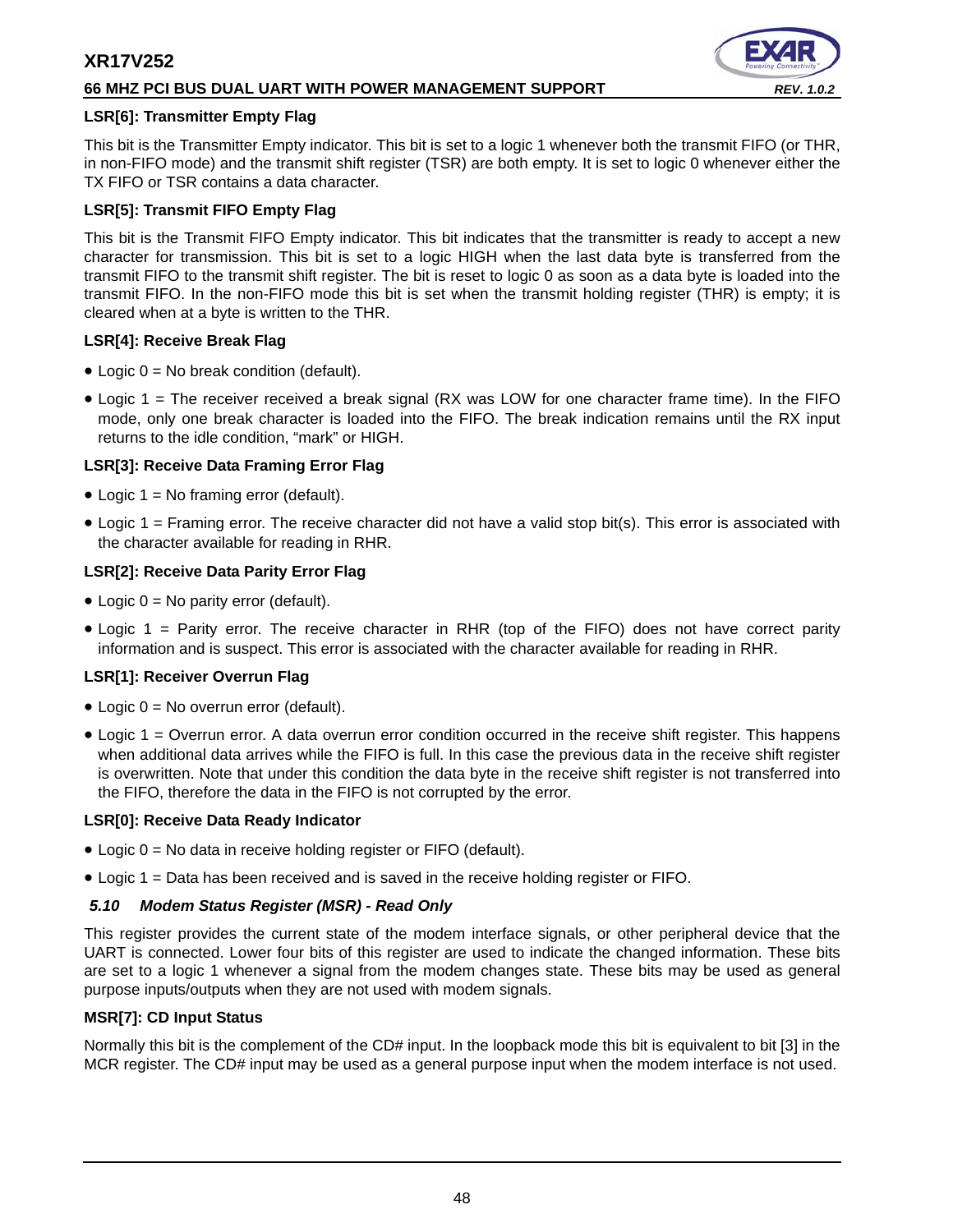

#### **MSR[6]: RI Input Status**

Normally this bit is the complement of the RI# input. In the loopback mode this bit is equivalent to bit [2] in the MCR register. The RI# input may be used as a general purpose input when the modem interface is not used.

#### **MSR[5]: DSR Input Status**

DSR# pin may function as automatic hardware flow control signal input if it is enabled and selected by Auto CTS/DSR bit (EFR bit [6]=1) and RTS/DTR flow control select bit (MCR bit [2]=1). Auto CTS/DSR flow control allows starting and stopping of local data transmissions based on the modem DSR# signal. A HIGH on the DSR# pin will stop UART transmitter as soon as the current character has finished transmission, and a LOW will resume data transmission. Normally MSR bit [5] is the complement of the DSR# input. However in the loopback mode, this bit is equivalent to the DTR# bit in the MCR register. The DSR# input may be used as a general purpose input when the modem interface is not used.

#### **MSR[4]: CTS Input Status**

CTS# pin may function as automatic hardware flow control signal input if it is enabled and selected by Auto CTS/DSR bit (EFR bit [6]=1) and RTS/DTR flow control select bit (MCR bit [2]=0). Auto CTS/DSR flow control allows starting and stopping of local data transmissions based on the modem CTS# signal. A HIGH on the CTS# pin will stop UART transmitter as soon as the current character has finished transmission, and a LOW will resume data transmission. Normally MSR bit [4] is the complement of the CTS# input. However in the loopback mode, this bit is equivalent to the RTS# bit in the MCR register. The CTS# input may be used as a general purpose input when the modem interface is not used.

#### **MSR[3]: Delta CD# Input Flag**

- Logic  $0 = No$  change on CD# input (default).
- Logic 1 = Indicates that the CD# input has changed state since the last time it was monitored. A modem status interrupt will be generated if MSR interrupt is enabled (IER bit [3]).

#### **MSR[2]: Delta RI# Input Flag**

- Logic  $0 = No$  change on RI# input (default).
- Logic 1 = The RI# input has changed from a LOW to a HIGH, ending of the ringing signal. A modem status interrupt will be generated if MSR interrupt is enabled (IER bit [3]).

#### **MSR[1]: Delta DSR# Input Flag**

- Logic  $0 = No$  change on DSR# input (default).
- Logic 1 = The DSR# input has changed state since the last time it was monitored. A modem status interrupt will be generated if MSR interrupt is enabled (IER bit [3]).

#### **MSR[0]: Delta CTS# Input Flag**

- Logic  $0 = No$  change on CTS# input (default).
- Logic 1 = The CTS# input has changed state since the last time it was monitored. A modem status interrupt will be generated if MSR interrupt is enabled (IER bit [3]).

#### <span id="page-48-0"></span>*5.11 Modem Status Register (MSR) - Write Only*

The upper four bits [7:4] of this register set the delay in number of bits time for the auto RS-485 turn around from transmit to receive.

#### **MSR [7:4]: Auto RS485 Turn-Around Delay (requires EFR bit [4]=1)**

When Auto RS485 feature is enabled (FCTR bit [5]=1) and RTS# output is connected to the enable input of a RS-485 transceiver. These 4 bits select from 0 to 15 bit-time delay after the end of the last stop-bit of the last transmitted character. This delay controls when to change the state of RTS# output. This delay is very useful in long-cable networks. **[Table](#page-49-0) 18** shows the selection. The bits are enabled by EFR bit [4].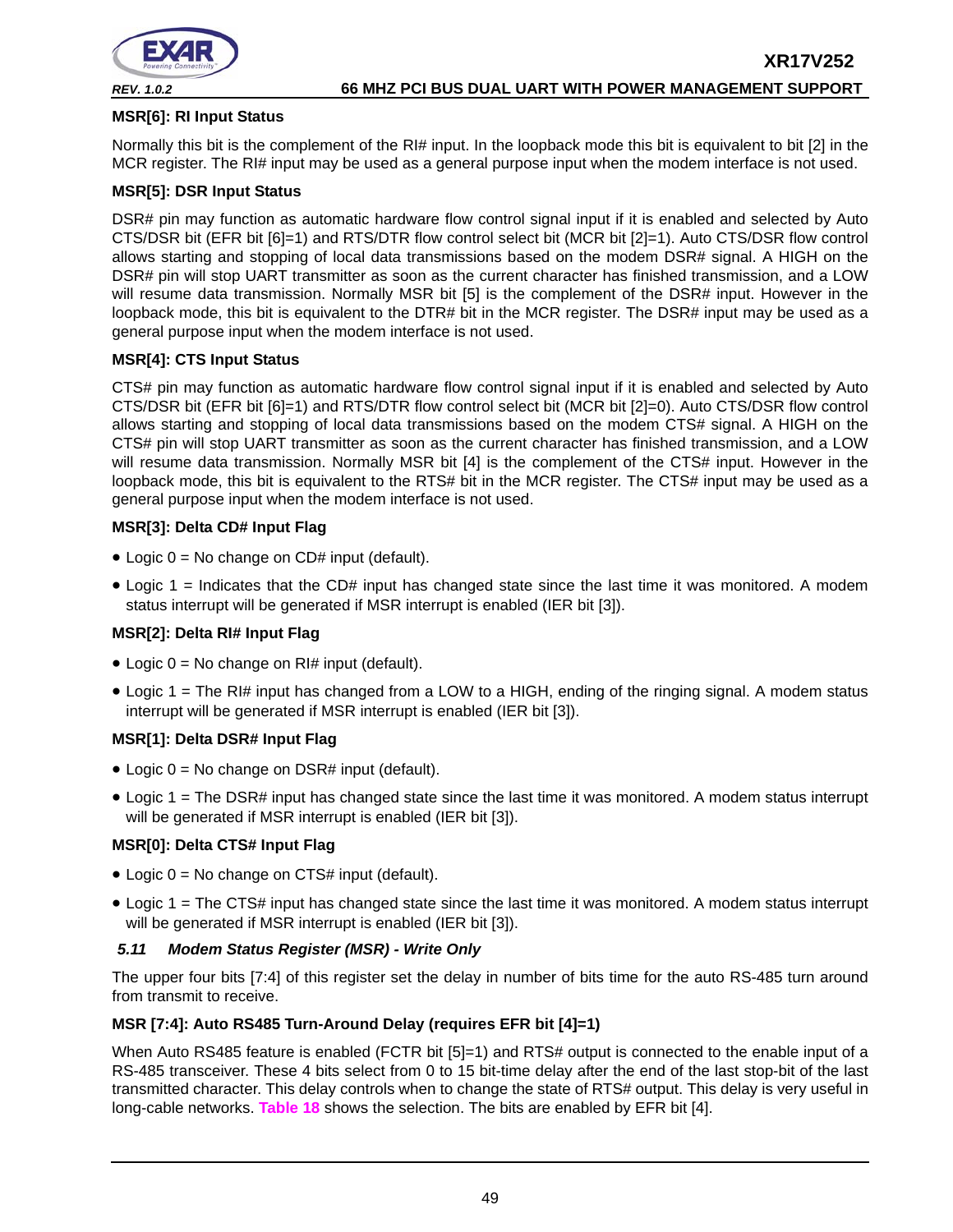

| MSR[7]       | MSR[6]       | MSR[5]       | MSR[4]       | <b>DELAY IN DATA BIT(S) TIME</b> |
|--------------|--------------|--------------|--------------|----------------------------------|
| 0            | 0            | 0            | 0            | 0                                |
| $\mathbf 0$  | 0            | $\mathbf 0$  | $\mathbf{1}$ | $\mathbf 1$                      |
| $\pmb{0}$    | $\pmb{0}$    | $\mathbf{1}$ | $\mathbf 0$  | $\overline{c}$                   |
| $\pmb{0}$    | $\mathbf 0$  | $\mathbf 1$  | $\mathbf{1}$ | 3                                |
| $\pmb{0}$    | $\mathbf{1}$ | 0            | 0            | $\overline{\mathbf{4}}$          |
| 9            | $\mathbf{1}$ | $\mathbf 0$  | $\mathbf{1}$ | 5                                |
| $\mathbf 0$  | $\mathbf{1}$ | $\mathbf{1}$ | $\pmb{0}$    | 6                                |
| $\mathbf 0$  | $\mathbf{1}$ | $\mathbf{1}$ | $\mathbf{1}$ | $\overline{7}$                   |
| $\mathbf{1}$ | $\mathbf 0$  | 0            | $\pmb{0}$    | 8                                |
| $\mathbf{1}$ | $\mathbf 0$  | 0            | $\mathbf{1}$ | 9                                |
| $\mathbf{1}$ | $\mathbf 0$  | $\mathbf{1}$ | $\mathbf 0$  | 10                               |
| $\mathbf{1}$ | 0            | $\mathbf{1}$ | $\mathbf{1}$ | 11                               |
| $\mathbf{1}$ | $\mathbf{1}$ | 0            | $\pmb{0}$    | 12                               |
| $\mathbf{1}$ | $\mathbf{1}$ | 0            | $\mathbf{1}$ | 13                               |
| $\mathbf{1}$ | $\mathbf{1}$ | $\mathbf{1}$ | $\pmb{0}$    | 14                               |
| $\mathbf{1}$ | $\mathbf{1}$ | 1            | 1            | 15                               |

#### <span id="page-49-0"></span>**TABLE 18: AUTO RS485 HALF-DUPLEX DIRECTION CONTROL DELAY FROM TRANSMIT-TO-RECEIVE**

#### **MSR [3]: Transmitter Disable**

This bit can be used to disable the transmitter by halting the Transmit Shift Register (TSR). When this bit is set to a '1', the bytes already in the FIFO will not be sent out. Also, any more data loaded into the FIFO will stay in the FIFO and will not be sent out. When this bit is set to a '0', the bytes currently in the TX FIFO will be sent out. Please note that setting this bit to a '1' stops any character from going out. Also, this bit must be a '0' for Send Char Immediate function (see MCR[3]).

- Logic 0 = Enable Transmitter (default).
- Logic 1 = Disable Transmitter.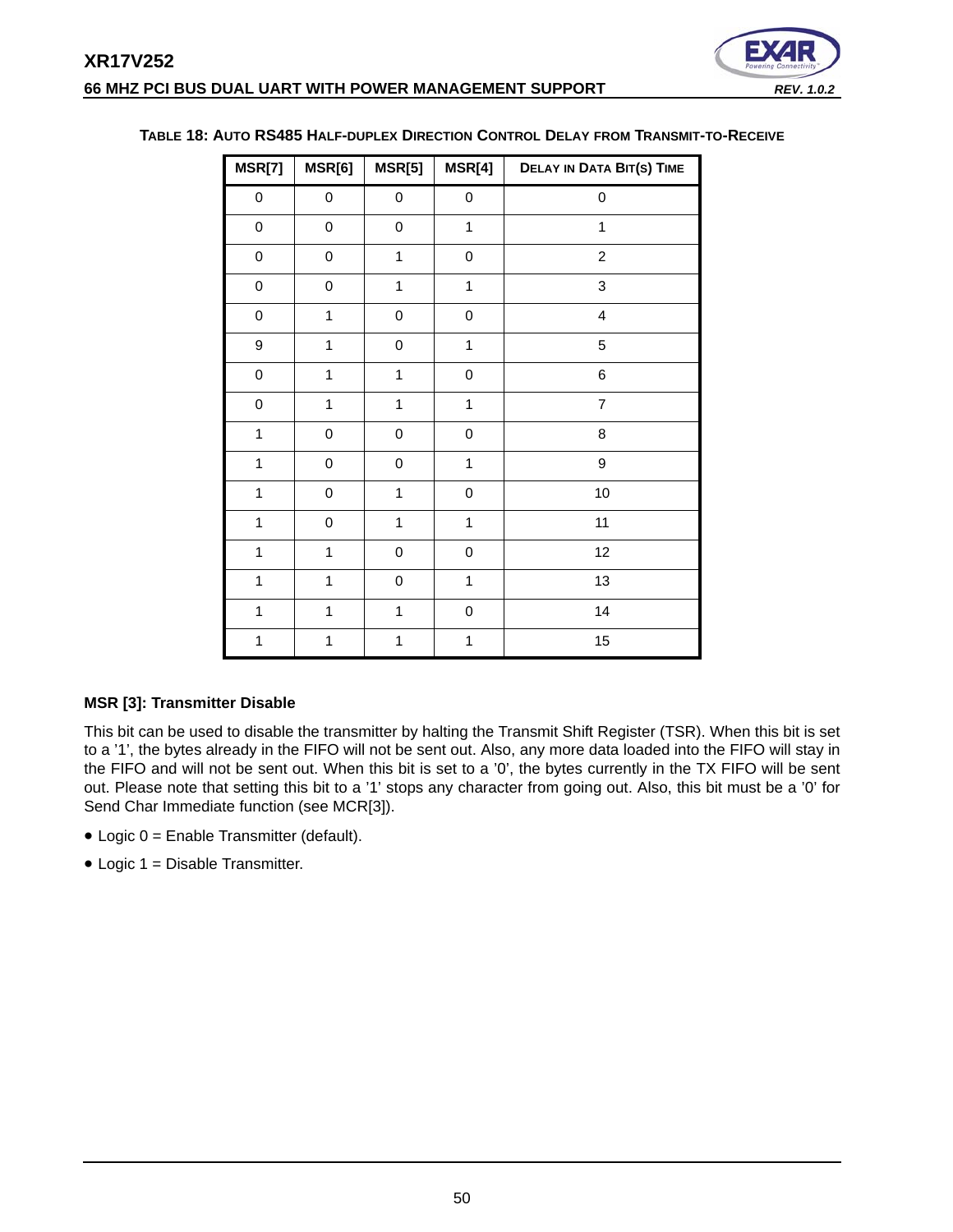



#### **MSR [2]: Receiver Disable**

This bit can be used to disable the receiver by halting the Receive Shift Register (RSR). When this bit is set to a logic 1, the receiver will operate in one of the following ways:

- If a character is being received at the time of setting this bit, that character will be correctly received. No more characters will be received.
- If the receiver is idle at the time of setting this bit, no characters will be received.

The receiver can be enabled and will start receiving characters by resetting this bit to a logic 0. The receiver will operate in one of the following ways:

- If the receiver is idle (RX pin is HIGH) at the time of setting this bit, the next character will be received normally. It is recommended that the receiver be idle when resetting this bit to a logic 0.
- If the receiver is not idle (RX pin is toggling) at the time of setting this bit, the RX FIFO will be filled with unknown data.

Any data that is in the RX FIFO can be read out at any time whether the receiver is disabled or not.

- Logic 0 = Enable Receiver (default).
- Logic 1 = Disable Receiver.

#### **MSR [1:0]: Reserved**

#### <span id="page-50-0"></span>*5.12 SCRATCH PAD REGISTER (SPR) - Read/Write*

This is a 8-bit general purpose register for the user to store temporary data. The content of this register is preserved during sleep mode but becomes 0xFF (default) after a reset or a power off-on cycle.

#### <span id="page-50-1"></span>*5.13 FEATURE CONTROL REGISTER (FCTR) - Read/Write*

#### **FCTR[7:6]: TX and RX FIFO Trigger Table Select**

These 2 bits select the transmit and receive FIFO trigger level table A, B, C or D. When table A, B, or C is selected the auto RTS flow control trigger level is set to "next FIFO trigger level" for compatibility to ST16C550 and ST16C650 series. RTS/DTR# triggers on the next level of the RX FIFO trigger level, in another word, one FIFO level above and one FIFO level below. See **[Table](#page-43-0) 16** for complete selection with FCR bit [5:4] and FCTR bits [7:6], i.e. if Table C is used on the receiver with RX FIFO trigger level set to 56 bytes, RTS/DTR# output will de-assert at 60 and re-assert at 16.

#### **FCTR[5]: Auto RS485 Enable**

Auto RS485 half duplex control enable/disable.

- Logic 0 = Standard ST16C550 mode. Transmitter generates an interrupt when transmit holding register (THR) becomes empty. Transmit Shift Register (TSR) may still be shifting data bit out.
- Logic 1 = Enable Auto RS485 half duplex direction control. RTS# output changes from HIGH to LOW when finished sending the last stop bit of the last character out of the TSR register. It changes from LOW to HIGH when a data byte is loaded into the THR or transmit FIFO. The change to HIGH occurs prior sending the start-bit. It also changes the transmitter interrupt from transmit holding to transmit shift register (TSR) empty.

## **FCTR[4]: Infrared RX Input Logic Select**

- Logic 0 = Select RX input as active HIGH encoded IrDA data, normal (default).
- Logic 1 = Select RX input as active LOW encoded IrDA data, inverted.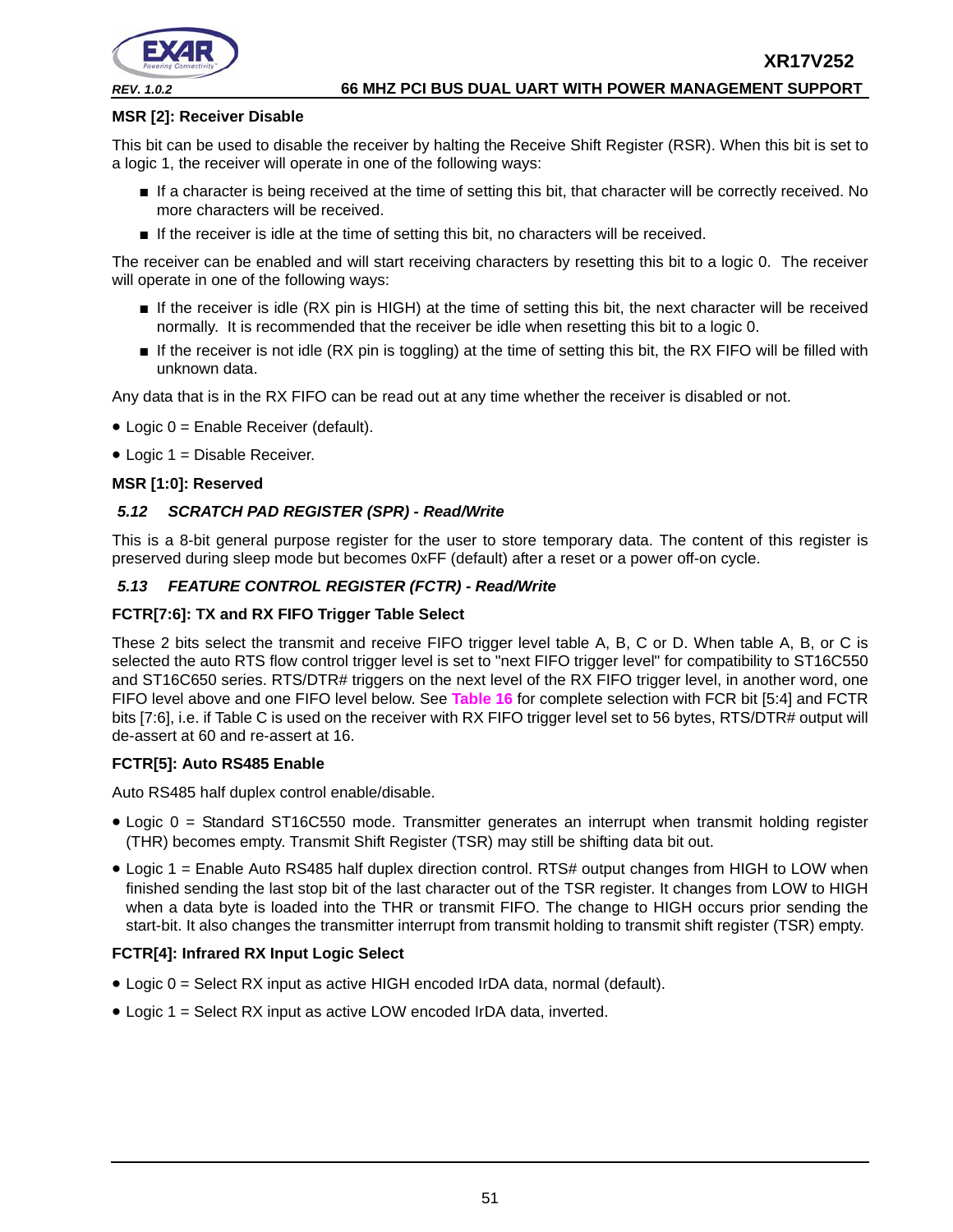#### **66 MHZ PCI BUS DUAL UART WITH POWER MANAGEMENT SUPPORT** *REV. 1.0.2*



#### **FCTR [3:0] - Auto RTS/DTR Flow Control Hysteresis Select**

These bits select the auto RTS/DTR flow control hysteresis and only valid when TX and RX Trigger Table-D is selected (FCTR bit [7:6] are set to logic 1). The RTS/DTR hysteresis is referenced to the RX FIFO trigger level. After reset, these bits are set to logic 0 selecting the next FIFO trigger level for hardware flow control. **[Table](#page-51-0) 19** below shows the 16 selectable hysteresis levels.

<span id="page-51-0"></span>

| FCTR BIT [3] | FCTR BIT [2] | FCTR BIT [1] | FCTR BIT [0]        | RTS/DTR HYSTERESIS (CHARACTERS) |
|--------------|--------------|--------------|---------------------|---------------------------------|
| 0            | 0            | $\mathbf 0$  | 0                   | 0                               |
| $\pmb{0}$    | $\pmb{0}$    | $\mathbf 0$  | 1                   | $+/- 4$                         |
| $\pmb{0}$    | $\pmb{0}$    | 1            | $\pmb{0}$           | $+/- 6$                         |
| 0            | $\pmb{0}$    |              | 1                   | $+/- 8$                         |
| $\pmb{0}$    | $\mathbf{1}$ | $\mathsf 0$  | $\mathsf{O}\xspace$ | $+/- 8$                         |
| $\pmb{0}$    | $\mathbf{1}$ | $\pmb{0}$    | 1                   | $+/- 16$                        |
| 0            | $\mathbf{1}$ | 1            | $\mathbf 0$         | $+/- 24$                        |
| 0            | $\mathbf{1}$ | 1            | 1                   | $+/- 32$                        |
| 1            | $\mathbf{1}$ | $\pmb{0}$    | $\pmb{0}$           | $+/- 12$                        |
|              | 1            | $\mathbf 0$  | 1                   | $+/- 20$                        |
| 1            | $\mathbf{1}$ | 1            | $\mathsf{O}\xspace$ | $+/- 28$                        |
| 1            | $\mathbf{1}$ | $\mathbf{1}$ | $\mathbf{1}$        | $+/- 36$                        |
|              | $\pmb{0}$    | $\mathbf 0$  | $\mathbf 0$         | $+/- 40$                        |
|              | $\pmb{0}$    | $\mathbf 0$  | 1                   | $+/- 44$                        |
|              | $\pmb{0}$    | 1            | $\pmb{0}$           | $+/- 48$                        |
|              | $\pmb{0}$    |              | 1                   | $+/- 52$                        |

**TABLE 19: 16 SELECTABLE HYSTERESIS LEVELS WHEN TRIGGER TABLE-D IS SELECTED**

#### <span id="page-51-1"></span>*5.14 Enhanced Feature Register (EFR) - Read/Write*

Enhanced features are enabled or disabled using this register. Bits [3:0] provide single or dual consecutive character software flow control selection (see **[Table](#page-53-0) 20**). When the Xon1 and Xon2 and Xoff1 and Xoff2 modes are selected, the double 8-bit words are concatenated into two sequential characters. Caution: note that whenever changing the TX or RX flow control bits, always reset all bits back to logic 0 (disable) before programming a new setting.

### **EFR[7]: Auto CTS Flow Control Enable**

Automatic CTS or DSR Flow Control.

- Logic 0 = Automatic CTS/DSR flow control is disabled (default).
- Logic 1 = Enable Automatic CTS/DSR flow control. Transmission stops when CTS/DSR# pin de-asserts (HIGH). Transmission resumes when CTS/DSR# pin is asserted (LOW). The selection for CTS# or DSR# is through MCR bit [2].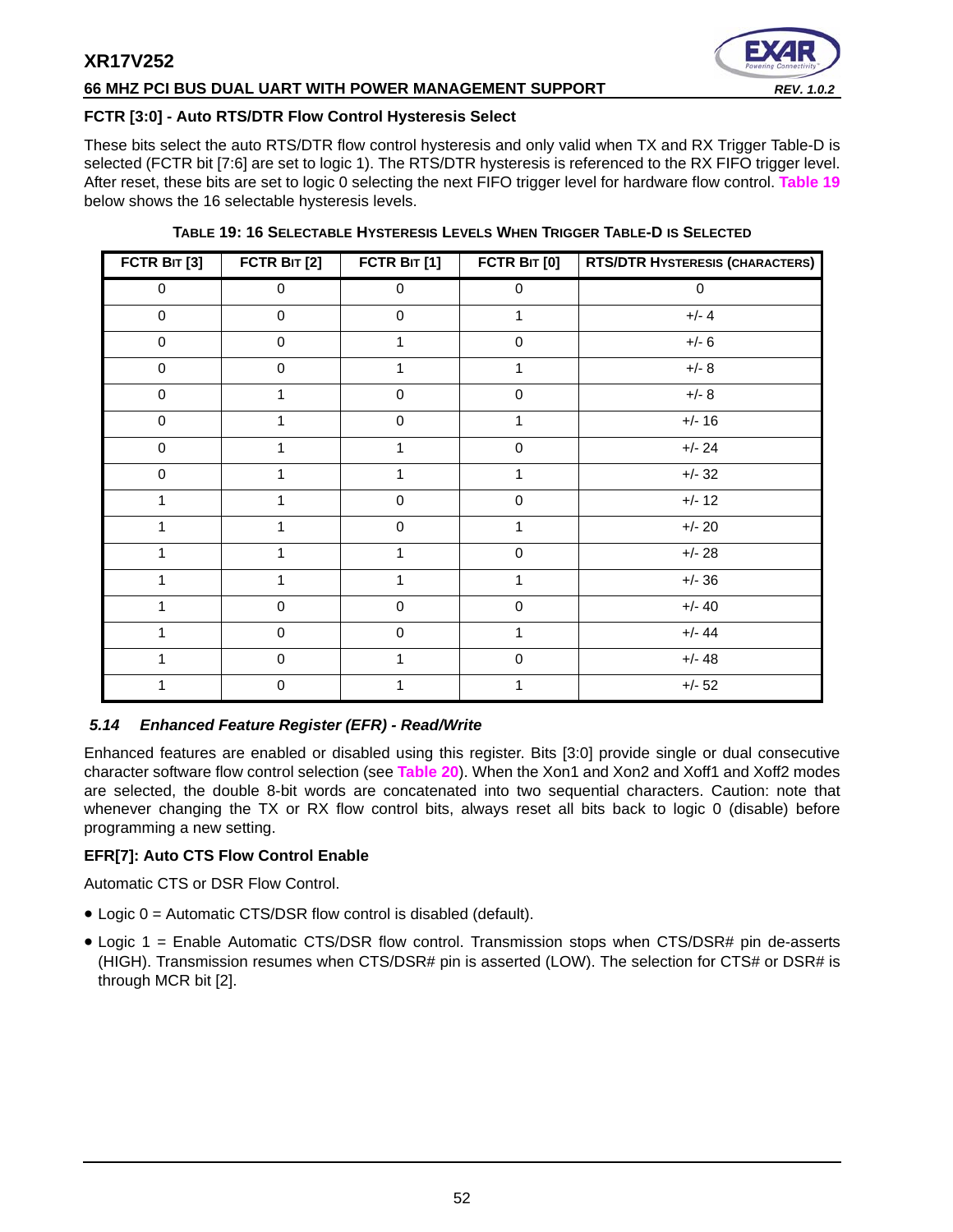

#### **EFR[6]: Auto RTS or DTR Flow Control Enable**

RTS#/DTR# output may be used for hardware flow control by setting EFR bit [6] to logic 1. When Auto RTS/ DTR is selected, an interrupt will be generated when the receive FIFO is filled to the programmed trigger level and RTS/DTR# will de-assert (HIGH) at the next upper trigger or selected hysteresis level. RTS/DTR# will reassert (LOW) when FIFO data falls below the next lower trigger or selected hysteresis level (see FCTR bits 4- 7). The RTS# or DTR# output must be asserted (LOW) before the auto RTS/DTR can take effect. The selection for RTS# or DTR# is through MCR bit [2]. RTS/DTR# pin will function as a general purpose output when hardware flow control is disabled.

- Logic 0 = Automatic RTS/DTR flow control is disabled (default).
- Logic 1 = Enable Automatic RTS/DTR flow control.

#### **EFR[5]: Special Character Detect Enable**

- Logic 0 = Special Character Detect Disabled (default).
- Logic 1 = Special Character Detect Enabled. The UART compares each incoming receive character with data in Xoff-2 register. If a match exists, the received data will be transferred to FIFO and ISR bit [4] will be set to indicate detection of the special character. bit [0] corresponds with the LSB bit for the receive character. If flow control is set for comparing Xon1, Xoff1 (EFR [1:0]=10) then flow control and special character work normally. However, if flow control is set for comparing Xon2, Xoff2 (EFR[1:0]=01) then flow control works normally, but Xoff2 will not go to the FIFO, and will generate an Xoff interrupt and a special character interrupt.

#### **EFR[4]: Enhanced Function Bits Enable**

Enhanced function control bit. This bit enables the enhanced functions in IER bits [7:5], ISR bits [5:4], FCR bits [5:4], MCR bits [7:5,3:2] and MSR [7:2] bits to be modified. After modifying any enhanced bits, EFR bit [4] can be set to a logic 0 to latch the new values. This feature prevents legacy software from altering or overwriting the enhanced functions once set. Normally, it is recommended to leave it enabled, HIGH.

- Logic 0 = modification disable/latch enhanced features. IER bits [7:5], ISR bits [5:4], FCR bits [5:4], MCR bits [7:5, 3:2] and MSR [7:2] bits are saved to retain the user settings. After a reset, all these bits are set to a logic 0 to be compatible with ST16C550 mode (default).
- Logic 1 = Enables the enhanced functions. When this bit is set to a logic 1 all enhanced features are enabled.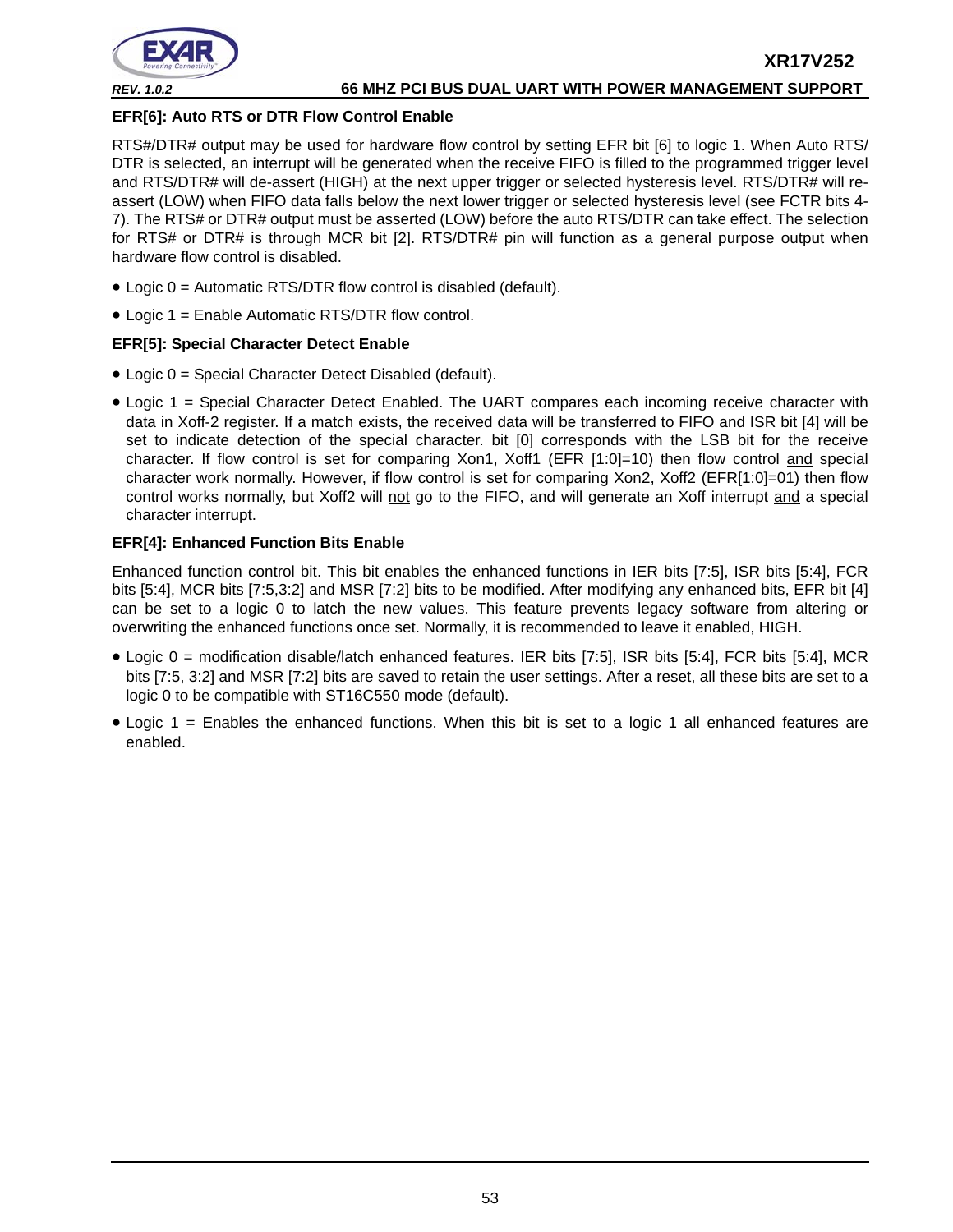#### **66 MHZ PCI BUS DUAL UART WITH POWER MANAGEMENT SUPPORT** *REV. 1.0.2*

#### **EFR[3:0]: Software Flow Control Select**

Combinations of software flow control can be selected by programming these bits, as shown in **[Table](#page-53-0) 20** below.

<span id="page-53-0"></span>

| <b>EFR BIT [3]</b> | <b>EFR BIT [2]</b> | <b>EFR BIT [1]</b> | <b>EFR BIT [0]</b> | <b>TRANSMIT AND RECEIVE SOFTWARE FLOW CONTROL</b>                                           |
|--------------------|--------------------|--------------------|--------------------|---------------------------------------------------------------------------------------------|
| 0                  | $\Omega$           | $\Omega$           | $\Omega$           | No TX and RX flow control (default and reset)                                               |
| 0                  | 0                  | X                  | X                  | No transmit flow control                                                                    |
| 1                  | 0                  | X                  | X                  | Transmit Xon1, Xoff1                                                                        |
| 0                  | 1                  | X                  | X                  | Transmit Xon2, Xoff2                                                                        |
| 1                  | 1                  | X                  | X                  | Transmit Xon1 and Xon2, Xoff1 and Xoff2                                                     |
| X                  | X                  | $\Omega$           | $\Omega$           | No receive flow control                                                                     |
| X                  | X                  |                    | $\Omega$           | Receiver compares Xon1, Xoff1                                                               |
| X                  | X                  | 0                  | 1                  | Receiver compares Xon2, Xoff2                                                               |
|                    | 0                  | 1                  | 1                  | Transmit Xon1, Xoff1<br>Receiver compares Xon1 or Xon2, Xoff1 or Xoff2                      |
| $\Omega$           | 1                  | 1                  | 1                  | Transmit Xon2, Xoff2<br>Receiver compares Xon1 or Xon2, Xoff1 or Xoff2                      |
|                    | 1                  | 1                  | 1                  | Transmit Xon1 and Xon2, Xoff1 and Xoff2<br>Receiver compares Xon1 and Xon2, Xoff1 and Xoff2 |
| 0                  | 0                  |                    | 1                  | No transmit flow control<br>Receiver compares Xon1 and Xon2, Xoff1 and Xoff2                |

#### **TABLE 20: SOFTWARE FLOW CONTROL FUNCTIONS**

#### <span id="page-53-1"></span>*5.15 TXCNT[7:0]: Transmit FIFO Level Counter - Read Only*

Transmit FIFO level byte count from 0x00 (LOW) to 0x40 (64). This 8-bit register gives an indication of the number of characters in the transmit FIFO. The FIFO level Byte count register is read only. The user can take advantage of the FIFO level byte counter for faster data loading to the transmit FIFO, which reduces CPU bandwidth requirements.

#### <span id="page-53-2"></span>*5.16 TXTRG [7:0]: Transmit FIFO Trigger Level - Write Only*

An 8-bit value written to this register sets the TX FIFO trigger level from 0x00 (zero) to 0x40 (64). The TX FIFO trigger level generates an interrupt whenever the data level in the transmit FIFO falls below this preset trigger level.

#### <span id="page-53-3"></span>*5.17 RXCNT[7:0]: Receive FIFO Level Counter - Read Only*

Receive FIFO level byte count from 0x00 (zero) to 0x40 (64). It gives an indication of the number of characters in the receive FIFO. The FIFO level byte count register is read only. The user can take advantage of the FIFO level byte counter for faster data unloading from the receiver FIFO, which reduces CPU bandwidth requirements.

#### <span id="page-53-4"></span>*5.18 RXTRG[7:0]: Receive FIFO Trigger Level - Write Only*

An 8-bit value written to this register, sets the RX FIFO trigger level from 0x00 (zero) to 0x40 (64). The RX FIFO trigger level generates an interrupt whenever the receive FIFO level rises to this preset trigger level.

#### <span id="page-53-5"></span>*5.19 XOFF1, XOFF2, XON1 AND XON2 REGISTERS, WRITE ONLY*

These registers are used to program the Xoff1, Xoff2, Xon1 and Xon2 control characters respectively.

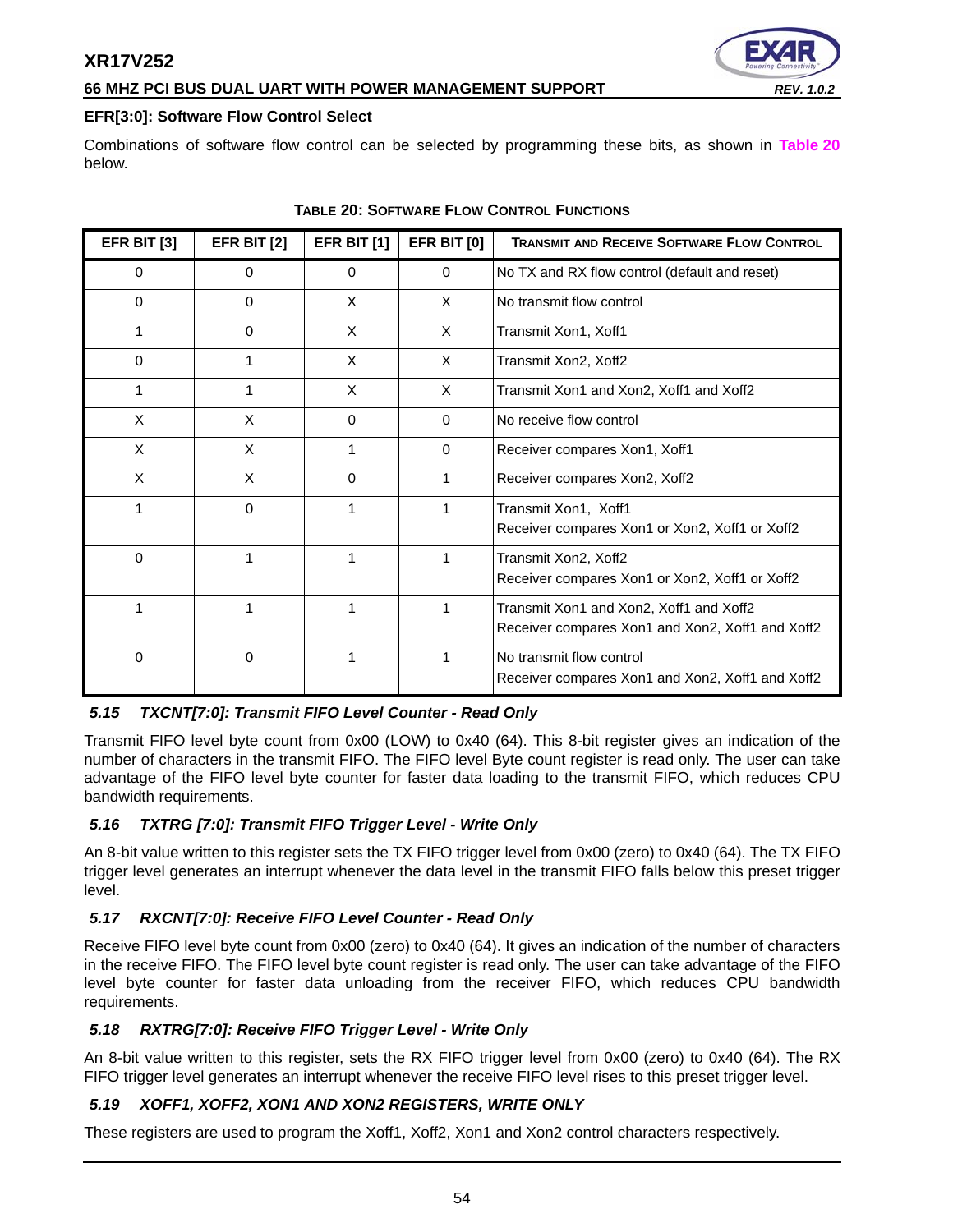

#### <span id="page-54-0"></span>*5.20 XCHAR REGISTER, READ ONLY*

This register gives the status of the last sent control character (Xon or Xoff) and the last received control character (Xon or Xoff). This register will be reset to 0x00 if, at anytime, the Software Flow Control is disabled.

#### **XCHAR [7:4]: Reserved**

#### **XCHAR [3]: Transmit Xon Indicator**

If the last transmitted control character was a Xon character or characters (Xon1, Xon2), this bit will be set to a logic 1. This bit will clear after the read.

#### **XCHAR [2]: Transmit Xoff Indicator**

If the last transmitted control character was a Xoff character or characters (Xoff1, Xoff2), this bit will be set to a logic 1. This bit will clear after the read.

#### **XCHAR [1]: Xon Detect Indicator**

If the last received control character was a Xon character or characters (Xon1, Xon2), this bit will be set to a logic 1. This bit will clear after the read.

#### **XCHAR [0]: Xoff Detect Indicator**

If the last received control character was a Xoff character or characters (Xoff1, Xoff2), this bit will be set to a logic 1. This bit will clear after the read.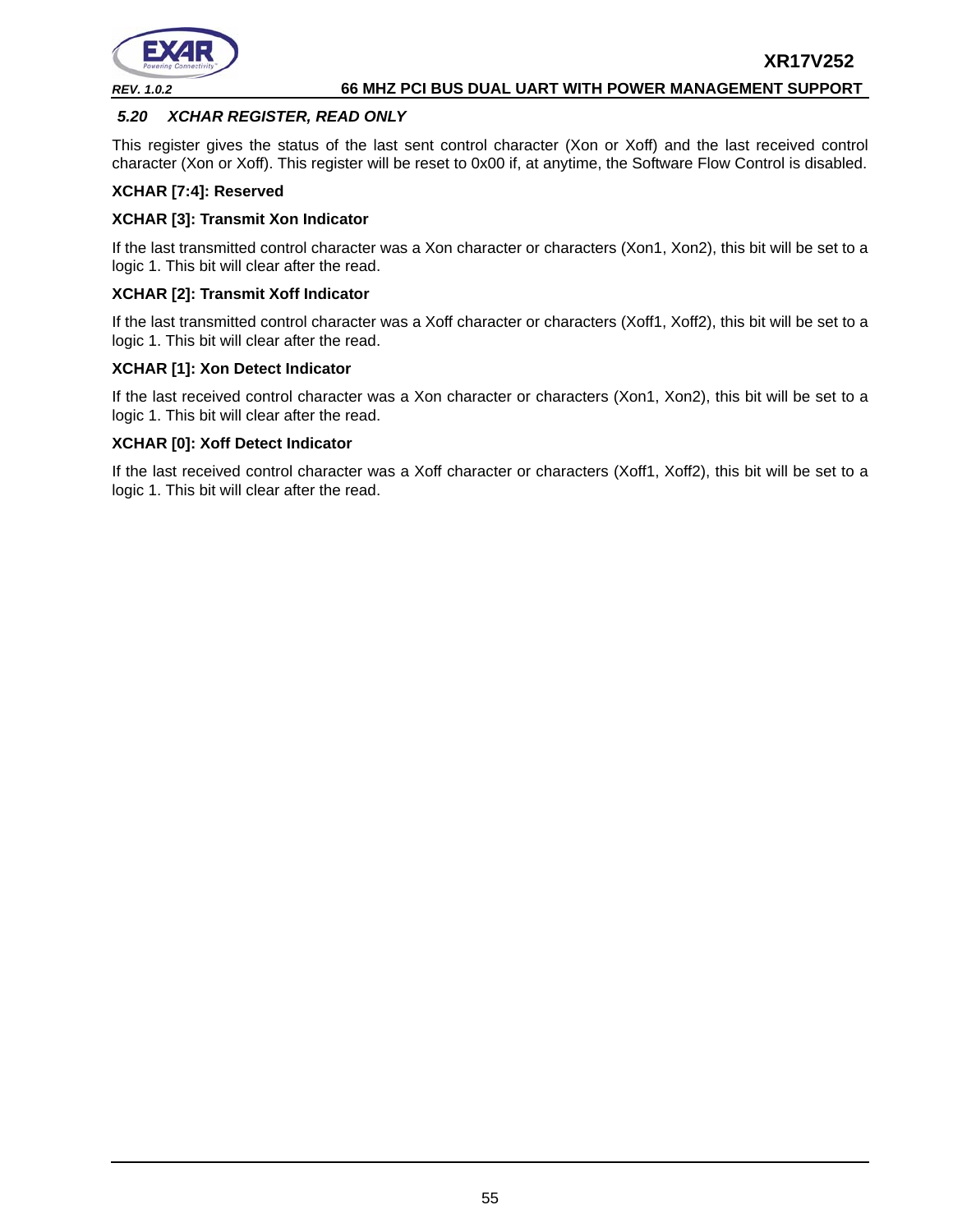# **XR17V252 66 MHZ PCI BUS DUAL UART WITH POWER MANAGEMENT SUPPORT** *REV. 1.0.2*



<span id="page-55-0"></span>

| <b>REGISTERS</b>  | <b>RESET STATE</b>                        | I/O SIGNALS    | <b>RESET STATE</b> |
|-------------------|-------------------------------------------|----------------|--------------------|
| <b>DLL</b>        | Bits $[7:0] = 0 \times 01$                | $TX[ch-1:0]$   | <b>HIGH</b>        |
| <b>DLM</b>        | Bits $[7:0] = 0 \times 00$                | $IRTX[ch-1:0]$ | LOW                |
| <b>DLD</b>        | Bits $[7:0] = 0 \times 00$                | RTS#[ch-1:0]   | <b>HIGH</b>        |
| <b>RHR</b>        | Bits $[7:0] = 0xXX$                       | DTR#[ch-1:0]   | <b>HIGH</b>        |
| <b>THR</b>        | Bits $[7:0] = 0xXX$                       | <b>EECK</b>    | LOW                |
| <b>IER</b>        | Bits $[7:0] = 0 \times 00$                | <b>EECS</b>    | LOW                |
| <b>FCR</b>        | Bits $[7:0] = 0 \times 00$                | EEDI           | LOW                |
| <b>ISR</b>        | Bits $[7:0] = 0x01$                       |                |                    |
| <b>LCR</b>        | Bits $[7:0] = 0 \times 00$                |                |                    |
| <b>MCR</b>        | Bits $[7:0] = 0 \times 00$                |                |                    |
| <b>LSR</b>        | Bits $[7:0] = 0x60$                       |                |                    |
| <b>MSR</b>        | Bits $[3:0] =$ logic 0                    |                |                    |
|                   | Bits $[7:4]$ = logic levels of the inputs |                |                    |
| <b>SPR</b>        | Bits $[7:0] = 0xFF$                       |                |                    |
| <b>FCTR</b>       | Bits $[7:0] = 0 \times 00$                |                |                    |
| <b>EFR</b>        | Bits $[7:0] = 0 \times 00$                |                |                    |
| <b>TFCNT</b>      | Bits $[7:0] = 0 \times 00$                |                |                    |
| <b>TFTRG</b>      | Bits $[7:0] = 0 \times 00$                |                |                    |
| <b>RFCNT</b>      | Bits $[7:0] = 0 \times 00$                |                |                    |
| <b>RFTRG</b>      | Bits $[7:0] = 0 \times 00$                |                |                    |
| <b>XCHAR</b>      | Bits $[7:0] = 0 \times 00$                |                |                    |
| XON1              | Bits $[7:0] = 0 \times 00$                |                |                    |
| XON <sub>2</sub>  | Bits $[7:0] = 0 \times 00$                |                |                    |
| XOFF1             | Bits $[7:0] = 0 \times 00$                |                |                    |
| XOFF <sub>2</sub> | Bits $[7:0] = 0x00$                       |                |                    |

# **TABLE 21: UART RESET CONDITIONS**

| <b>I/O SIGNALS</b> | <b>RESET STATE</b> |
|--------------------|--------------------|
| $TX[ch-1:0]$       | HIGH               |
| $IRTX[ch-1:0]$     | LOW                |
| RTS#[ch-1:0]       | HIGH               |
| $DTR#[ch-1:0]$     | HIGH               |
| EECK               | LOW                |
| <b>EECS</b>        | LOW                |
| FFDI               | LOW                |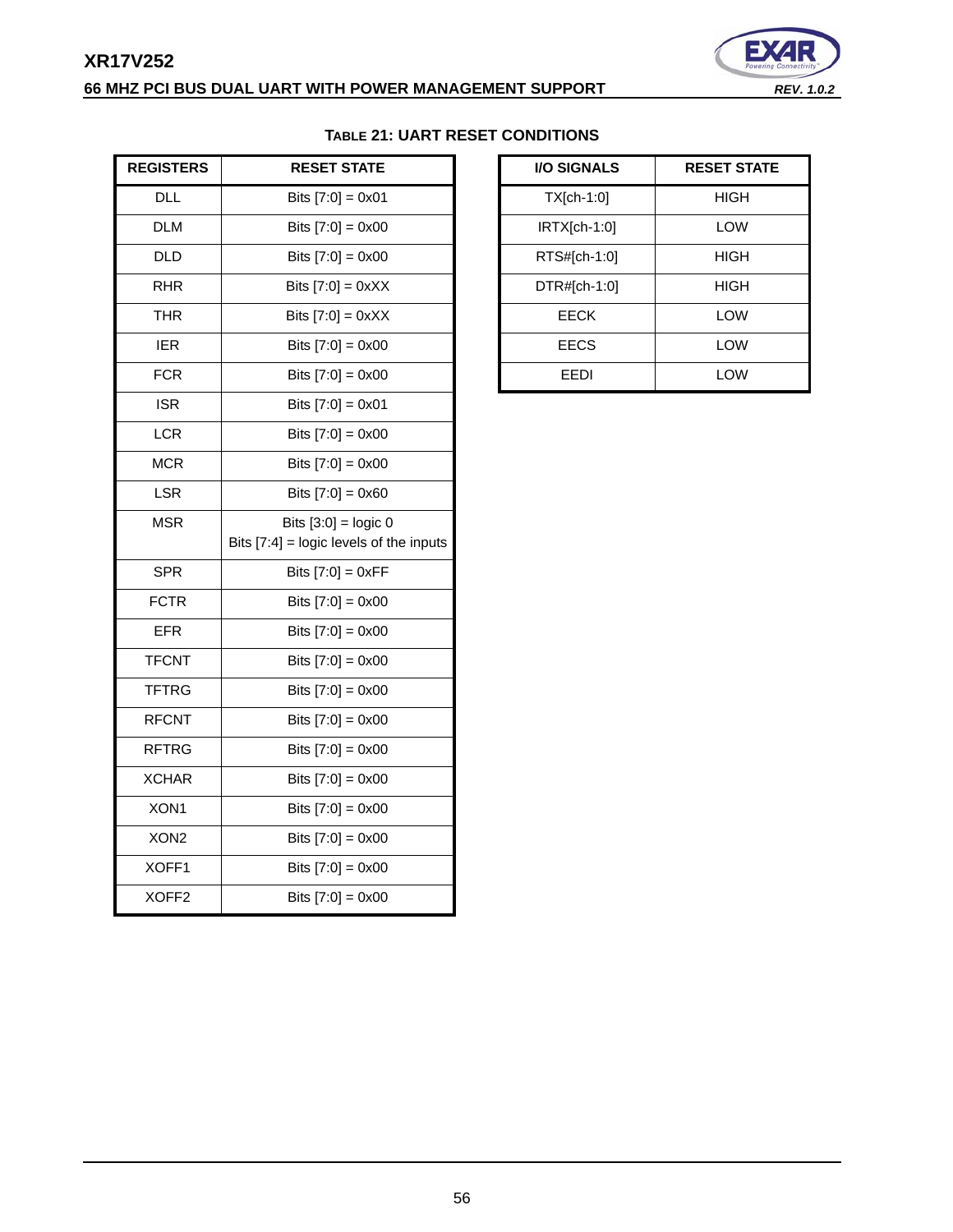

**XR17V252**

# <span id="page-56-0"></span>**ABSOLUTE MAXIMUM RATINGS**

| Power Supply Range                        | 4 Volts                           |
|-------------------------------------------|-----------------------------------|
| Voltage at Any Pin                        | $-0.5$ to $4V$                    |
| <b>Operating Temperature</b>              | $-40^{\circ}$ to $+85^{\circ}$ C. |
| Storage Temperature                       | $-65^{\circ}$ to $+150^{\circ}$ C |
| Package Dissipation                       | 500 mW                            |
| Thermal Resistance (14x14x1.0mm 100-TQFP) | theta-ja = 42, theta-jc = $8$     |

# <span id="page-56-1"></span>**ELECTRICAL CHARACTERISTICS**

## <span id="page-56-2"></span>*DC ELECTRICAL CHARACTERISTICS*

# <span id="page-56-3"></span>**TA=-40<sup>O</sup> TO +85OC (INDUSTRIAL GRADE) SUPPLY VOLTAGE, VCC = 3.0 - 3.6V**

| <b>SYMBOL</b>      | <b>PARAMETER</b>             | <b>MIN</b>     | <b>MAX</b>   | <b>UNIT</b><br>s | <b>CONDITION</b>                                                                                        | <b>NOTES</b>        |
|--------------------|------------------------------|----------------|--------------|------------------|---------------------------------------------------------------------------------------------------------|---------------------|
|                    |                              | $-0.5$         | 0.3VCC       | V                | For PCI bus inputs                                                                                      |                     |
| $V_{IL}$           | Input Low Voltage            | $-0.5$         | 0.8          | V                | For Non-PCI bus inputs                                                                                  |                     |
|                    |                              | 0.5VCC         | $VCC + 0.5$  | V                | For PCI bus inputs                                                                                      |                     |
| V <sub>IH</sub>    | Input High Voltage           | 2.0            | 6.0          | V                | For Non-PCI bus inputs                                                                                  | 5V tolerant inputs  |
|                    |                              | 2.0            | $VCC + 0.5$  |                  | For external clock<br>(XTAL1) input only                                                                | Not 5V tolerant     |
|                    |                              |                | $0.1$ VCC    | V                | $I_{OL} = 1.5mA$                                                                                        | PCI bus outputs     |
| $V_{OL}$           | Output Low Voltage           |                | 0.4          | V                | $I_{OL} = 6mA$                                                                                          | Non-PCI bus outputs |
|                    |                              | 0.9VCC         |              | V                | $I_{OH} = -0.5mA$                                                                                       | PCI bus outputs     |
| $V_{OH}$           | Output High Voltage          | 2.4            |              | V                | $I_{OH} = -2mA$                                                                                         | Non-PCI bus outputs |
| $I_{\rm IL}$       | Input Leakage Current        |                | ±10          | μA               | $0 < V_{in} < VCC$                                                                                      |                     |
| $I_{CL}$           | Input Clock Leakage          |                | ±10          | μA               |                                                                                                         |                     |
| $C_{IN}$           | Input Pin Capacitance        |                | 10           | pF               |                                                                                                         |                     |
| $C_{CLK}$          | <b>CLK Pin Capacitance</b>   | 5              | 12           | pF               |                                                                                                         |                     |
| $C_{\text{IDSEL}}$ | <b>IDSEL Pin Capacitance</b> |                | 8            | pF               |                                                                                                         |                     |
| $I_{\text{Off}}$   | PME# input leakage           | $\blacksquare$ | $\mathbf{1}$ | $\mu$ A          | $V_0 \leq 3.6V$ , VCC off or<br>floating                                                                |                     |
| $I_{\rm CC}$       | Power Supply Current         |                | 4            | mA               | PCI bus CLK and Ext.<br>$Clock = 2MHz,$<br>all inputs at VCC or<br>GND and all outputs are<br>unloaded. |                     |
| <b>I</b> SLEEP     | <b>Sleep Current</b>         |                | 1            | mA               | Both UARTs asleep.<br>AD[31:0] at GND, all<br>inputs at VCC or GND.                                     |                     |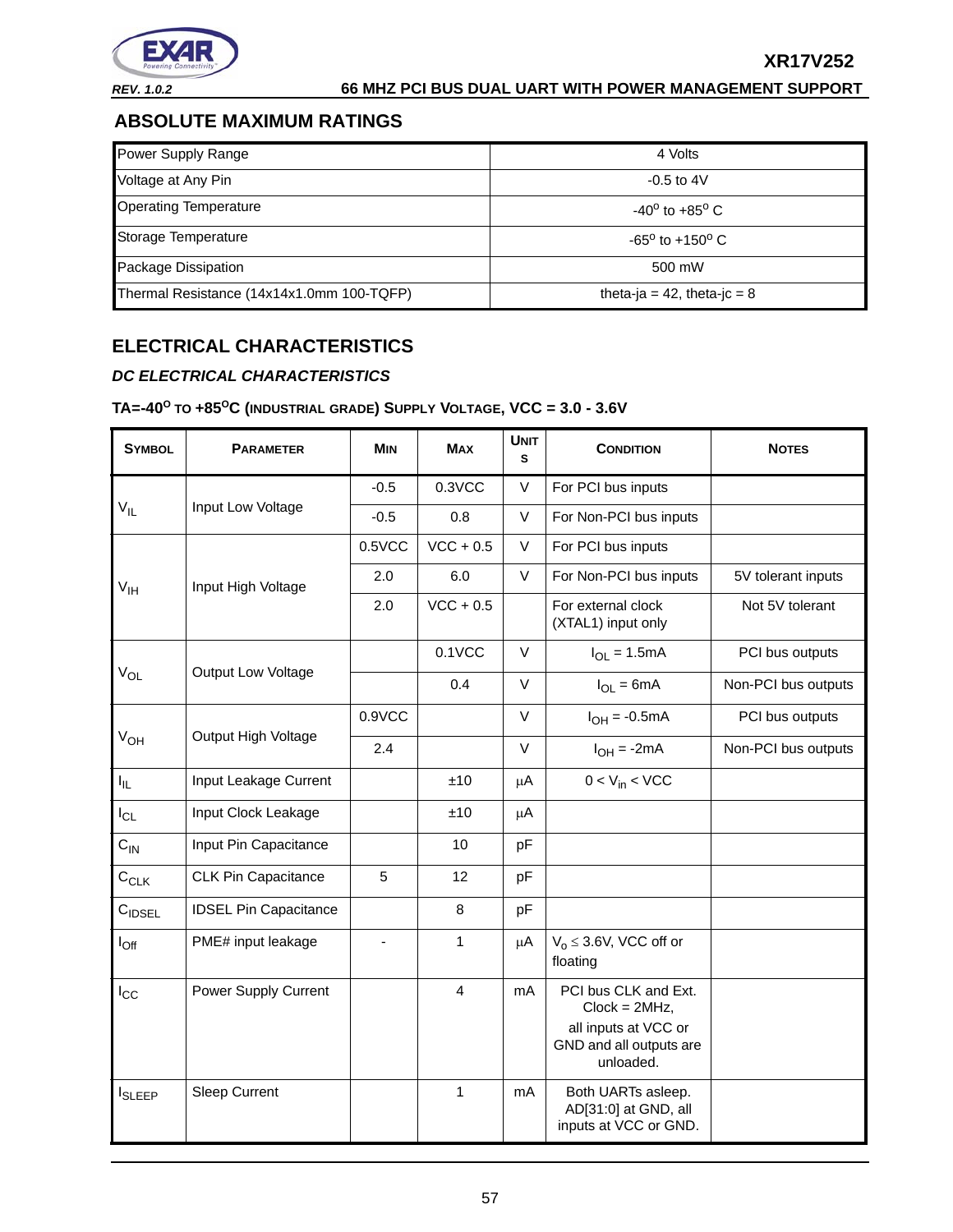# **66 MHZ PCI BUS DUAL UART WITH POWER MANAGEMENT SUPPORT** *REV. 1.0.2*



# <span id="page-57-0"></span>*AC ELECTRICAL CHARACTERISTICS*

# <span id="page-57-1"></span>**TA=-40<sup>O</sup> TO+85OC (INDUSTRIAL GRADE) VCC = 3.0 - 3.6V**

| <b>SYMBOL</b>                | <b>PARAMETER</b>                                    | <b>MIN</b>           | <b>MAX</b>     | <b>UNITS</b> | <b>NOTES</b>                         |
|------------------------------|-----------------------------------------------------|----------------------|----------------|--------------|--------------------------------------|
| XTAL1                        | <b>UART Crystal Oscillator</b>                      |                      | 24             | <b>MHz</b>   | On-chip osc.                         |
| <b>ECLK</b>                  | <b>External Clock</b>                               |                      | 64             | <b>MHz</b>   |                                      |
| $I_{OH(AC, min)}$            | Switching Current High, Min                         | $-12VCC$             |                | mA           | $V_{\text{out}} = 0.3 \text{VCC}$    |
| $I_{OH(AC, max)}$            | Switching Current High, Max                         |                      | $-32VCC$       | mA           | $V_{\text{out}} = 0.7 \text{VCC}$    |
| $I_{OL(AC, min)}$            | Switching Current Low, Min                          | 16VCC                |                | mA           | $V_{\text{out}} = 0.6 \text{VCC}$    |
| $I_{OL(AC, max)}$            | Switching Current Low, Max                          |                      | 38VCC          | mA           | $V_{\text{out}} = 0.18 \text{VCC}$   |
| $I_{CH}$                     | High Clamp Current                                  | 25+(Vin-VCC-1)/0.015 |                | mA           | $VCC+4 > Vin \ge VCC+1$              |
| $I_{CL}$                     | Low Clamp Current                                   | $-25+(Vin+1)/0.015$  |                | mA           | $-3 <$ Vin $\le -1$                  |
| $Slew_R$                     | <b>Output Rise Slew Rate</b>                        | 1                    | 4              | V/ns         | 0.3VCC to 0.6VCC                     |
| $Slew_F$                     | Output Fall Slew Rate                               | $\mathbf{1}$         | 4              | V/ns         | 0.6VCC to 0.3VCC                     |
| $T_{\rm cyc}$                | <b>CLK Cycle Time</b>                               | 15                   |                | ns           | PCI bus Clock, CLK<br>up to 66.67MHz |
| $\mathsf{T}_{\mathsf{high}}$ | <b>CLK High Time</b>                                | 6                    |                | ns           |                                      |
| $T_{low}$                    | <b>CLK Low Time</b>                                 | 6                    |                | ns           |                                      |
|                              | <b>CLK Slew Rate</b>                                | 1.5                  | $\overline{4}$ | V/ns         |                                      |
| $T_{val}$                    | CLK to Signal Valid Delay                           | $\overline{c}$       | 6              | ns           | Bused and point to<br>point signals  |
| $T_{on}$                     | Float to Active Delay                               | $\overline{2}$       |                | ns           |                                      |
| $T_{\rm off}$                | Active to Float Delay                               |                      | 14             | ns           |                                      |
| $T_{\text{su}}$              | Input Setup Time to CLK -<br>bused signals          | 3                    |                | ns           |                                      |
| $T_{\text{su}}$ (ptp)        | Input Setup Time to CLK -<br>point to point signals | 5                    |                | ns           |                                      |
| T <sub>h</sub>               | Input Hold Time from CLK                            | $\mathsf 0$          |                | ns           |                                      |
| $T_{rst}$                    | RST# Active Time After<br>Power Stable              | 1                    |                | ms           |                                      |
| $T_{rst\text{-}clk\#}$       | RST# Active Time After CLK<br>Stable                | 100                  |                | <b>us</b>    |                                      |
| $T_{rst-off}$                | Reset Active to output float<br>delay               |                      | 40             | ns           |                                      |
| T <sub>rhfa</sub>            | RST# HIGH to first Configu-<br>ration access        | $2^{25}$             |                | clocks       |                                      |
| $T_{r h f f}$                | RST# HIGH to first FRAME#<br>assertion              | 5                    |                | clocks       |                                      |
|                              | RST# Slew Rate                                      | 50                   |                | mV/ns        |                                      |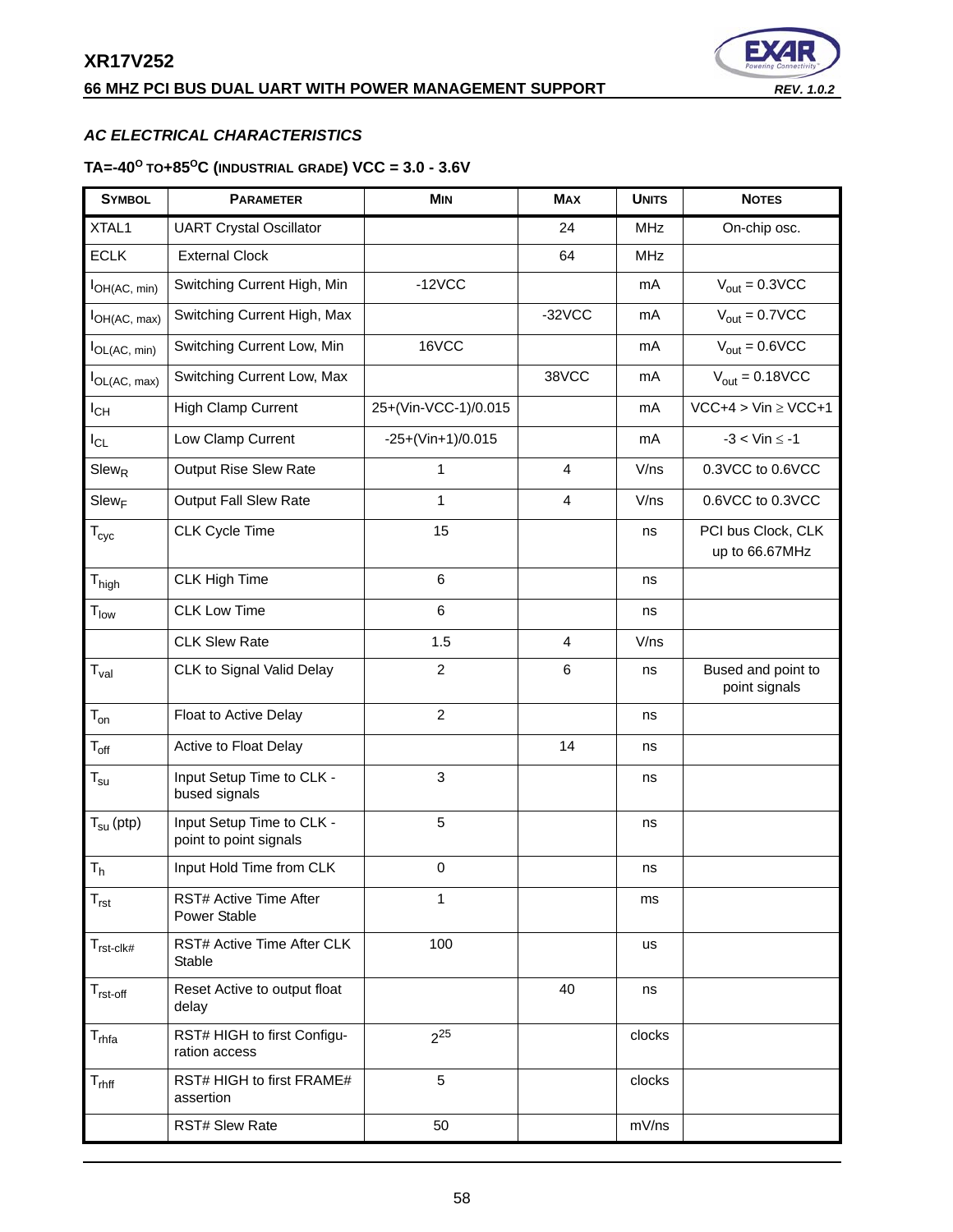



#### <span id="page-58-0"></span>**FIGURE 19. PCI BUS CONFIGURATION SPACE REGISTERS READ AND WRITE OPERATION**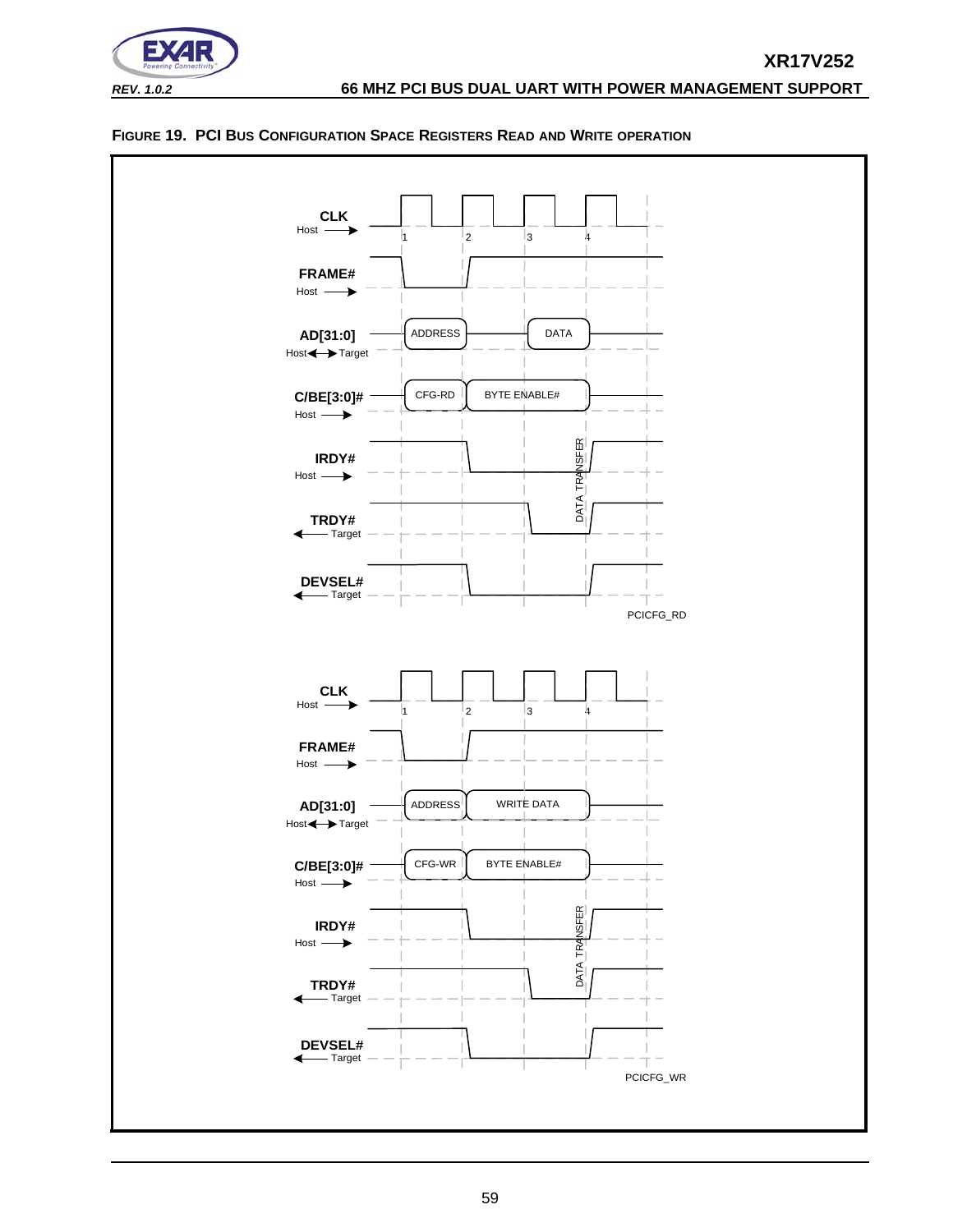

#### **66 MHZ PCI BUS DUAL UART WITH POWER MANAGEMENT SUPPORT** *REV. 1.0.2*



#### <span id="page-59-0"></span>**FIGURE 20. DEVICE CONFIGURATION AND UART REGISTERS READ OPERATION FOR A BYTE OR DWORD**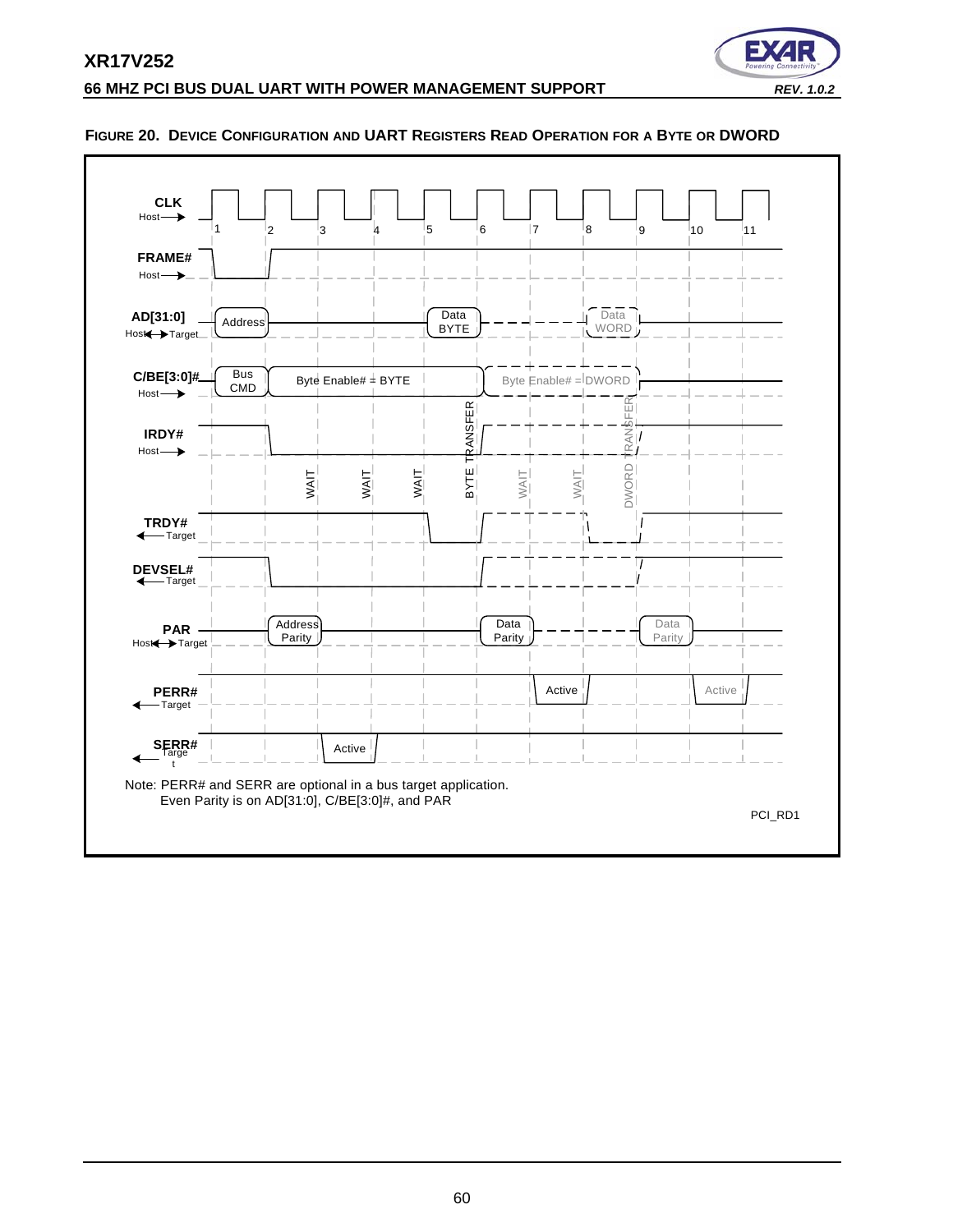

**CLK** Host 8  $\overline{9}$   $\overline{10}$ 11 1  $\frac{1}{2}$   $\frac{1}{3}$   $\frac{1}{4}$ 5 6 7 **FRAME#** Host **AD[31:0]** Data<br>DWORD **Data** Data Data Data DWORD Address **DWORD** DWORD DWORD Host<br />
Host<br />
Host<br />
Host<br />
Host<br />
Host<br />
Host<br />
Host<br />
Host<br />
Host<br />
Host<br />
Host<br />
Host<br />
Host<br />
Host<br />
Host<br />
Host<br />
Host<br />
Host<br />
Host<br />
Ho Bus<br>CMD **C/BE[3:0]#** Byte Enable# = DWORD  $Host \longrightarrow$ TRANSFER DWORD TRANSFER<br>DWORD TRANSFER<br>DWORD TRANSFER<br>DWORD TRANSFER DWORD TRANSFER **IRDY#** Host  $\rightarrow$ DWORD **TRDY#** Target **DEVSEL#** - Target **Address** Data Data Data Data Data **PAR** Parity Parity Parity Parity Parity Parity Host<br />
Host<br />
Host<br />
Host<br />
Host<br />
Host<br />
Host<br />
Host<br />
Host<br />
Host<br />
Host<br />
Host<br />
Host<br />
Host<br />
Host<br />
Host<br />
Host<br />
Host<br />
Host<br />
Host<br />
Ho Active  $\Lambda$  Active  $\Lambda$  Active  $\Lambda$  Active Active **PERR#** Target **SERR#** Active Target ◢ Note: PERR# and SERR are optional in a bus target application. Even Parity is on AD[31:0], C/BE[3:0]#, and PAR PCI BWR

<span id="page-60-0"></span>**FIGURE 21. DEVICE CONFIGURATION REGISTERS, UART REGISTERS AND TRANSMIT DATA BURST WRITE OPERA-TION**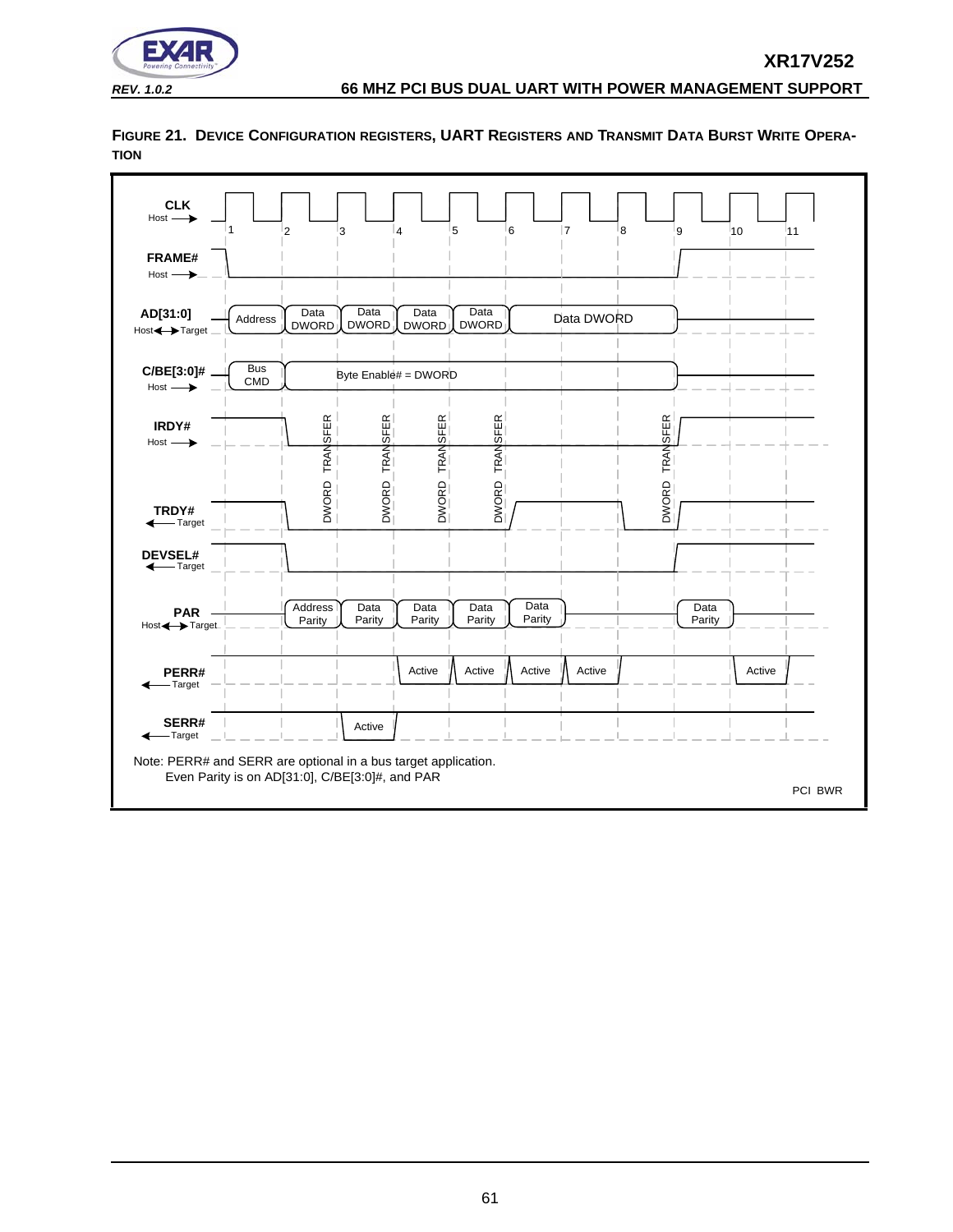

# **66 MHZ PCI BUS DUAL UART WITH POWER MANAGEMENT SUPPORT** *REV. 1.0.2*

| <b>CLK</b><br>$Host \longrightarrow$ |                   |        | 8                                                                                                                 | 13     |                | 18             | 23              |
|--------------------------------------|-------------------|--------|-------------------------------------------------------------------------------------------------------------------|--------|----------------|----------------|-----------------|
| FRAME#<br>$Host \longrightarrow$     |                   |        |                                                                                                                   |        |                |                |                 |
| AD[31:0]<br>Host<>>Target            | AD                |        | Data                                                                                                              |        | Data           | Data           | Data            |
| C/BE[3:0]#<br>$Host \longrightarrow$ | <b>Bus</b><br>CMD |        | Byte Enable# = DWORD                                                                                              |        |                |                |                 |
| IRDY#<br>$Host \longrightarrow$      |                   |        | DWORD TRANSFER                                                                                                    |        | DWORD TRANSFER | DWORD TRANSFER | <b>TRANSFER</b> |
| TRDY#<br>← Target                    |                   |        |                                                                                                                   |        |                |                | <b>DWORD</b>    |
| DEVSEL#<br>← Target                  |                   |        |                                                                                                                   |        |                |                |                 |
| <b>PAR</b><br>Host <>>Target         |                   | AD     | Data                                                                                                              |        | Data           | Data           | Data            |
| PERR#<br>←Target                     |                   |        |                                                                                                                   | Active | Active         | Active         | Active          |
| SERR#<br>←Target                     |                   | Active |                                                                                                                   |        |                |                |                 |
|                                      |                   |        | Note: PERR# and SERR are optional in a bus target application.<br>Even Parity is on AD[31:0], C/BE[3:0]#, and PAR |        |                |                | PCI_BRD         |

#### <span id="page-61-0"></span>**FIGURE 22. DEVICE CONFIGURATION REGISTERS, UART REGISTERS AND RECEIVE DATA BURST READ OPERATION**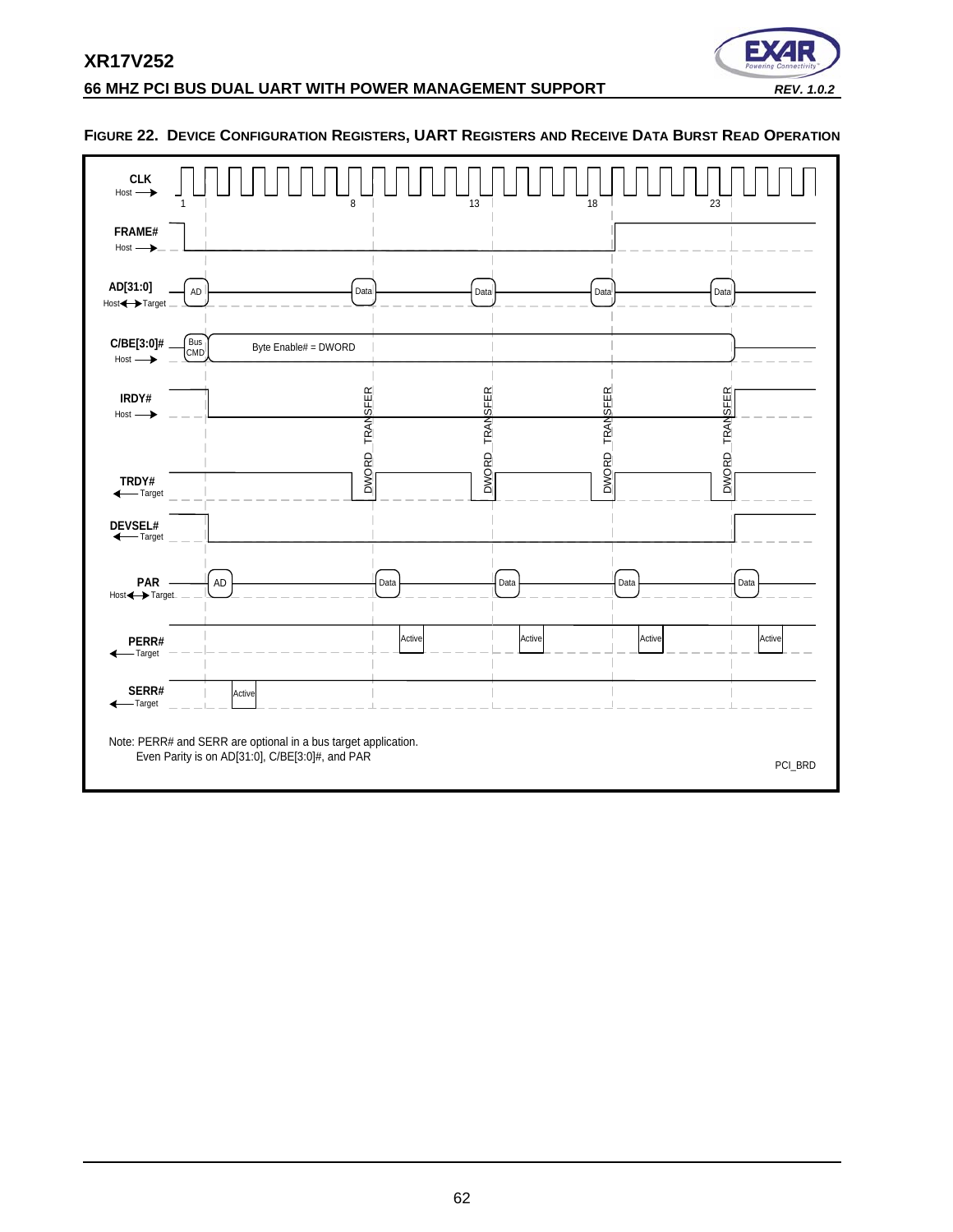![](_page_62_Picture_0.jpeg)

<span id="page-62-0"></span>![](_page_62_Figure_2.jpeg)

![](_page_62_Figure_3.jpeg)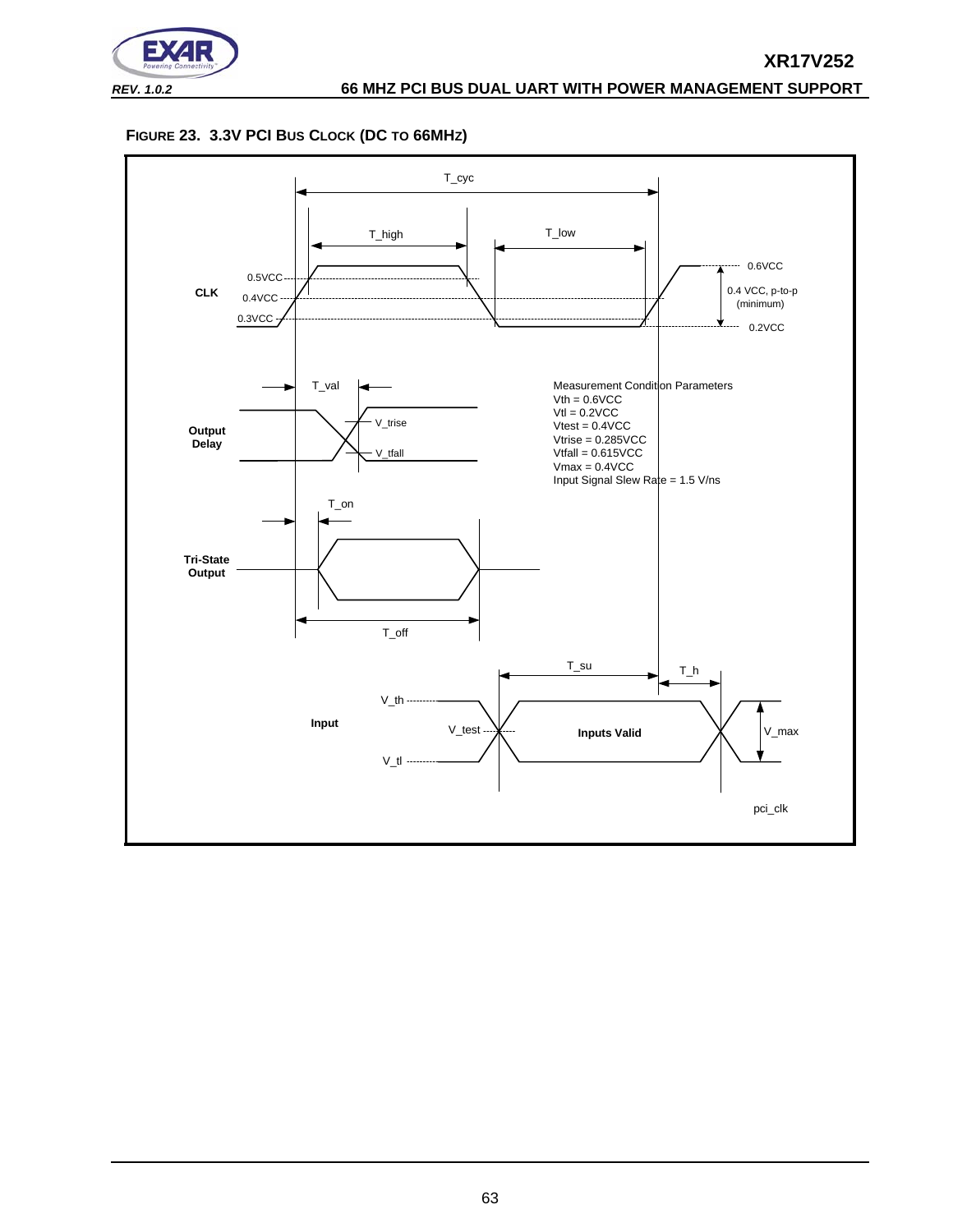# **XR17V252 66 MHZ PCI BUS DUAL UART WITH POWER MANAGEMENT SUPPORT** *REV. 1.0.2*

![](_page_63_Picture_1.jpeg)

#### <span id="page-63-0"></span>**FIGURE 24. TRANSMIT DATA INTERRUPT AT TRIGGER LEVEL**

![](_page_63_Figure_3.jpeg)

#### <span id="page-63-1"></span>**FIGURE 25. RECEIVE DATA READY INTERRUPT AT TRIGGER LEVEL**

![](_page_63_Figure_5.jpeg)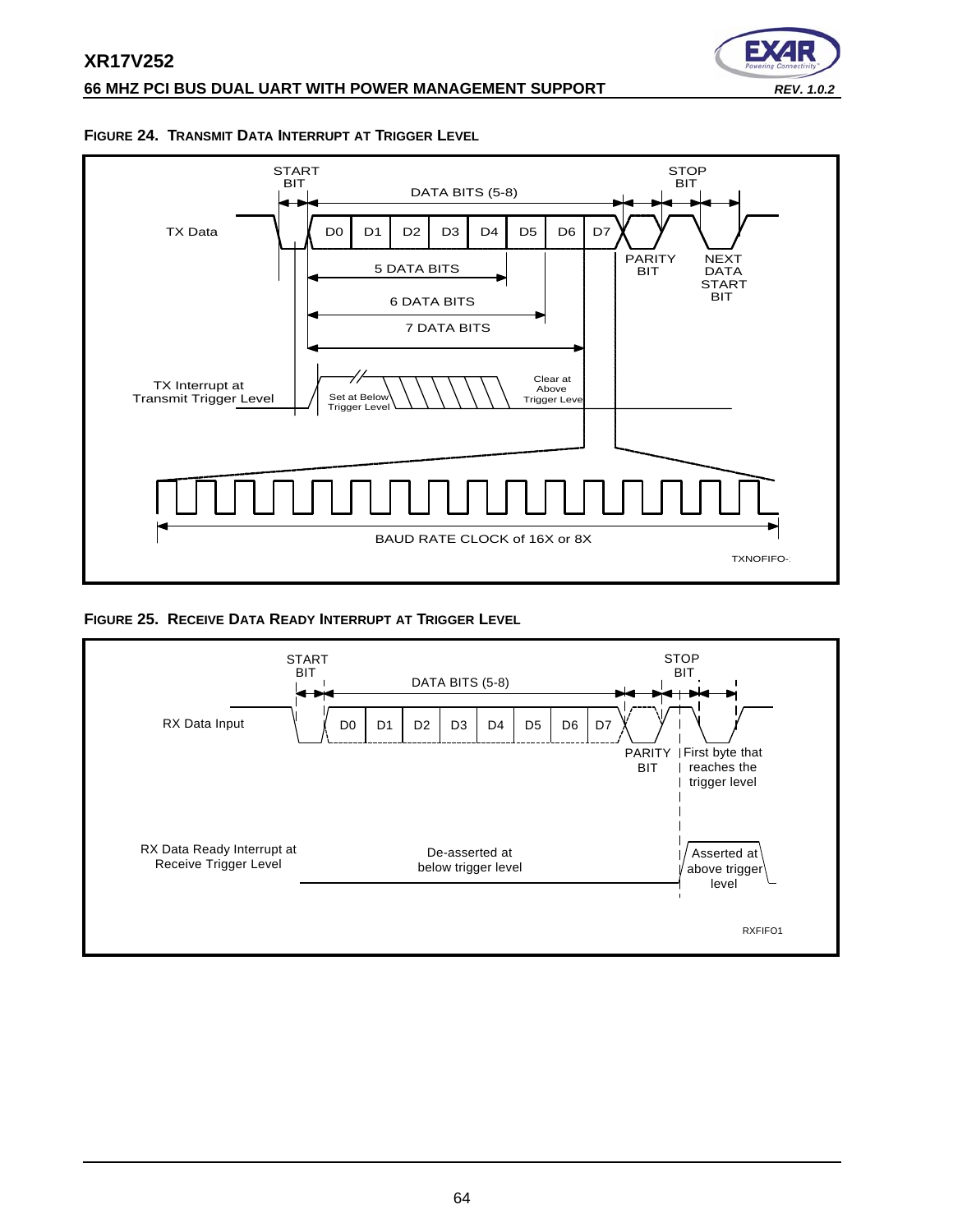![](_page_64_Picture_0.jpeg)

# <span id="page-64-0"></span>**PACKAGE DIMENSIONS**

![](_page_64_Figure_3.jpeg)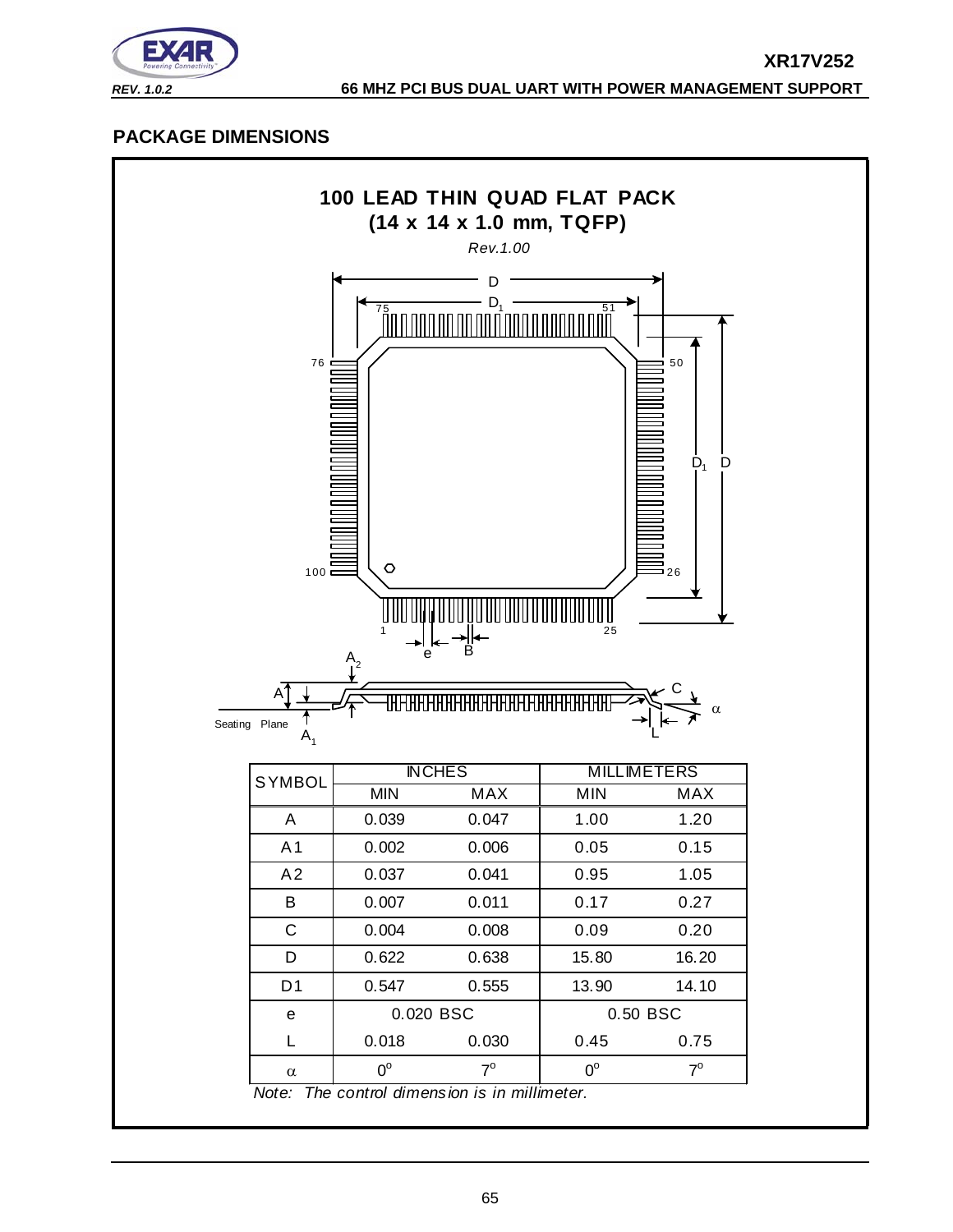![](_page_65_Picture_1.jpeg)

#### **66 MHZ PCI BUS DUAL UART WITH POWER MANAGEMENT SUPPORT** *REV. 1.0.2*

#### <span id="page-65-0"></span>*REVISION HISTORY*

| <b>DATE</b>      | <b>REVISION</b> | <b>DESCRIPTION</b>                                                           |
|------------------|-----------------|------------------------------------------------------------------------------|
| February 2006    | 1.0.0           | Initial Datasheet Release.                                                   |
| March 2006       | 1.0.1           | Corrected maximum external clock frequency in AC Electrical Characteristics. |
| <b>July 2008</b> | 1.0.2           | Corrected description of Xon/Xoff/Special character interrupt.               |

#### *NOTICE*

EXAR Corporation reserves the right to make changes to the products contained in this publication in order to improve design, performance or reliability. EXAR Corporation assumes no responsibility for the use of any circuits described herein, conveys no license under any patent or other right, and makes no representation that the circuits are free of patent infringement. Charts and schedules contained here in are only for illustration purposes and may vary depending upon a user's specific application. While the information in this publication has been carefully checked; no responsibility, however, is assumed for inaccuracies.

EXAR Corporation does not recommend the use of any of its products in life support applications where the failure or malfunction of the product can reasonably be expected to cause failure of the life support system or to significantly affect its safety or effectiveness. Products are not authorized for use in such applications unless EXAR Corporation receives, in writing, assurances to its satisfaction that: (a) the risk of injury or damage has been minimized; (b) the user assumes all such risks; (c) potential liability of EXAR Corporation is adequately protected under the circumstances.

Copyright 2008 EXAR Corporation

Datasheet July 2008.

Send your UART technical inquiry with technical details to hotline: uarttechsupport@exar.com.

Reproduction, in part or whole, without the prior written consent of EXAR Corporation is prohibited.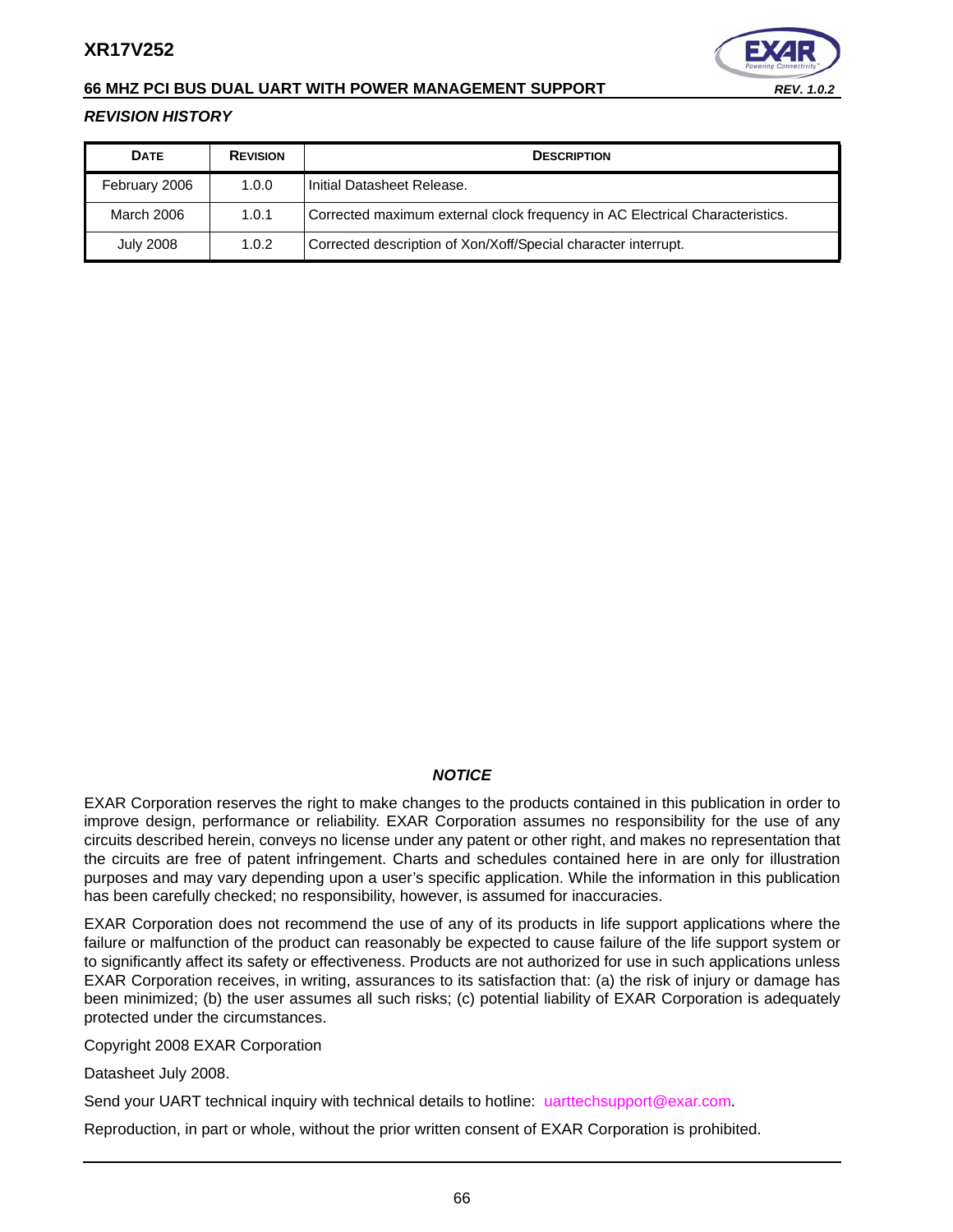![](_page_66_Picture_1.jpeg)

# 66 MHZ PCI BUS DUAL UART WITH POWER MANAGEMENT SUPPORT

# **TABLE OF CONTENTS**

<span id="page-66-0"></span>

| 1.6.2 GENERAL PURPOSE 16-BIT TIMER/COUNTER [TIMERMSB, TIMELSB, TIMER, TIMECNTL] (DEFAULT 0XXX-XX-00- |  |
|------------------------------------------------------------------------------------------------------|--|
|                                                                                                      |  |
|                                                                                                      |  |
|                                                                                                      |  |
|                                                                                                      |  |
|                                                                                                      |  |
|                                                                                                      |  |
|                                                                                                      |  |
|                                                                                                      |  |
|                                                                                                      |  |
|                                                                                                      |  |
|                                                                                                      |  |
|                                                                                                      |  |
|                                                                                                      |  |
|                                                                                                      |  |
|                                                                                                      |  |
|                                                                                                      |  |
|                                                                                                      |  |
|                                                                                                      |  |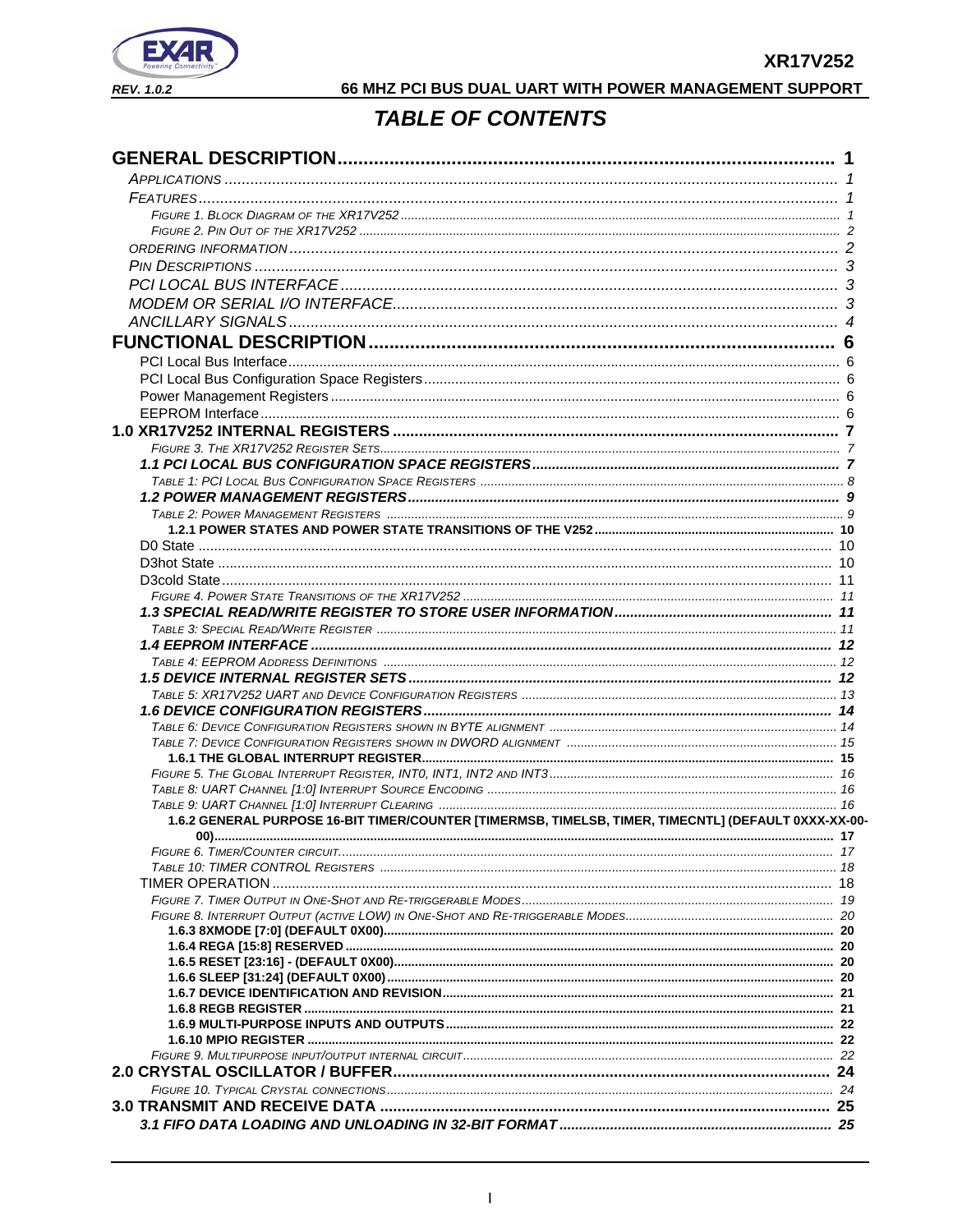# EX

# **66 MHZ PCI BUS DUAL UART WITH POWER MANAGEMENT SUPPORT** *REV. 1.0.2*

| 3.1.1 NORMAL RX FIFO DATA UNLOADING AT LOCATIONS 0X100 (CHANNEL 0) AND 0X300 (CHANNEL 1) 26<br>3.1.2 SPECIAL RX FIFO DATA UNLOADING AT LOCATIONS 0X180 (CHANNEL 0) AND 0X380 (CHANNEL 1)  26 |  |
|----------------------------------------------------------------------------------------------------------------------------------------------------------------------------------------------|--|
| 3.1.3 TX FIFO DATA LOADING AT LOCATIONS 0X100 (CHANNEL 0) AND 0X300 (CHANNEL 1)  27<br>3.2 FIFO DATA LOADING AND UNLOADING THROUGH THE UART CHANNEL REGISTERS, THR AND RHR IN 8-             |  |
|                                                                                                                                                                                              |  |
|                                                                                                                                                                                              |  |
|                                                                                                                                                                                              |  |
|                                                                                                                                                                                              |  |
|                                                                                                                                                                                              |  |
| 4.2 AUTOMATIC HARDWARE (RTS/CTS OR DTR/DSR) FLOW CONTROL OPERATION 30                                                                                                                        |  |
|                                                                                                                                                                                              |  |
|                                                                                                                                                                                              |  |
|                                                                                                                                                                                              |  |
|                                                                                                                                                                                              |  |
|                                                                                                                                                                                              |  |
|                                                                                                                                                                                              |  |
| TABLE 14: UART CHANNEL CONFIGURATION REGISTERS DESCRIPTION. SHADED BITS ARE ENABLED BY EFR BIT-4.  35                                                                                        |  |
|                                                                                                                                                                                              |  |
|                                                                                                                                                                                              |  |
|                                                                                                                                                                                              |  |
|                                                                                                                                                                                              |  |
|                                                                                                                                                                                              |  |
|                                                                                                                                                                                              |  |
|                                                                                                                                                                                              |  |
|                                                                                                                                                                                              |  |
|                                                                                                                                                                                              |  |
|                                                                                                                                                                                              |  |
|                                                                                                                                                                                              |  |
|                                                                                                                                                                                              |  |
|                                                                                                                                                                                              |  |
|                                                                                                                                                                                              |  |
|                                                                                                                                                                                              |  |
|                                                                                                                                                                                              |  |
|                                                                                                                                                                                              |  |
|                                                                                                                                                                                              |  |
|                                                                                                                                                                                              |  |
|                                                                                                                                                                                              |  |
|                                                                                                                                                                                              |  |
|                                                                                                                                                                                              |  |
|                                                                                                                                                                                              |  |
|                                                                                                                                                                                              |  |
|                                                                                                                                                                                              |  |
|                                                                                                                                                                                              |  |
|                                                                                                                                                                                              |  |
|                                                                                                                                                                                              |  |
|                                                                                                                                                                                              |  |
|                                                                                                                                                                                              |  |
|                                                                                                                                                                                              |  |
|                                                                                                                                                                                              |  |
|                                                                                                                                                                                              |  |
|                                                                                                                                                                                              |  |
|                                                                                                                                                                                              |  |
|                                                                                                                                                                                              |  |
|                                                                                                                                                                                              |  |
|                                                                                                                                                                                              |  |
|                                                                                                                                                                                              |  |
|                                                                                                                                                                                              |  |
|                                                                                                                                                                                              |  |